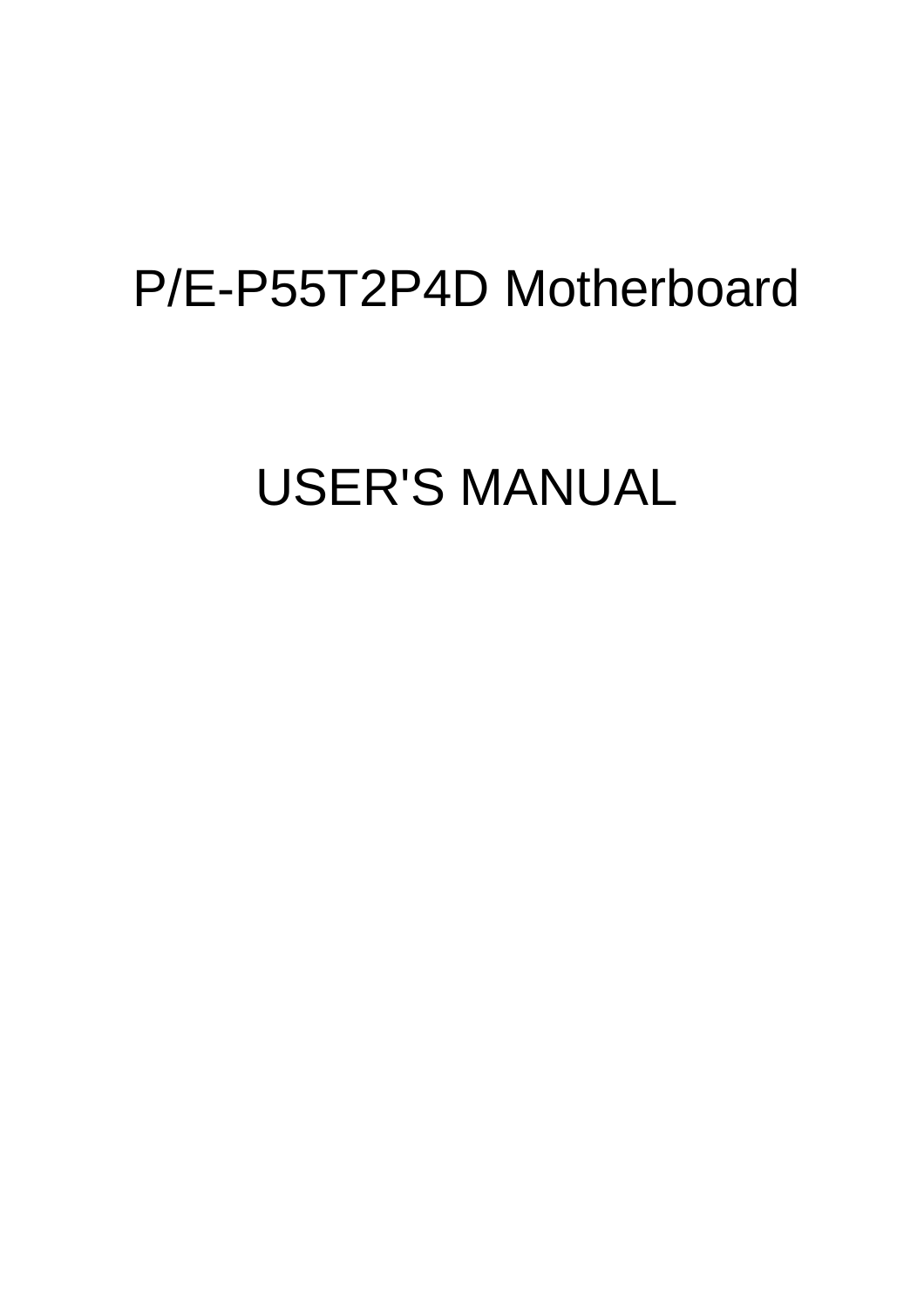## USER'S NOTICE

No part of this product, including the product and software may be reproduced, transmitted, transcribed, stored in a retrieval system, or translated into any language in any form by any means without the express written permission of ASUSTeK COMPUTER INC. (hereinafter referred to as ASUS) except documentation kept by the purchaser for backup purposes.

ASUS provides this manual "as is" without warranty of any kind, either express or implied, including but not limited to the implied warranties or conditions of merchantability or fitness for a particular purpose. In no event shall ASUS be liable for any loss or profits, loss of business, loss of use or data, interruption of business, or for indirect, special, incidental, or consequential damages of any kind, even if ASUS has been advised of the possibility of such damages arising from any defect or error in this manual or product. ASUS may revise this manual from time to time without notice. For updated BIOS, drivers, or product release information you may visit ASUSTeK's home page at: http://www.asus.com.tw/

Products mentioned in this manual are mentioned for identification purposes only. Product names appearing in this manual may or may not be registered trademarks or copyrights of their respective companies.

The product name and revision number are both printed on the motherboard itself. Manual revisions are released for each design represented by the digit before the period and for additions or corrections represented by the digit after the period. The BIOS version noted below represents the current release during this manual revision.

© Copyright 1996 ASUSTeK Computer Inc. All rights reserved.

Product Name: **P/E-P55T2P4D** Product Rev: **2.0** Manual Rev: **2.0** BIOS Version: **#401A0-0103 or later** Release Date: **August 1996**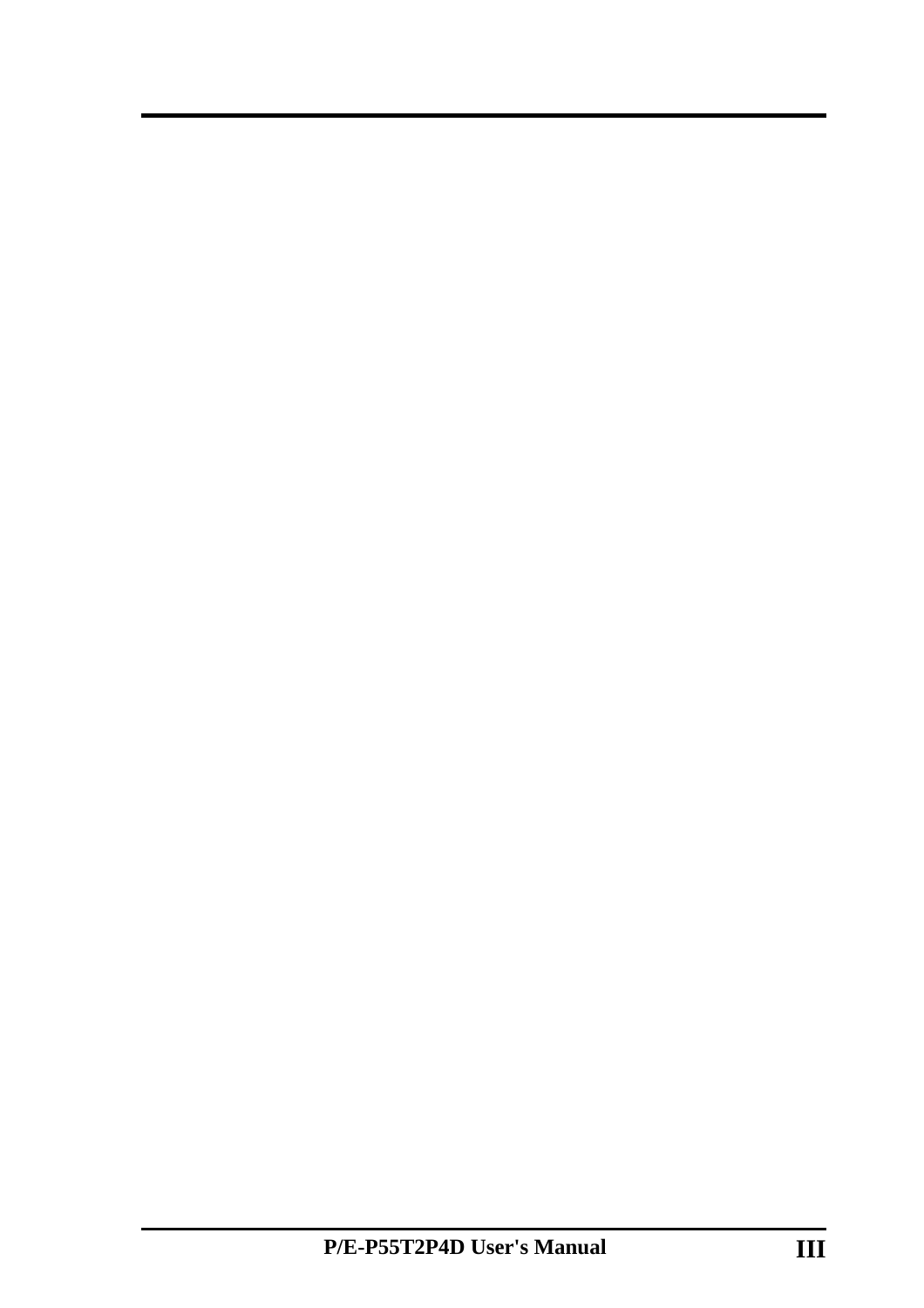## **CONTENTS**

| Static RAM (SRAM) for Level 2 (External) Cache 16 |  |
|---------------------------------------------------|--|
| Compatible Cache Modules for this Motherboard  16 |  |
|                                                   |  |
| 4.                                                |  |
| Expansion Card Installation Procedure:  18        |  |
|                                                   |  |
| Assigning DMA Channels for ISA Cards 19           |  |
|                                                   |  |
|                                                   |  |
|                                                   |  |
|                                                   |  |
|                                                   |  |
|                                                   |  |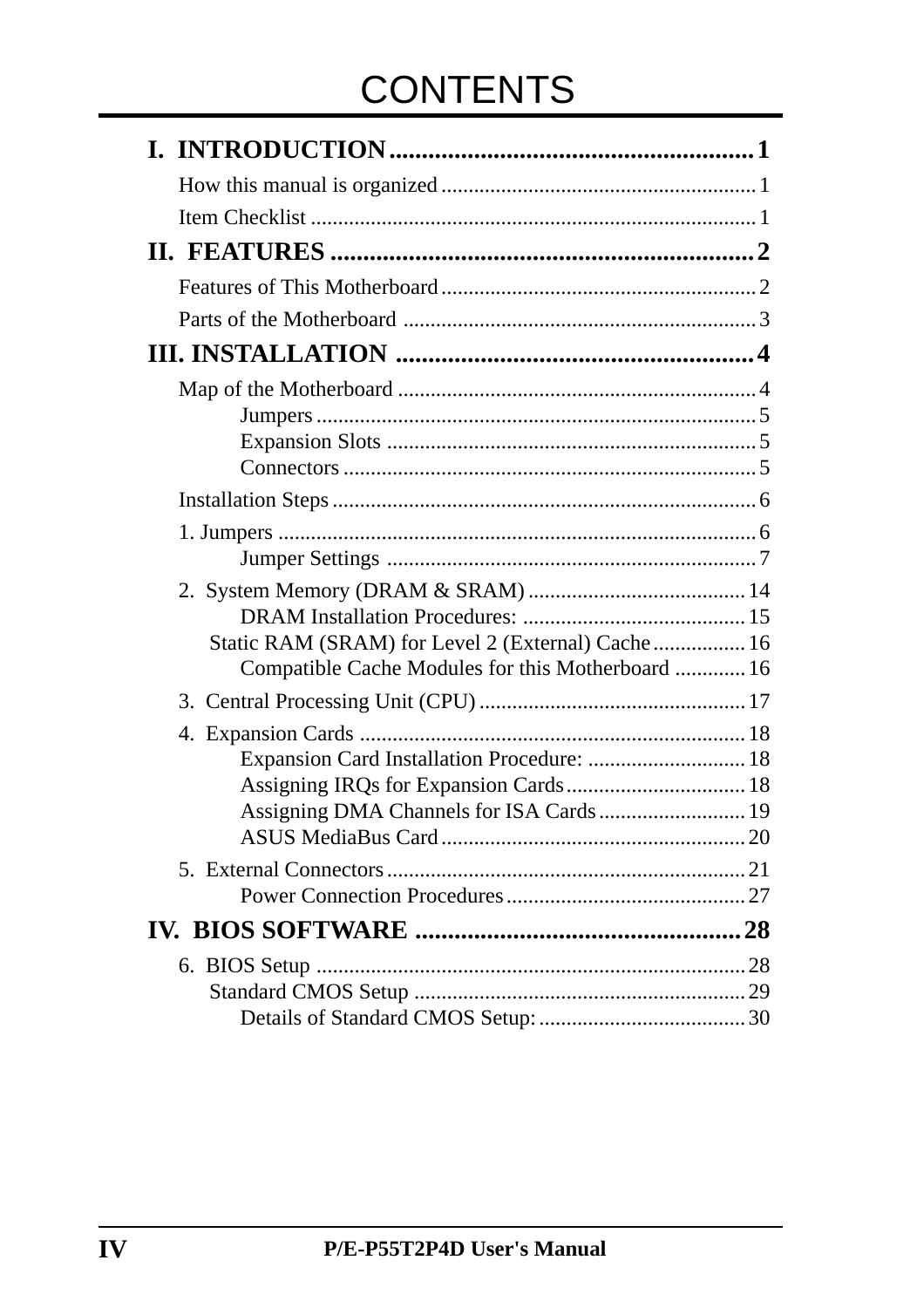| Supervisor Password and User Password  44<br>The Flash Memory Writer Utility Screen:  48 |  |
|------------------------------------------------------------------------------------------|--|
|                                                                                          |  |
|                                                                                          |  |
|                                                                                          |  |
|                                                                                          |  |
|                                                                                          |  |
|                                                                                          |  |
|                                                                                          |  |
|                                                                                          |  |
|                                                                                          |  |
|                                                                                          |  |
|                                                                                          |  |
|                                                                                          |  |
|                                                                                          |  |
|                                                                                          |  |
|                                                                                          |  |
|                                                                                          |  |
|                                                                                          |  |
|                                                                                          |  |
|                                                                                          |  |
|                                                                                          |  |
|                                                                                          |  |
|                                                                                          |  |
|                                                                                          |  |
|                                                                                          |  |
|                                                                                          |  |
|                                                                                          |  |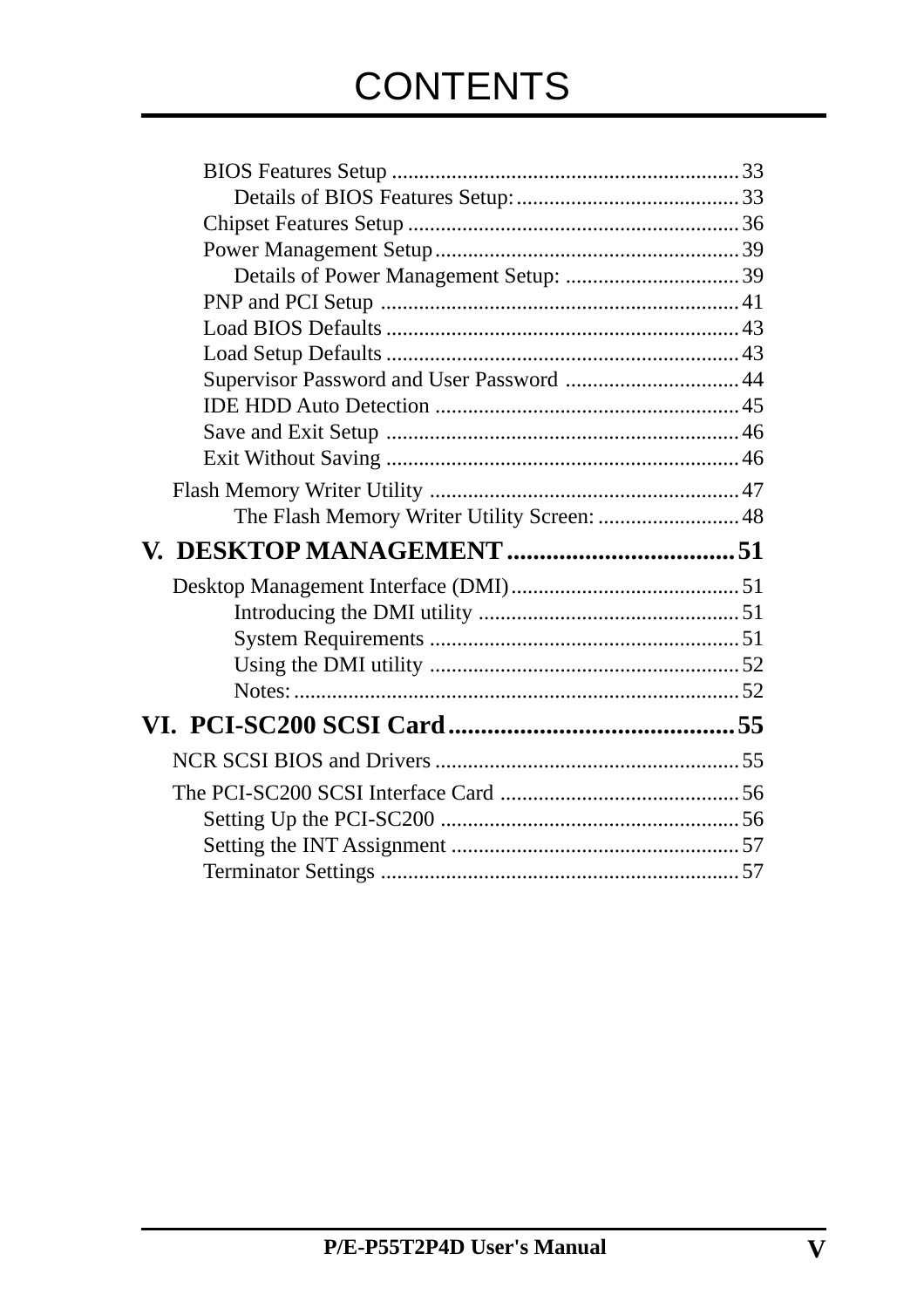## FCC & DOC COMPLIANCE

### **Federal Communications Commission Statement**

This device complies with FCC Rules Part 15. Operation is subject to the following two conditions:

- This device may not cause harmful interference, and
- This device must accept any interference received, including interference that may cause undesired operation.

This equipment has been tested and found to comply with the limits for a Class B digital device, pursuant to Part 15 of the FCC Rules. These limits are designed to provide reasonable protection against harmful interference in a residential installation. This equipment generates, uses and can radiate radio frequency energy and, if not installed and used in accordance with manufacturer's instructions, may cause harmful interference to radio communications. However, there is no guarantee that interference will not occur in a particular installation. If this equipment does cause harmful interference to radio or television reception, which can be determined by turning the equipment off and on, the user is encouraged to try to correct the interference by one or more of the following measures:

- Re-orient or relocate the receiving antenna.
- Increase the separation between the equipment and receiver.
- Connect the equipment to an outlet on a circuit different from that to which the receiver is connected.
- Consult the dealer or an experienced radio/TV technician for help.

**WARNING:** The use of shielded cables for connection of the monitor to the graphics card is required to assure compliance with FCC regulations. Changes or modifications to this unit not expressly approved by the party responsible for compliance could void the user's authority to operate this equipment.

### **Canadian Department of Communications Statement**

This digital apparatus does not exceed the Class B limits for radio noise emissions from digital apparatus set out in the Radio Interference Regulations of the Canadian Department of Communications.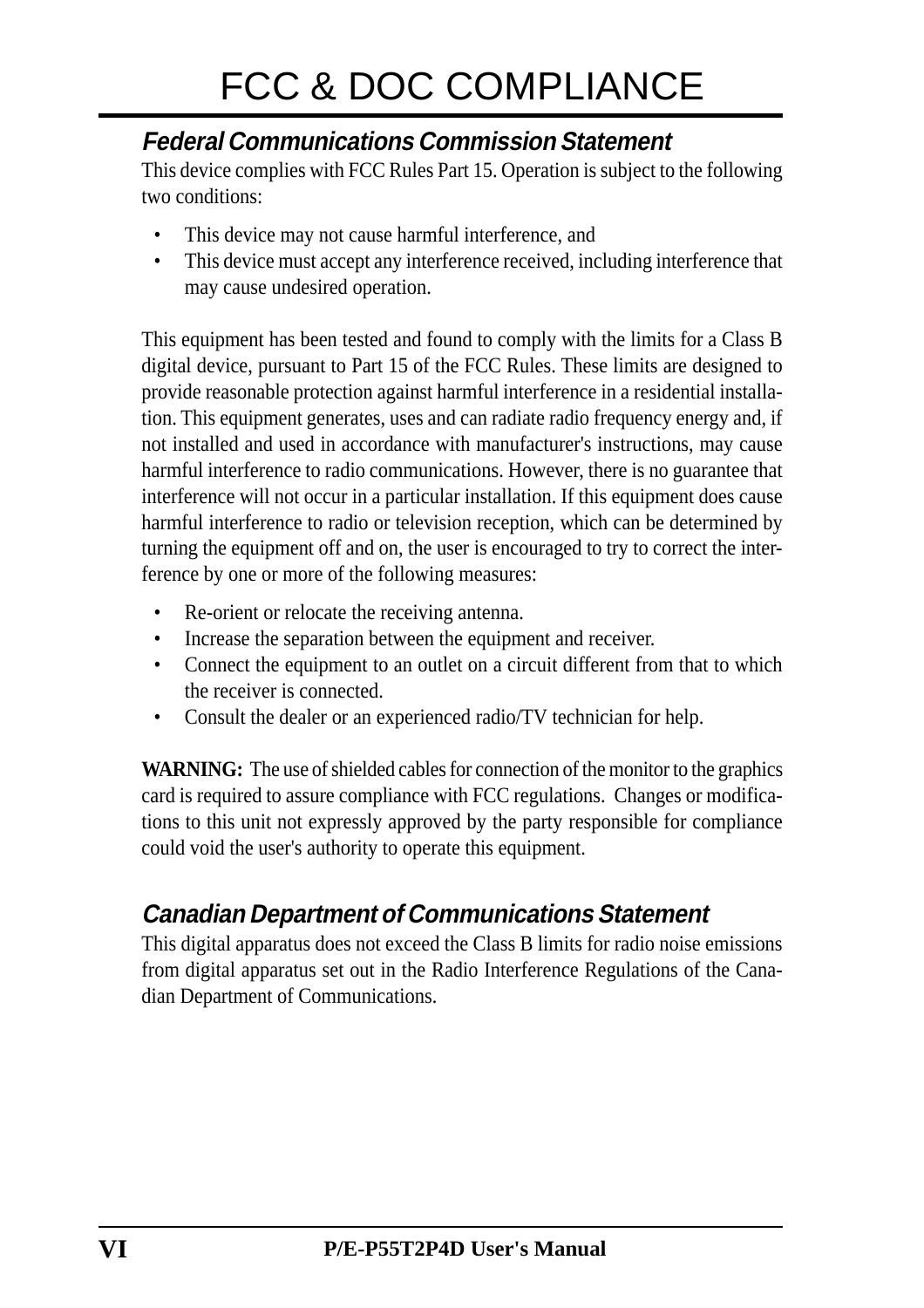### How this manual is organized

This manual is divided into the following sections:

- **I. Introduction:** Manual information and checklist
- **II. Features:** Information and specifications concerning this product
- **III. Installation:** Instructions on setting up the motherboard
- **IV. BIOS Setup:** BIOS software setup information
- **V. DMI Utility:** BIOS supported Desktop Management Interface
- **VI. PCI-SC200:** Installation of an optional SCSI card

## Item Checklist

Please check that your package is complete. If you discover damaged or missing items, please contact your retailer.

- √ The P/E-P55T2P4D motherboard
- $\Box$  2 serial port ribbon cables attached to a mounting bracket
- $\overrightarrow{v}$  1 parallel ribbon cable with mounting bracket
- $\overrightarrow{v}$  1 IDE ribbon cable
- $\Box$  1 floppy ribbon cable
- $\Box$  1 diskette containing support software as follows:
	- Flash Memory Writer utility to update motherboard BIOS
	- Binary file containing a BIOS version
	- Desktop Management Interface (DMI) software
	- System Configuration Utility (SCU)
	- Readme files give instructions on use of the files
- $\Box$  1 diskette containing:
	- Onboard enhanced IDE driver
- $\Box$  1 diskette containing: • EISA Configuration Utility
- $\overrightarrow{v}$  This user's manual
- $\Box$ ASUS 256/512KB Pipelined Burst Cache Module with TAG RAM
- $\Box$ Optional PS/2 mouse cable with mounting bracket
- $\Box$ Optional infrared module
- $\Box$ Optional PCI-SC200 Fast-SCSI card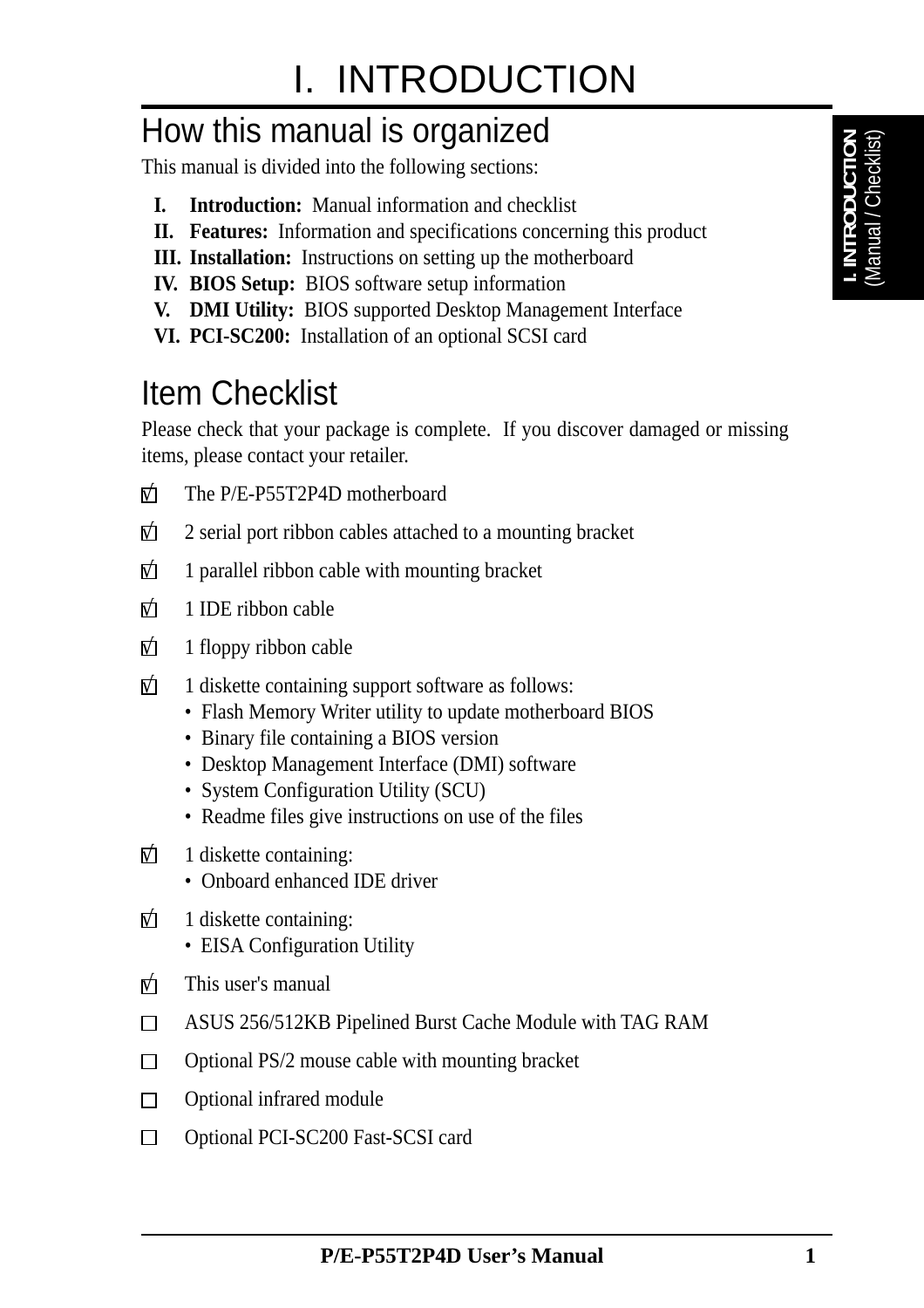### Features of This Motherboard

The P/E-P55T2P4D is carefully designed for the demanding corporate PC user who wants a high performance server motherboard that:

- **Easy Installation:** Is equipped with BIOS that supports auto detection of hard drives and Plug and Play to make setup of hard drives and expansion cards virtually automatic.
- **Multi-Processor/Multi-Speed Support:** Supports two Pentium CPU (75- 200MHz). (See page 17)
- **Intel Chipset:** Features Intel's 430HX PCIset with EISA I/O subsystems.
- **Error Checking and Correcting (ECC):** Using Intel's 430HX PCIset together with parity DRAM modules can detect multi-bit memory errors and correct 1-bit memory errors.
- **Desktop Management Interface (DMI):** Supports DMI through BIOS which allows hardware to communicate within a standard protocol creating a higher level of compatibility (see section V).
- **L2 Cache:** This motherboard has 0KB cache onboard and uses a Pipelined Burst *Sychronous* cache module to upgrade to 256KB or 512KB **(See page 16 for compatible cache modules)**
- **Versatile DRAM Memory Support:** Supports eight 72-pin SIMMs of 4MB, 8MB, 16MB, 32MB, or 64MB to form a memory size between 8MB to 512MB. Supports both Fast Page Mode (FPM) and Extended Data Output (EDO) SIMMs (see page 14).
- **EISA, ISA, and PCI Expansion Slots:** Provides four 32-bit EISA slots, one 16-bit ISA slot, three 32-bit PCI slots, and one PCI/MediaBus 2.0 which allows the use of either a standard PCI card or the ASUS MediaBus Card.
- **ASUS MediaBus Rev 2.0:** Features an expansion slot extension shared with PCI Slot 4 for an optional high-performance expansion card which includes two functions in one easy-to-install card. **(For revision compatibility information, please refer to page 20.)**
- **Super Multi-I/O:** Provides two high-speed UART compatible serial ports and one parallel port with EPP and ECP capabilities. UART2 can also be directed from COM2 to the Infrared Module for wireless connections. Two floppy drives of either 5.25" or 3.5" (1.44MB or 2.88MB) are also supported without an external card. **The Japanese "Floppy 3 mode" (3.5" 1.2MB) floppy standard is also supported.**
- **NCR SCSI BIOS:** This motherboard has firmware that supports the optional ASUS PCI-SC200 SCSI controller cards. (see section VI)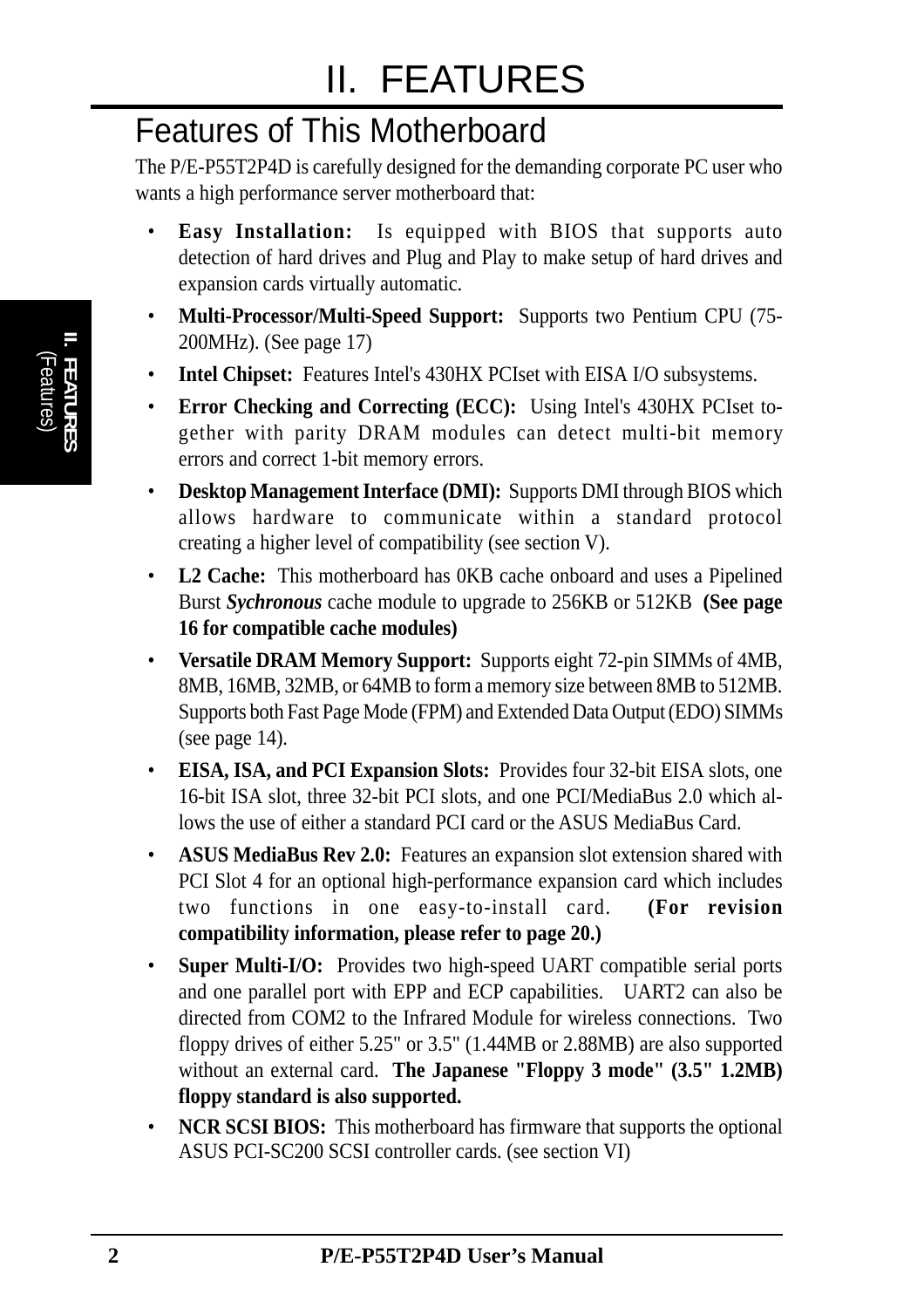## II. FEATURES

- **PCI Bus Master IDE Controller:** Comes with an onboard PCI Bus Master IDE controller with two connectors that supports four IDE devices in two channels, provides faster data transfer rates, and supports Enhanced IDE devices such as CD-ROM drives. This controller supports PIO Modes 3 & 4 and Bus Master IDE DMA Mode 2. **BIOS supports IDE CD-ROM drive bootup.**
- **Optional IrDA and PS/2 Mouse Connector:** This motherboard supports an optional infrared port module for wireless interface and a PS/2 mouse cable set for connecting a PS/2 mouse.

### Parts of the Motherboard

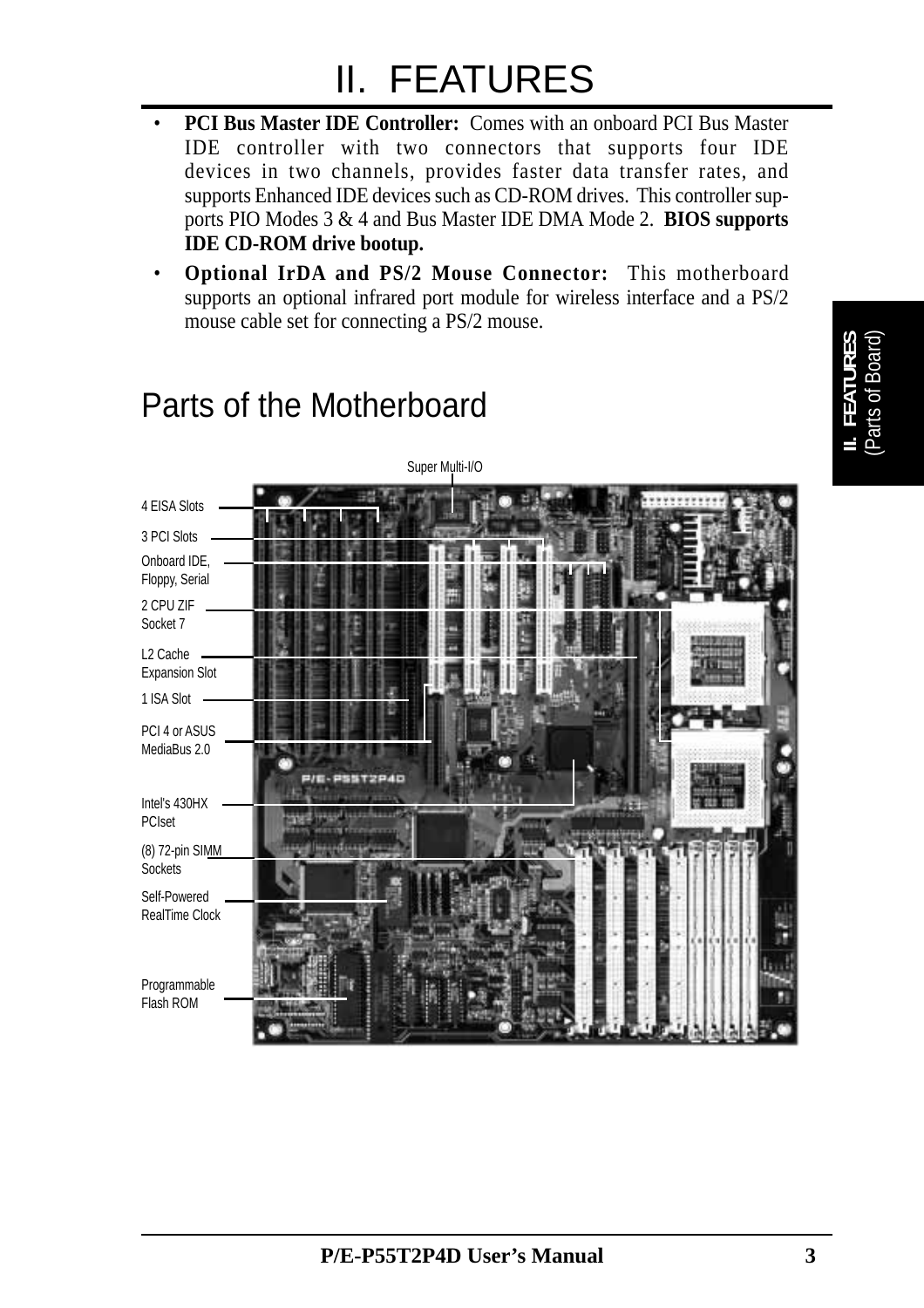### Map of the Motherboard



(Map of Board)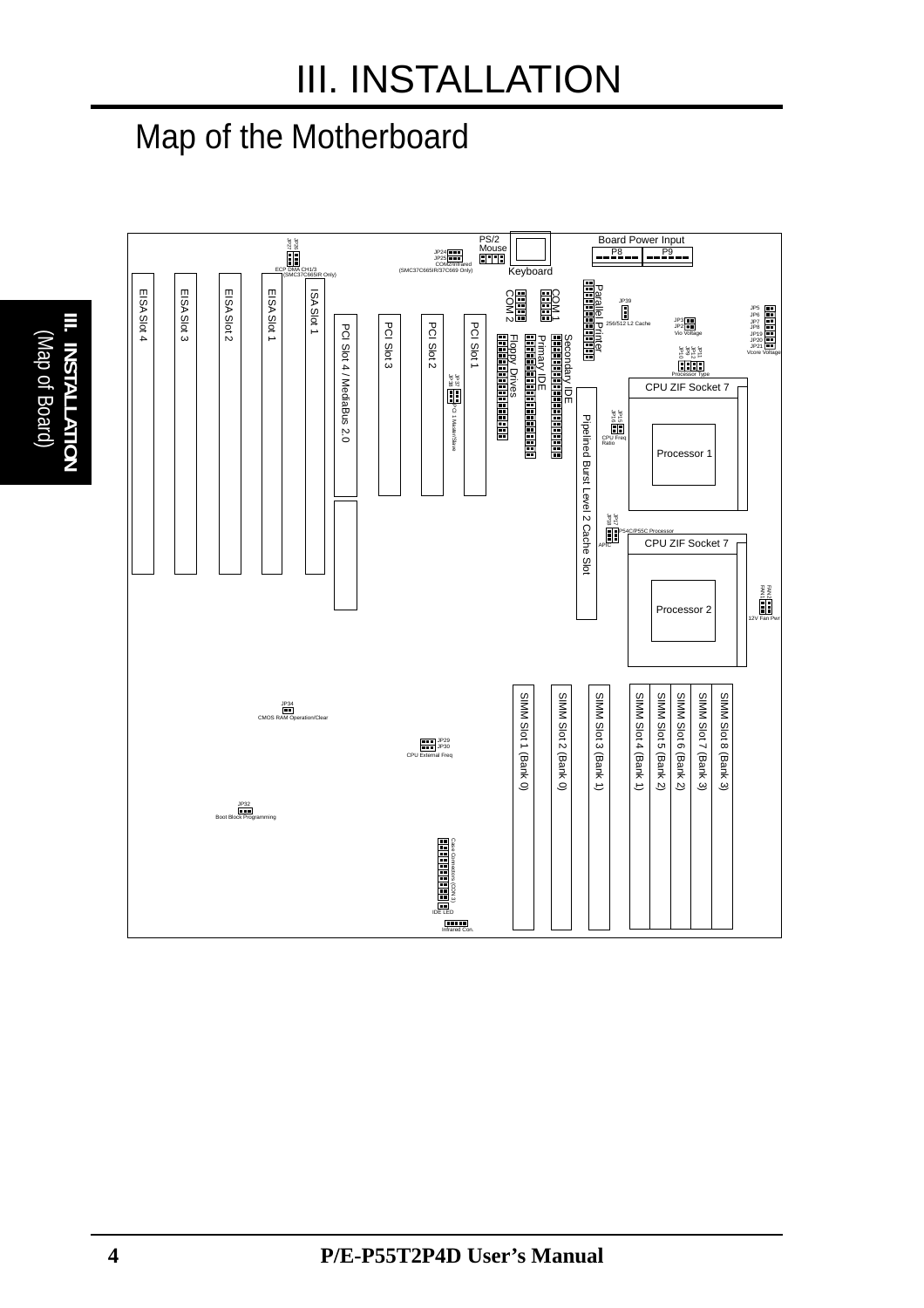#### **Jumpers**

- 
- 
- 
- 
- 
- 
- 
- 
- 
- 
- 
- 1) JP24, 25 (SMC Only) p. 7 UART 2 Selection (COM 2 / Infrared)
- 2) JP26, 27 (SMC Only) p. 7 ECP DMA Channel Selection (CH 3/CH 1)
- 3) JP9-12, 17 p. 8 Processor Power Type (Single Plane/Split Plane)
- 4) JP5-8, 19-21 p. 8 Voltage Selection for Vcore
- 5) JP2, 3 p. 8 Voltage Selection for Vio
- 6) JP15, 16 p. 10 CPU:BUS Frequency Ratio (1.5, 2.0, 2.5, 3.0)
- 7) JP29, 30 p. 10 CPU External Clock (BUS) Frequency Selection
- 8) JP18 p. 11 APIC Dual CPU Selection (Enable / Disable)
- 9) JP32 p. 12 Flash ROM Boot Block Program (Enable/Disable)
- 10) JP34 p. 12 CMOS RAM (Operation/Clear CMOS Data)
- 11) JP37, 38 p. 13 PCI Slot 1 Mode Select (Master / Slave)
- 12) JP39 p. 13 Total Level 2 Cache Size Setting (256KB / 512KB)

### **Expansion Slots**

- 
- 
- 
- 
- 
- 
- 
- 1) SIMM Slots p. 14 DRAM Memory Expansion slots
- 2) Cache Expansion p. 16 Socket for Pipelined Burst SRAM Cache Module
- 3) 2 CPU ZIF Socket 7 p. 17 Sockets for Central Processing Units (CPU)
- 4) EISA Slots 1, 2, 3, 4 p. 18 32-bit EISA Bus Expansion slots
- 5) ISA Slot 1 p. 18 16-bit ISA Bus Expansion slot
- 6) PCI Slots  $1, 2, 3$  p. 18 32-bit PCI Bus Expansion slots
- 7) PCI 4 / MediaBus p. 20 32-bit PCI Bus Slot with MediaBus 2.0 Extension

### **Connectors**

- 
- 
- 
- 
- 
- 
- 
- 
- 
- 
- 
- 
- 
- 
- 
- 1) Keyboard p. 21 Keyboard connector (5-pin Female)
- 2) PS/2 Mouse p. 21 PS/2 Mouse connector (6-pin Block)
- 3) Parallel Port p. 22 Parallel Port connector (26-pin Block)
- 4) Serial Port p. 22 Serial Port COM1 & COM2 (10-pin Blocks)
- 5) Floppy Drive p. 23 Floppy Drive connector (34-pin Block)
- 6) Primary/Second. IDE p. 23 Primary/Secondary IDE connectors (40-pin Blocks)
- 7) Board Power Input p. 24 Motherboard Power connector (12-pin Block)
- 8) IDE LED p. 24 IDE LED activity light
- 9) Turbo/Power (CON3) p. 25 Turbo LED/Power LED (2-pins)
- 10) SMI Switch (CON3) p. 25 SMI Switch lead (2-pins)
- 11) Reset Switch (CON3) p. 25 Reset Switch lead (2-pins)
- 12) Key Lock (CON3) p. 25 Keyboard Lock Switch lead (5-pins)
- 13) Speaker (CON3) p. 25 Speaker connector (4-pins)
- 14) FAN CN 1 & 2 p. 26 CPU 12V Cooling Fan connector
- 15) IR CON p. 26 Infrared Port Module connector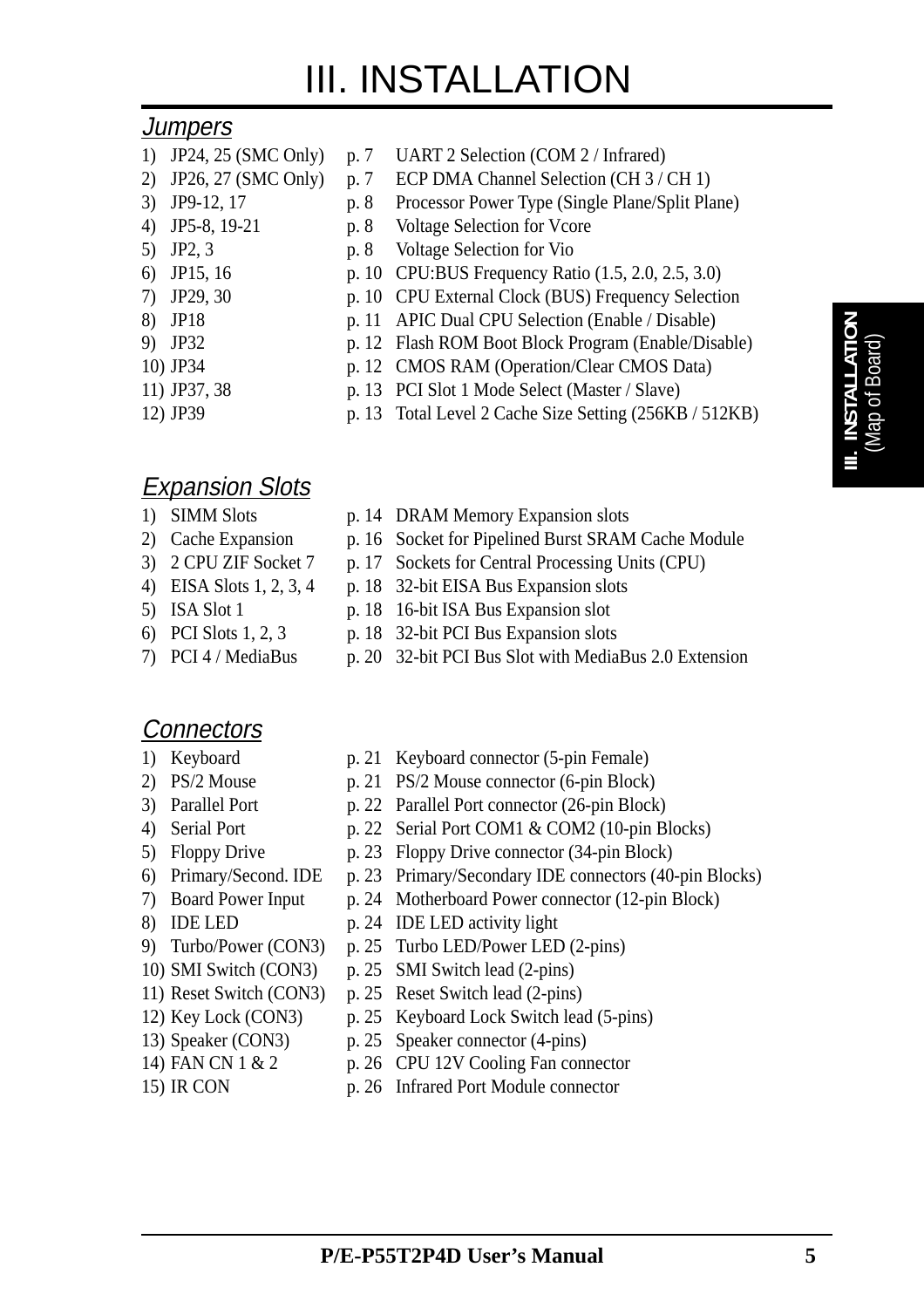### Installation Steps

Before using your computer, you must complete the following steps:

- **1. Set Jumpers on the Motherboard**
- **2. Install System Memory**
- **3. Install the Central Processing Unit (CPU)**
- **4. Install Expansion Cards**
- **5. Connect Ribbon Cables, Cabinet Wires, and Power Supply**
- **6. Setup the BIOS Software**

### 1. Jumpers

Several hardware settings are made through the use of jumper caps to connect jumper pins (JP) on the motherboard. See "Map of the Motherboard" on page 4 for locations of jumpers. The jumper settings will be described numerically such as [----], [1-2], [2-3] for no connection, connect pins  $1&2$ , and connect pins  $2&3$  respectively. Pin 1 for our motherboards is always on top  $\int_{0}^{\frac{p_{0}+1}{p}}$  or on the left  $\frac{p_{0}+1}{p}$  when holding the motherboard with the keyboard connector away from yourself. A "1" is written besides pin 1 on jumpers with three pins. The jumpers will also be shown graphically such as  $\bullet \bullet \bullet$  to connect pins  $1\&2$  and  $\bullet \bullet \bullet$  to connect pins  $2\&3$ . Jumpers with two pins will be shown as **For** Short (On) and **For** Short open (Off). For manufacturing simplicity, the jumpers may be sharing pins from other groups. Use the diagrams in this manual instead of following the pin layout on the board. Settings with two jumper numbers require that both jumpers be moved together. To connect the pins, simply place a plastic jumper cap over the two pins as diagramed.

**WARNING:** Computer motheboards and components contain very delicate Integrated Circuit (IC) chips. To protect the motherboard and other components against damage from static electricity, you should follow some precautions whenever you work on your computer.

- 1. Unplug your computer when working on the inside.
- 2. Hold components by the edges and try not to touch the IC chips, leads, or circuitry.
- 3. Use a grounded wrist strap before handling computer components.
- 4. Place components on a grounded antistatic pad or on the bag that came with the component whenever the components are separated from the system.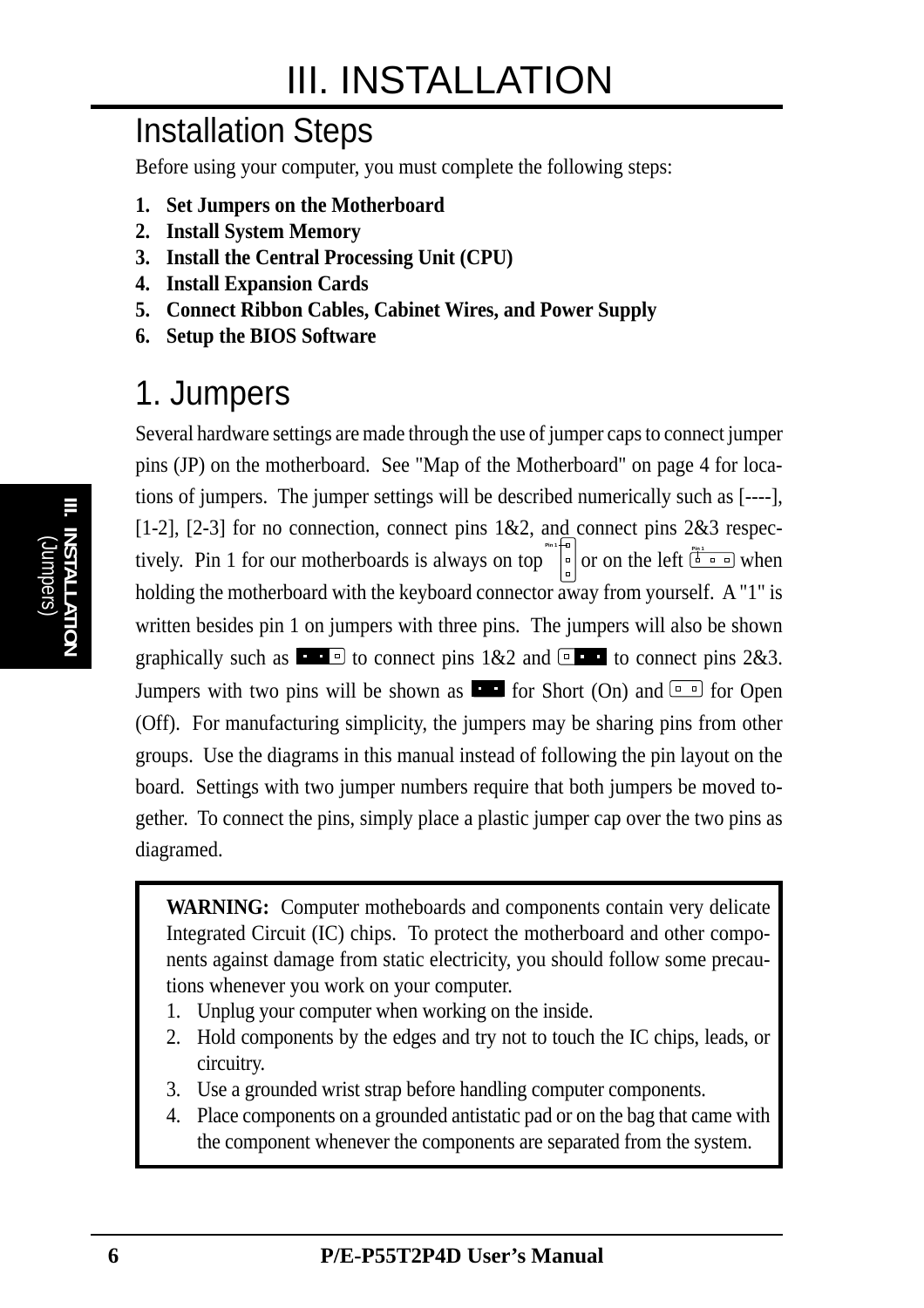#### Jumper Settings

#### **1. UART 2 Selection (JP24 & 25) (SMC37C665IR Only)**

If your motherboard is using the SMC37C665IR chipset, besides changing the function of UART2 (serial, parallel, floppy, and infrared) in BIOS setup (see page 38), you must also change the following jumpers. If your motherboard is not using this chipset, UART2 is controlled through BIOS only and these jumpers will not be available on the motherboard.

| <b>UART2</b>                     | <b>COM2</b> Infrared                                                                        |         |                                                                |                                                                                     |
|----------------------------------|---------------------------------------------------------------------------------------------|---------|----------------------------------------------------------------|-------------------------------------------------------------------------------------|
| <b>JP24</b>                      | $[1-2]$                                                                                     | $[2-3]$ |                                                                |                                                                                     |
| JP25                             | $[1-2]$                                                                                     | $[2-3]$ |                                                                |                                                                                     |
| œ<br>$\blacksquare$              | $\blacksquare$<br>▌<br>E<br>D<br>j<br>B<br><b>THEFT STATE</b><br><b>COLO</b><br>m<br>ω<br>Ф |         | 123<br>JP24<br>o I<br>п<br><b>JP25</b><br>п.<br>COM2 (Default) | 123<br><b>JP24</b><br>п<br>п<br>۰<br>JP25<br>$\blacksquare$<br>T.<br>P.<br>Infrared |
| $\blacksquare$<br>$\blacksquare$ | $\mathbb{I}$ and $\mathbb{I}$                                                               |         | UART 2 Selection (COM2 / Infrared)                             |                                                                                     |

#### **2. ECP DMA Channel Selection (JP26&27) (SMC37C665IR/37C669)**

If your motherboard is using the SMC37C665IR or SMC37C669 chipset, you can select DMA channels for the ECP function with the following jumpers. If your motherboard is not using the above chipsets, the DMA channel is controlled by BIOS and these jumpers will not be available.



**III. INSTALLATION** (Jumpers)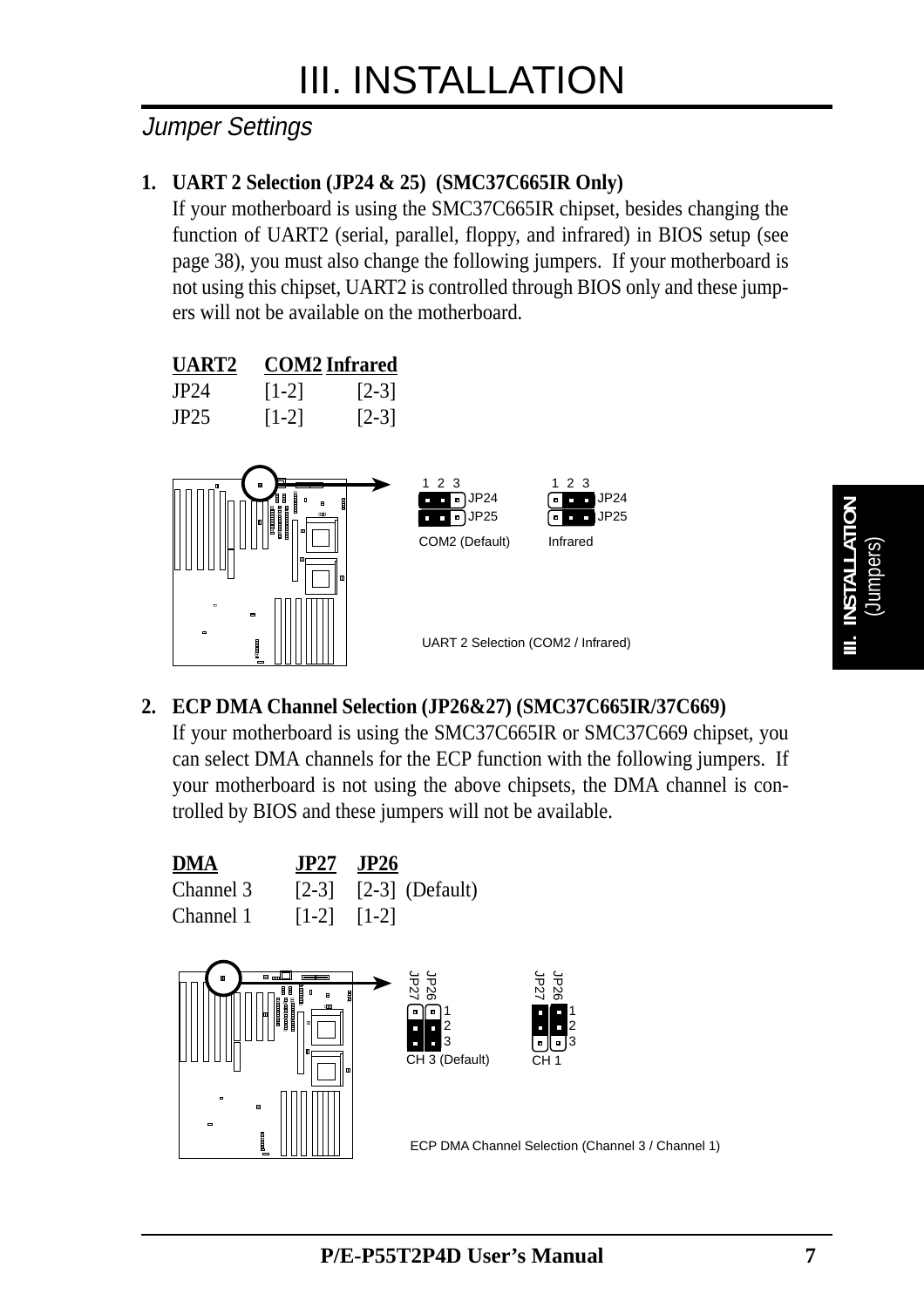#### **3-5. Processor Type**

Depending on the type of processor that you install, you need to set these jumpers to select either Single Power Plane (such as the Intel P54C) or Split Power Planes (such as the Intel P55C) and set the different voltages under each type.

| <b>Power Type:</b> |                 | <b>Single</b> | <b>Single</b> | <b>Split</b>  | <b>Split</b>  | <b>Split</b>                                | <b>Split</b>  |
|--------------------|-----------------|---------------|---------------|---------------|---------------|---------------------------------------------|---------------|
|                    |                 | Power         | <b>Power</b>  | <b>Power</b>  | <b>Power</b>  | <b>Power</b>                                | <b>Power</b>  |
|                    |                 | <b>Plane</b>  | <b>Plane</b>  | <b>Planes</b> | <b>Planes</b> | <b>Planes</b>                               | <b>Planes</b> |
| 3. Voltage:        |                 | <b>STD</b>    | <b>VRE</b>    | <u>2.8</u>    | 2.5           | 2.7                                         | 2.88          |
|                    | JP9             | [open]        | [open]        | [short]       | [short]       | [short]                                     | [short]       |
|                    | <b>JP10</b>     | [open]        | [open]        | [short]       |               | [short] [short]                             | [short]       |
|                    | <b>JP11</b>     | [short]       | [short]       | [open]        | [open]        | [open]                                      | [open]        |
|                    | <b>JP12</b>     | [short]       | [short]       | [open]        | [open]        | [open]                                      | [open]        |
|                    | <b>JP17</b>     | $[1 - 2]$     | $[1 - 2]$     | $[2-3]$       |               | $\lceil 2 - 3 \rceil$ $\lceil 2 - 3 \rceil$ | $[2 - 3]$     |
|                    |                 |               |               |               |               |                                             |               |
| 4. Vcore:          | JP5             | [open]        | [open]        | [open]        | [open]        | [open]                                      | [open]        |
|                    | JP <sub>6</sub> | [open]        | [open]        | [open]        | [open]        | [open]                                      | [short]       |
|                    | JP7             | [open]        | [open]        | [open]        | [open]        | [short]                                     | [open]        |
|                    | JP8             | [open]        | [open]        | [open]        | [short]       | [open]                                      | [open]        |
|                    | <b>JP19</b>     | [open]        | [open]        | [short]       | [open]        | [open]                                      | [open]        |
|                    | <b>JP20</b>     | [open]        | [short]       | [open]        | [open]        | [open]                                      | [open]        |
|                    | <b>JP21</b>     | [short]       | [open]        | [open]        | [open]        | [open]                                      | [open]        |
|                    |                 |               |               |               |               |                                             |               |
| <b>5. Vio:</b>     | JP3             | [short]       | [short]       | [short]       |               | [short] [short]                             | [short]       |
|                    | JP2             | [open]        | [open]        | [open]        | [open]        | [open]                                      | [open]        |
|                    |                 | (Default)     |               |               |               |                                             |               |

**NOTE:** Processors using split power planes have not been tested. Support of processors using split power planes cannot be guranteed until each processor is available and fully tested.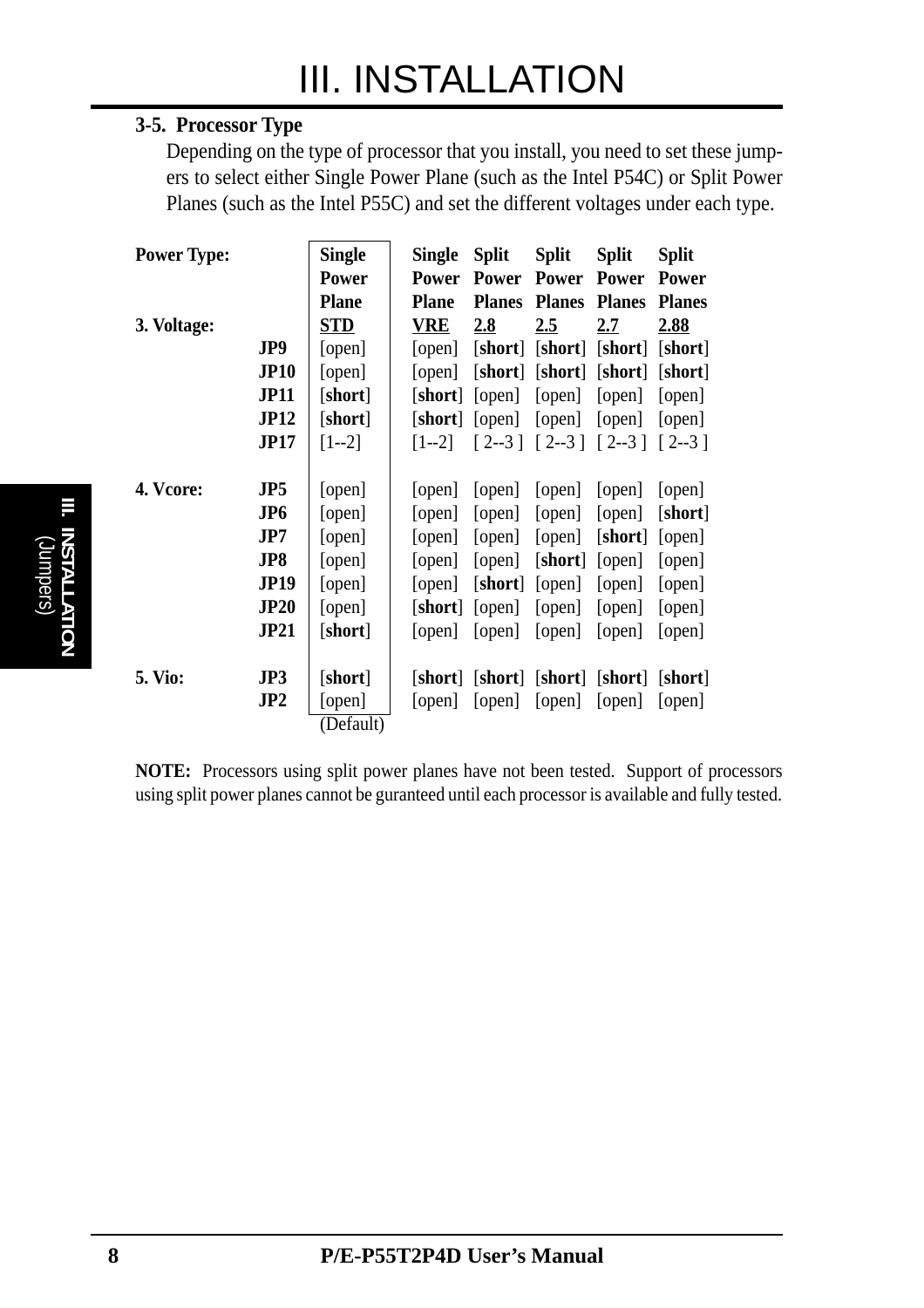**3. Voltage Type (JP9, 10, 11, 12, 17)**



**4. Vcore (JP5, 6, 7, 8, 19, 20, 21)**



**5. Vio (JP2, 3)**

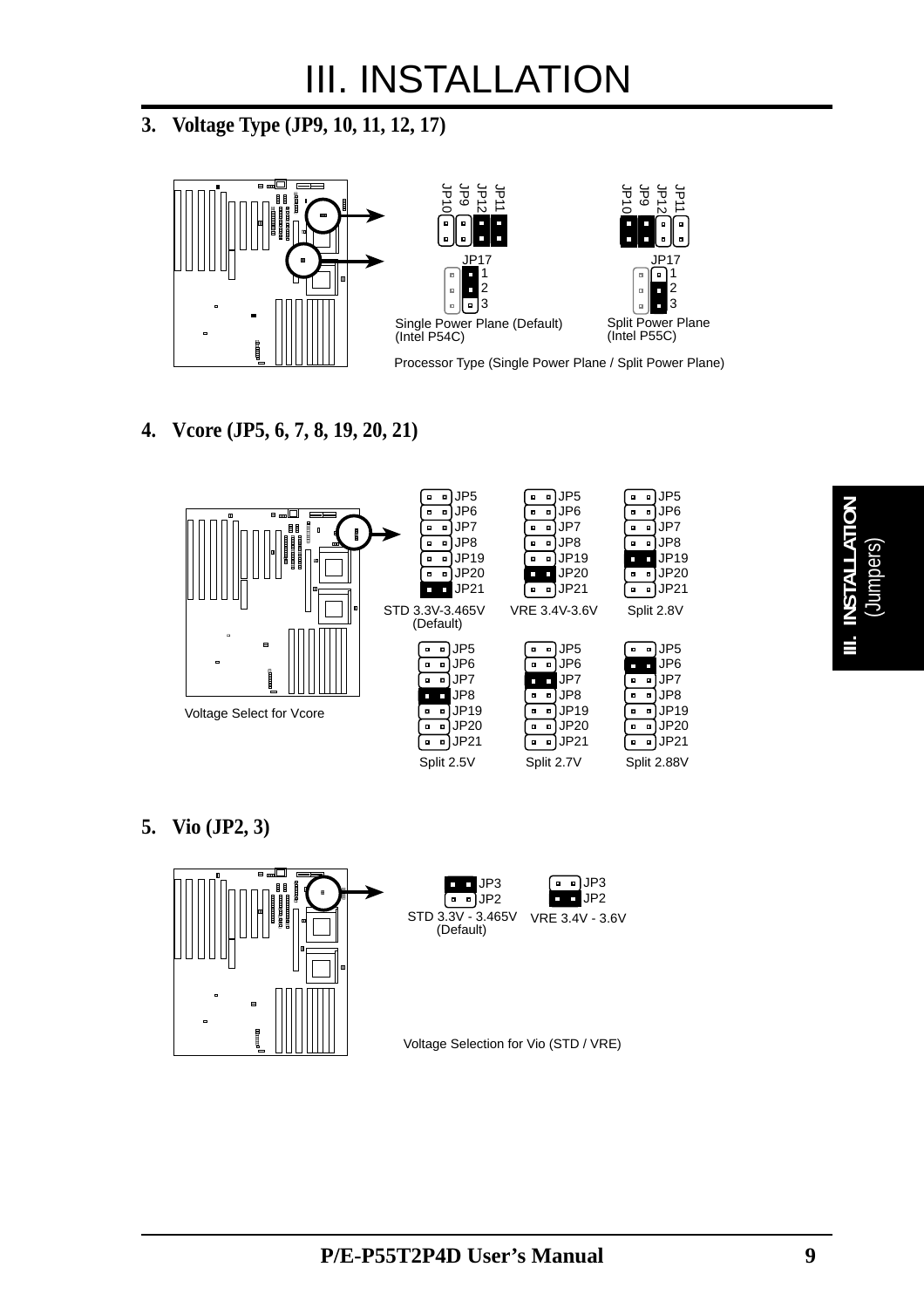#### **6. CPU to BUS Frequency Ratio (JP15 & 16)**

These jumpers set the frequency ratio between the *Internal* frequency of the CPU and the *External* frequency (called the *BUS Clock*) within the CPU. These must be set together with the above jumpers *CPU External (BUS) Frequency Selection.*

#### **7. CPU External (BUS) Frequency Selection (JP29 & 30)**

These jumpers instructs the clock generator what frequency to send to the CPU. These allow the selection of the CPU's *External* frequency (or *BUS Clock*). The BUS Clock times the BUS Ratio equals the CPU's *Internal* frequency (the advertised CPU speed).



*Set the above jumpers by the Internal speed of the Intel CPU as follows:*

|                 |              |                 | (BUS Ratio)                | (BUS Frequency)            |
|-----------------|--------------|-----------------|----------------------------|----------------------------|
| <b>Internal</b> | <b>Ratio</b> | <b>External</b> | <b>JP15</b><br><b>JP16</b> | <b>JP30</b><br><b>JP29</b> |
| 200MHz          | 3.0x         | 66MHz           | [open] [short]             | $[1-2]$<br>$[2-3]$         |
| 180MHz          | 3.0x         | 60MHz           | [open] [short]             | $[2-3]$<br>$[1-2]$         |
| 166MHz          | 2.5x         | 66MHz           | [short] [short]            | $[1-2]$<br>$[2-3]$         |
| 150MHz          | 2.5x         | 60MHz           | [short] [short]            | $[2-3]$<br>$[1-2]$         |
| 133MHz          | 2.0x         | 66MHz           | [short] [open]             | $[1-2]$<br>$[2-3]$         |
| 120MHz          | 2.0x         | 60MHz           | [short] [open]             | $[2-3]$<br>$[1-2]$         |
| 100MHz          | 1.5x         | 66MHz           | [open] [open]              | $[1-2]$<br>$[2-3]$         |
| 90MHz           | 1.5x         | 60MHz           | [open] [open]              | $[2-3]$<br>$[1-2]$         |
| 75MHz           | 1.5x         | 50MHz           | [open] [open]              | $[2-3]$<br>$[2-3]$         |

(Jumpers) **III. INSTALLATION**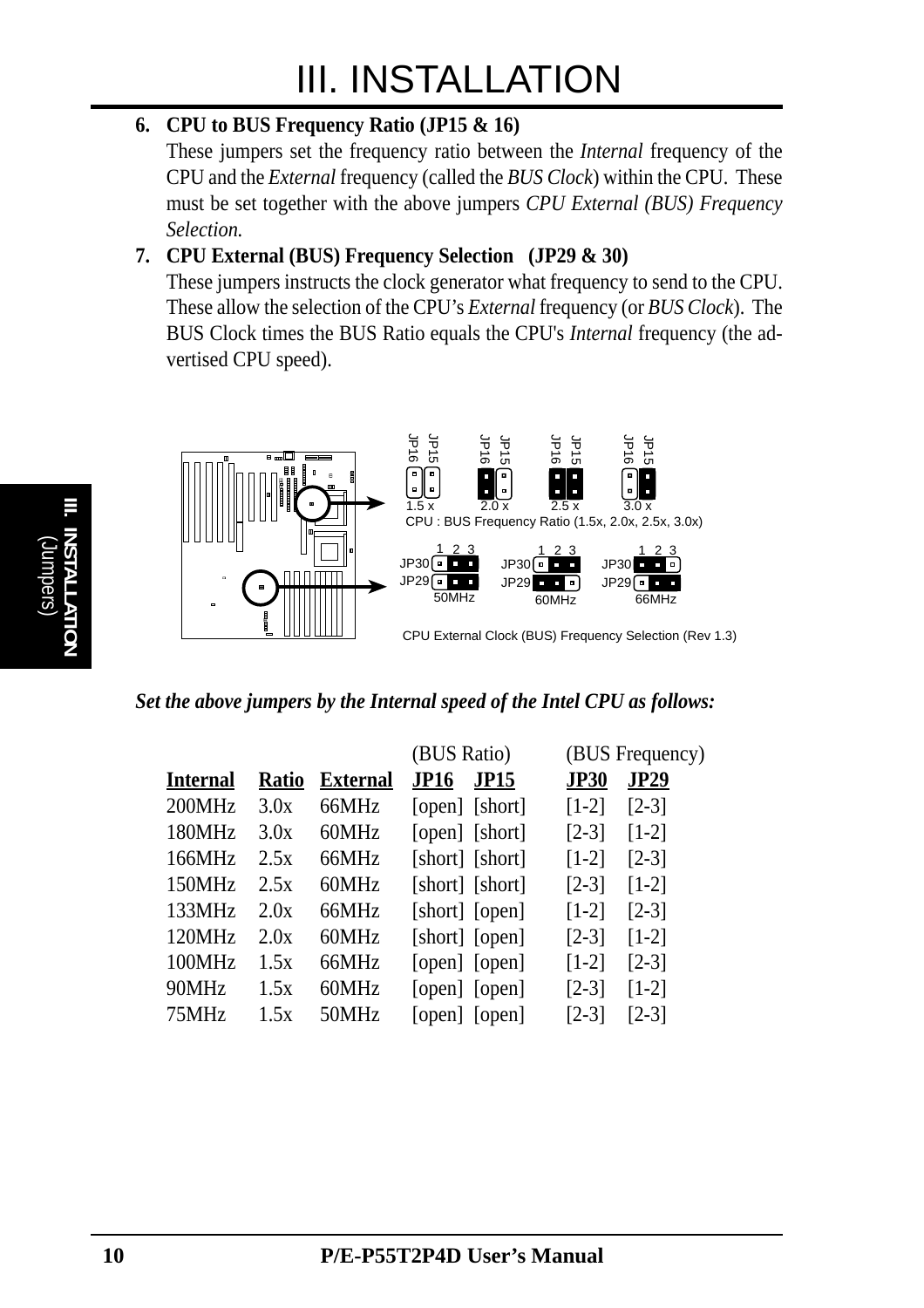#### **8. APIC Dual CPU Selection (JP18)**

This turns on or off the Dual CPU support. Most operating systems allow dual CPU support to be enabled even though one CPU is installed which will allows upgrading to dual CPU's without having to reinstall the operating system.

#### **Dual CPU JP18**

Enable [1-2] (Default) Disable [2-3]

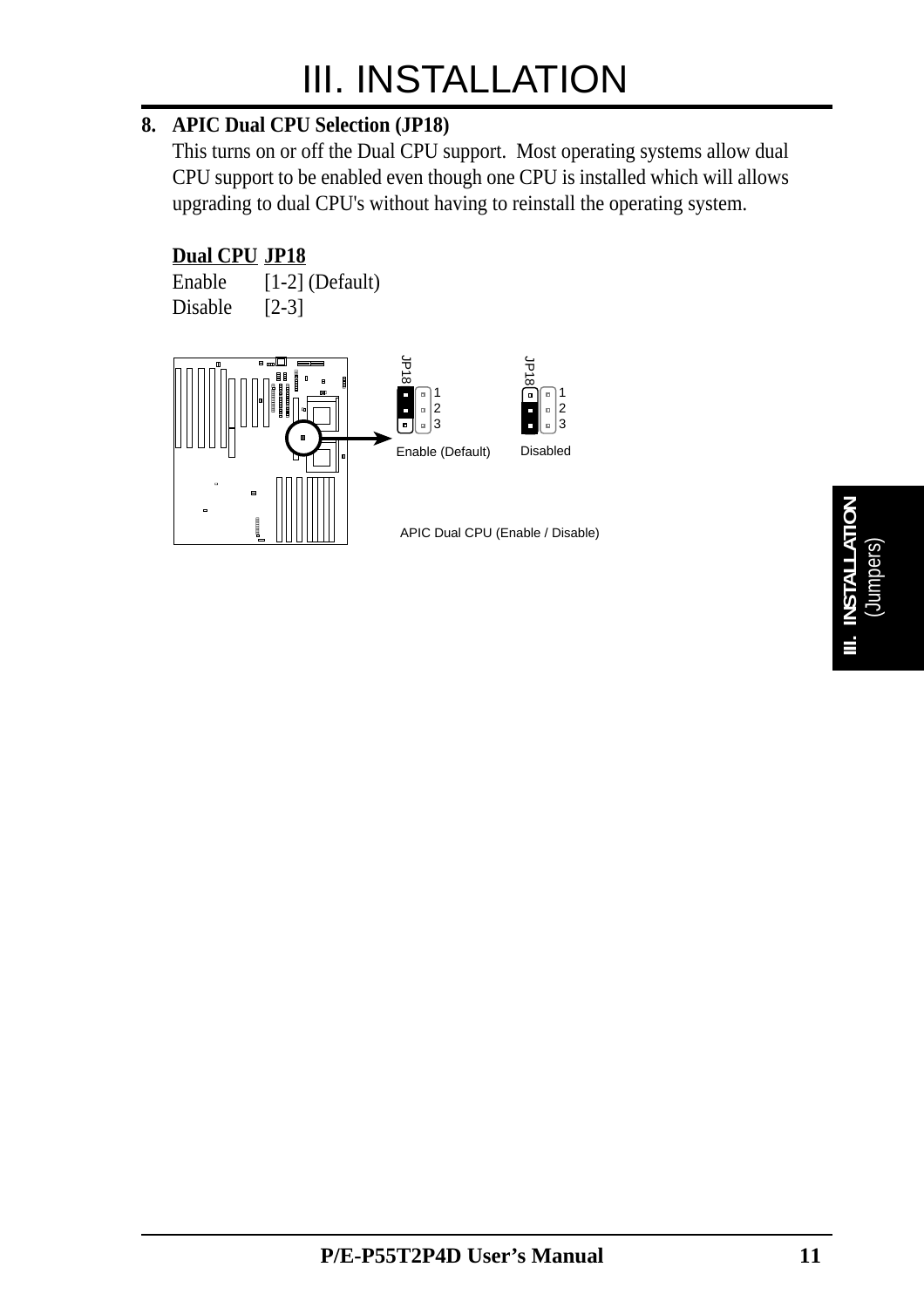#### **9. Flash ROM Boot Block Programming (JP32)**

This sets the operation mode of the boot block area of the BIOS Flash ROM to allow programming in the *Enabled* position for use with the "Flash Memory Writer" BIOS programming utility as described on page 47.



#### **10. CMOS RAM (JP34)**

This clears the user-entered information stored in the Dallas Real Time Clock such as hard disk information and passwords. To clear the CMOS data: (1) Turn off the PC, (2) Short this jumper, (3) Power on the PC, (4) Turn off the PC, (5) Remove this jumper, (6) Power on the PC, (7) Hold down <Delete> during bootup and enter BIOS setup to re-enter user information.

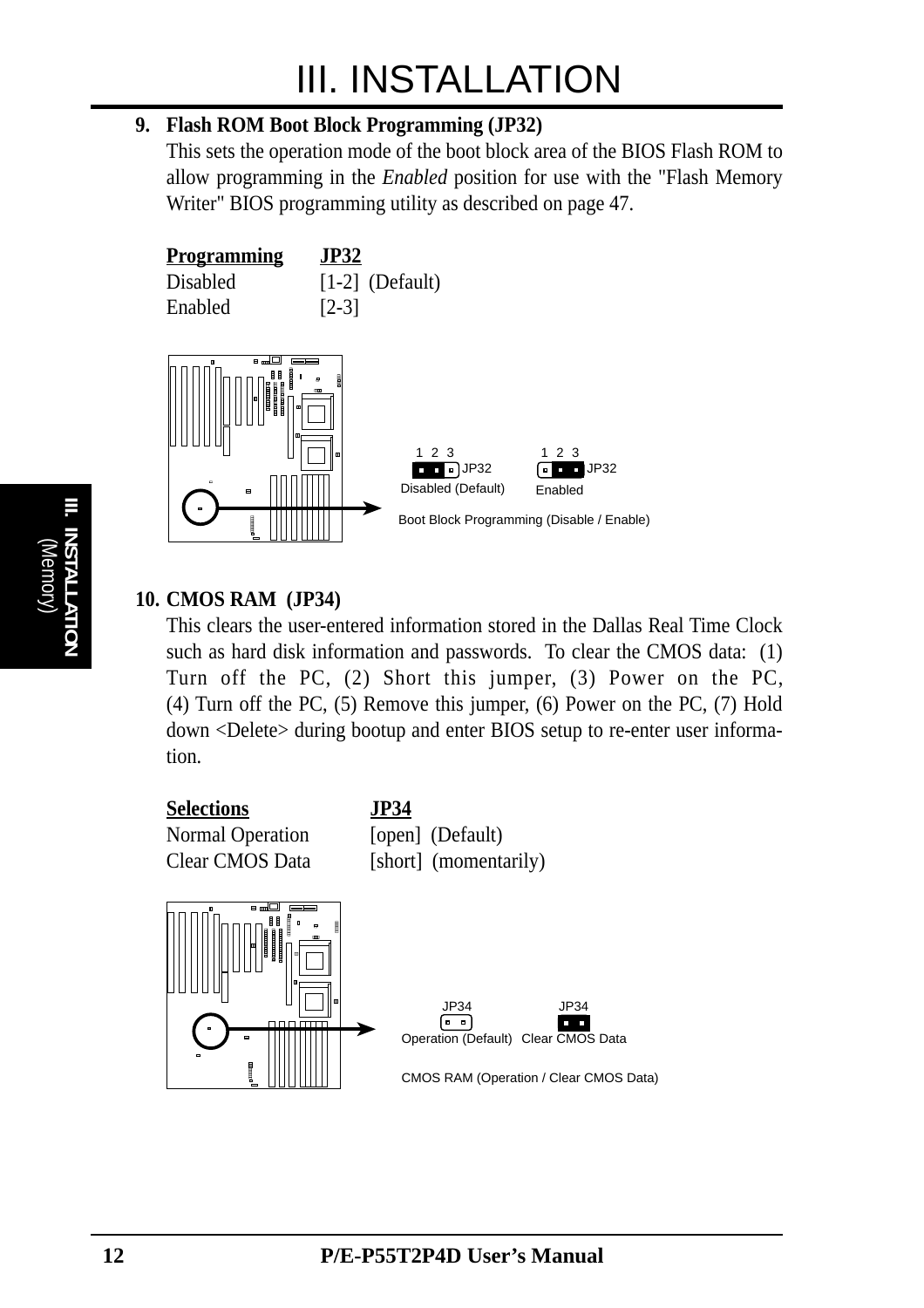#### **11. PCI Slot 1 Mode Selection (JP37, 38)**

By default, the onboard IDE uses Programmable I/O (PIO) Mode and PCI Slot 1 uses BUS *Master* Mode so that BUS Master expansion cards on PCI Slot 1 can be used. If you want the onboard IDE to use BUS Master mode and are not planning to use a BUS Master card on PCI 1, then you may select *Slave* mode for PCI 1.





#### **12. Total Level 2 Cache Size Setting (JP39)**

There is no level 2 cache onboard, you can upgrade using ASUS Pipelined Burst Cache Module Rev 1.6 with TAG SRAM for either 256KB or 512KB cache size.

**IMPORTANT: See page 16 "External Cache" for information concerning compatible cache types and installation.**

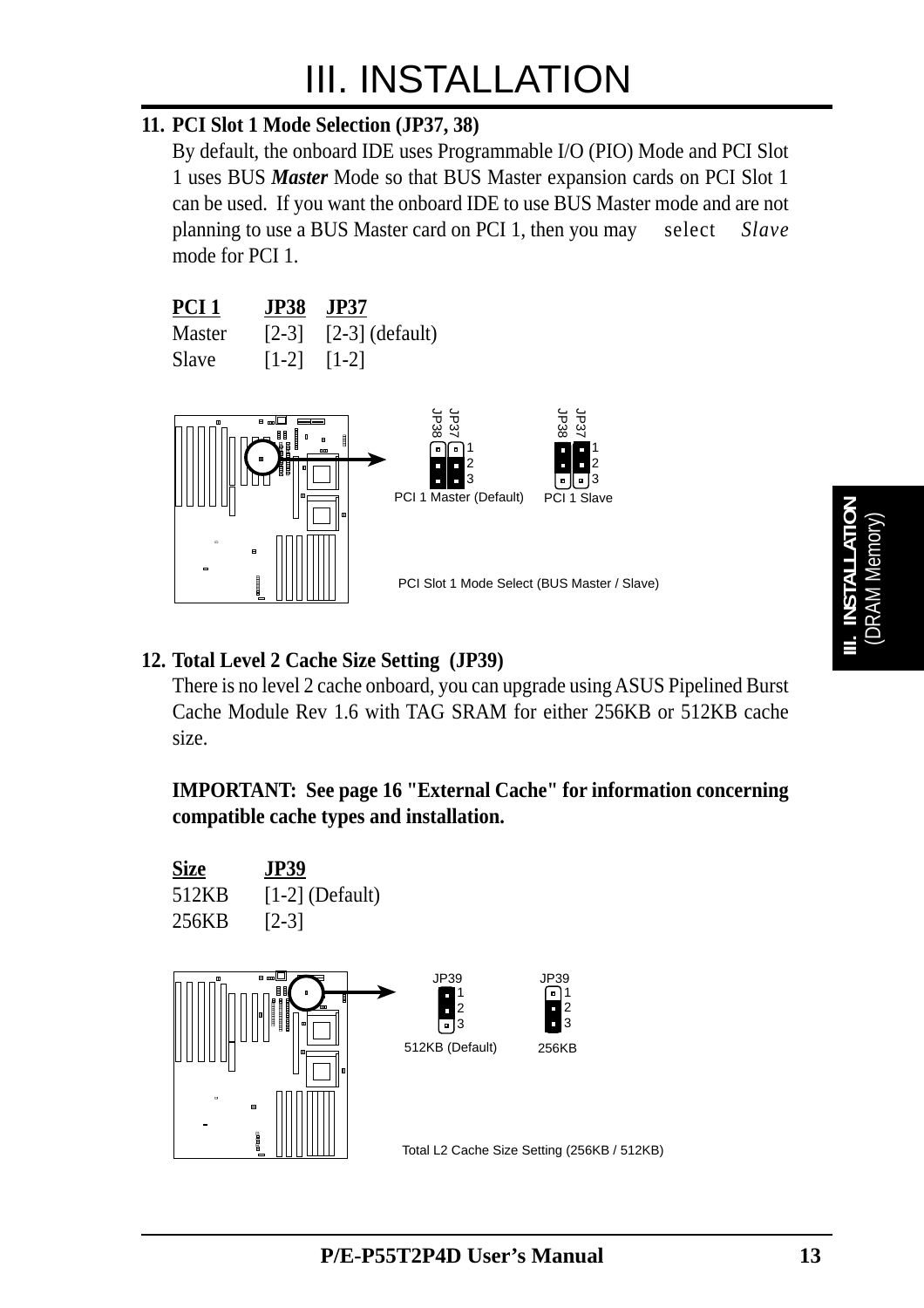## 2. System Memory (DRAM & SRAM)

This motherboard supports eight 72-pin SIMMs of 4MB, 8MB, 16MB, 32MB, or 64MB to form a memory size between 8MB to 512MB. The DRAM can be either 60ns or 70ns Fast Page Mode (Asymmetric or Symmetric) or EDO. To support ECC, you must use *true* (opposed to phantom parity generated by logic chips) 36-bit parity-type DRAM (e.g.  $8 \text{ chips} + 4 \text{ parity chips}$ ) in pairs for all modules. Mixing 32-bit non-parity DRAM (e.g. 8 chips) and 36-bit DRAM (e.g. 12 chips) will work minus the ECC feature.

| <b>Memory Bank</b> | <b>Memory Module</b>       |    | <b>Total Memory</b> |
|--------------------|----------------------------|----|---------------------|
| Bank 0             | 4MB, 8MB, 16MB, 32MB, 64MB | x2 |                     |
| SIMM Slots $1&2$   | 72-pin FPM or EDO SIMM     |    |                     |
| Bank 1             | 4MB, 8MB, 16MB, 32MB, 64MB | x2 |                     |
| SIMM Slots 3&4     | 72-pin FPM or EDO SIMM     |    |                     |
| Bank 2             | 4MB, 8MB, 16MB, 32MB, 64MB | x2 |                     |
| SIMM Slots 5&6     | 72-pin FPM or EDO SIMM     |    |                     |
| Bank 3             | 4MB, 8MB, 16MB, 32MB, 64MB | x2 |                     |
| SIMM Slots 7&8     | 72-pin FPM or EDO SIMM     |    |                     |
|                    | <b>Total System Memory</b> |    |                     |

#### *Install memory in any or all of the banks in any combination as follows:*

**IMPORTANT:** Each bank must have the same size memory installed in pairs. **IMPORTANT:** Memory setup is required in BIOS Chipset Setup "Auto Configuration" on page 36.

**IMPORTANT:** Do not use memory modules with more than 24 chips per module. Modules with more than 24 chips exceed the design specifications of the memory subsystem and will cause unreliable operation.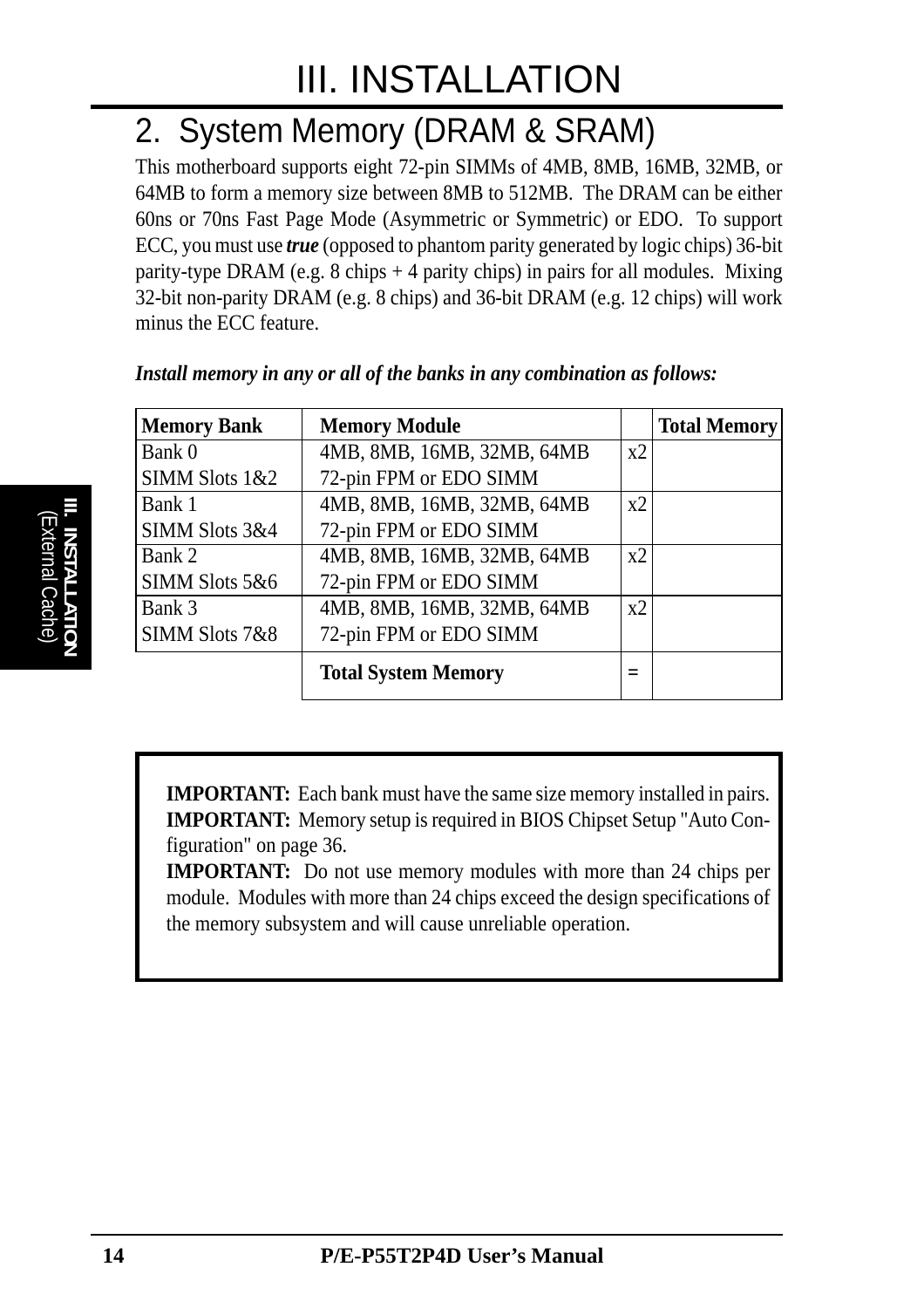#### DRAM Installation Procedures:

1. The SIMM will only fit in one orientation as shown because of a "Plastic Safety Tab" on one end of the SIMM sockets which matches the "Notched End" of the memory modules.



- 
- 2. Press the memory module firmly into place starting from a 45 degree angle making sure that all the contacts are aligned with the socket.
- 3. With your finger tips, rock the memory module into a vertical position so that it clicks into place.



- 4. The plastic guides should go through the two "Mounting Holes" on the sides and the "Metal Clips" should snap on the other side.
- 5. To release the memory module, squeeze both "Metal Clips" outwards and rock the module out of the "Metal Clips".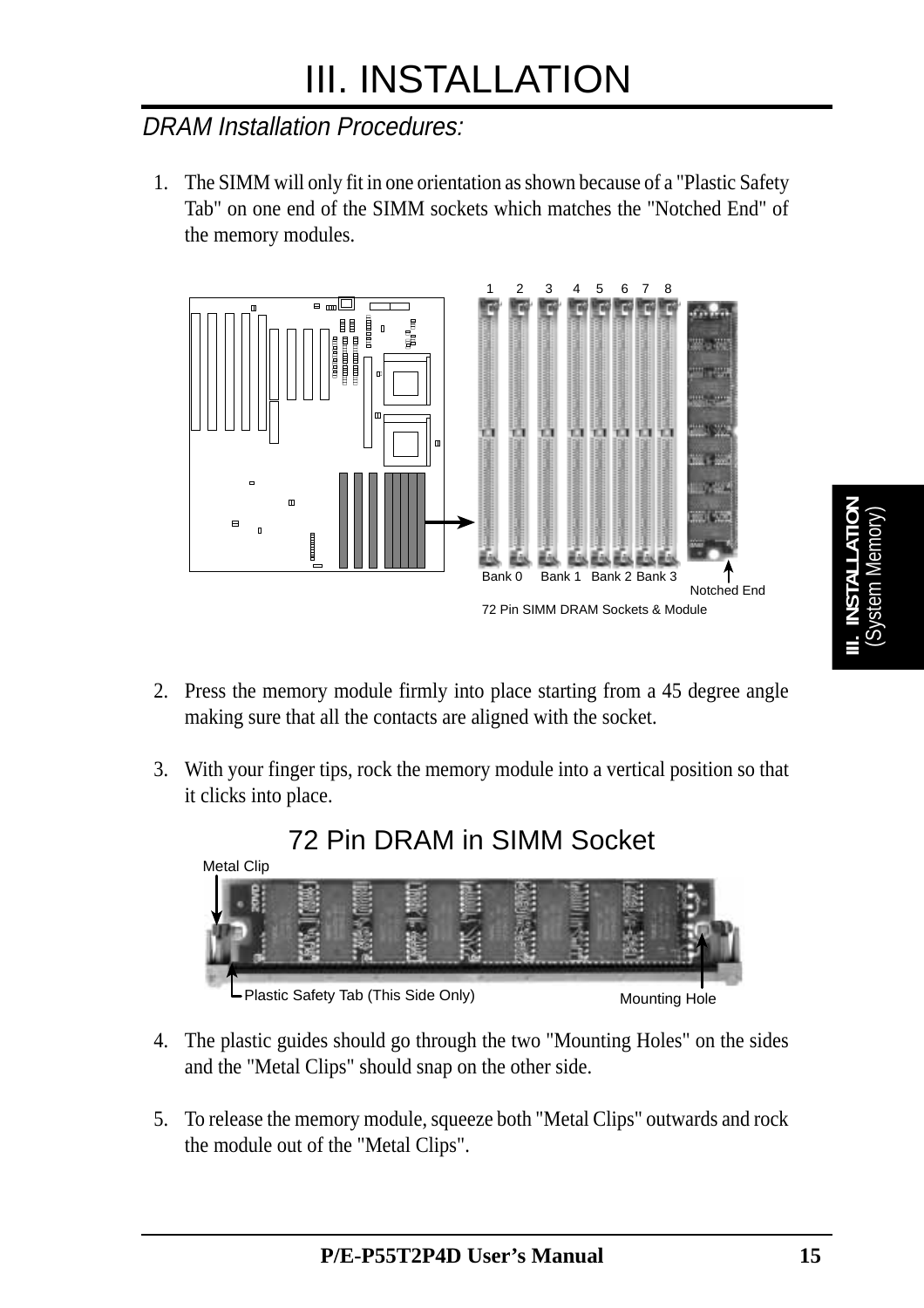### Static RAM (SRAM) for Level 2 (External) Cache

The motherboard you purchase has no cache onboard. An "ASUS" or "COAST" cache module can be used to upgrade to 256KB or 512KB.

**IMPORTANT: You must set jumper 2 "Total Level 2 Cache Size Setting" on page 13 when changes are made to your cache size.**



Insert the module as shown. Because the number of pins are different on either side of the break, the module will only fit in the orientation as shown.

| Compatible Cache Modules for this Motherboard |  |  |  |
|-----------------------------------------------|--|--|--|
|-----------------------------------------------|--|--|--|

| <b>SIMM Cache Module</b>    | 0KB to 256/512KB       |
|-----------------------------|------------------------|
| ASUS CM1 Rev 1.0            | N <sub>0</sub>         |
| ASUS CM1 Rev 1.3            | N <sub>0</sub>         |
| ASUS CM4 Rev 1.5            | N <sub>0</sub>         |
| <b>ASUS CM1 Rev 1.6 TAG</b> | Yes                    |
| ASUS CM1 Rev 3.0            | <b>To Be Qualified</b> |
| COAST <sub>1.1</sub>        | N <sub>0</sub>         |
| COAST <sub>1.2</sub>        | No                     |
| COAST <sub>1.3</sub>        | No                     |
| COAST <sub>2.0</sub>        | <b>To Be Qualified</b> |
| COAST <sub>2.1</sub>        | <b>To Be Qualified</b> |
| COAST <sub>3.0</sub>        | <b>To Be Qualified</b> |

**IMPORTANT: ASUS CM1 Rev 1.6 cache module must have a TAG RAM when it is used on this motherboard.**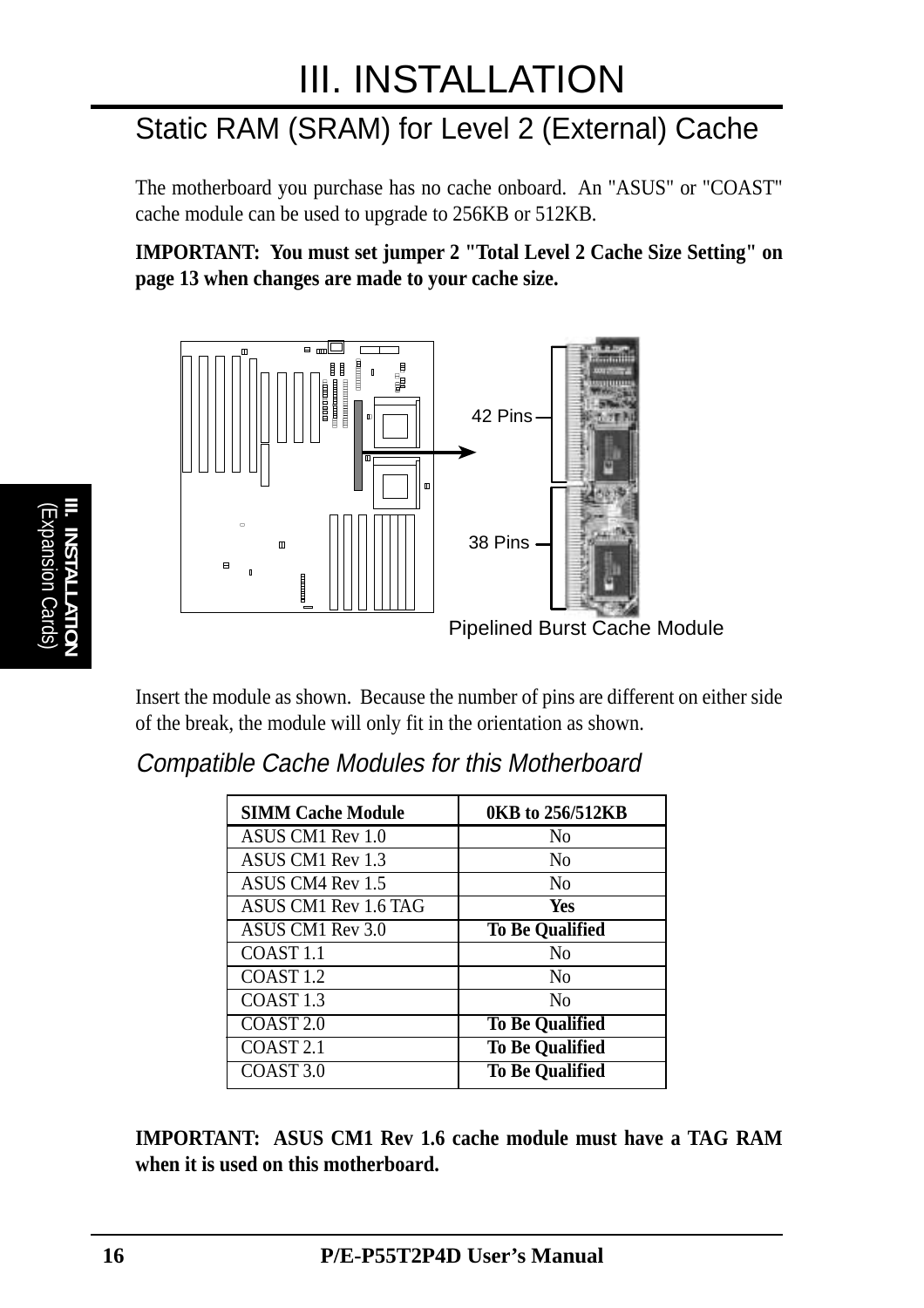### 3. Central Processing Unit (CPU)

The motherboard provides two 321-pin ZIF Socket 7's that are backward compatible with ZIF Socket 5 processors. The CPU that came with the motherboard should have a fan attached to it to prevent overheating. Apply thermal conducting silicon grease to the CPU top and then attach the fan onto the CPU.

**WARNING:** Without a fan, the CPU can overheat and cause damage to both the CPU and the motherboard. Purchase a CPU fan if one is not included.

To install a CPU, first turn off your system and remove its cover. Locate the ZIF socket and open it by first pulling the lever sideways away from the socket then upwards to a 90-degree right angle. Insert the CPU with the correct orientation as shown. Use the notched corner of the CPU with the white dot as your guide. The white dot should point towards the end the of the lever. Notice that there is a blank area where one hole is missing from that corner of the square array of pin holes and a "1" printed on the motherboard next to that corner. Because the CPU has a corner pin for three of the four corners, the CPU will only fit in the one orientation as shown. The picture is for reference only; you should have a CPU fan that will cover the face of the CPU. With the added weight of the CPU fan, no force is required to insert the CPU. Once completely inserted, hold down on the fan and close the socket's lever.

**IMPORTANT: You must set jumpers for "CPU to BUS Frequency Ratio" and jumpers for "BUS Frequency Selection" on page 10 depending on the CPU that you install.**

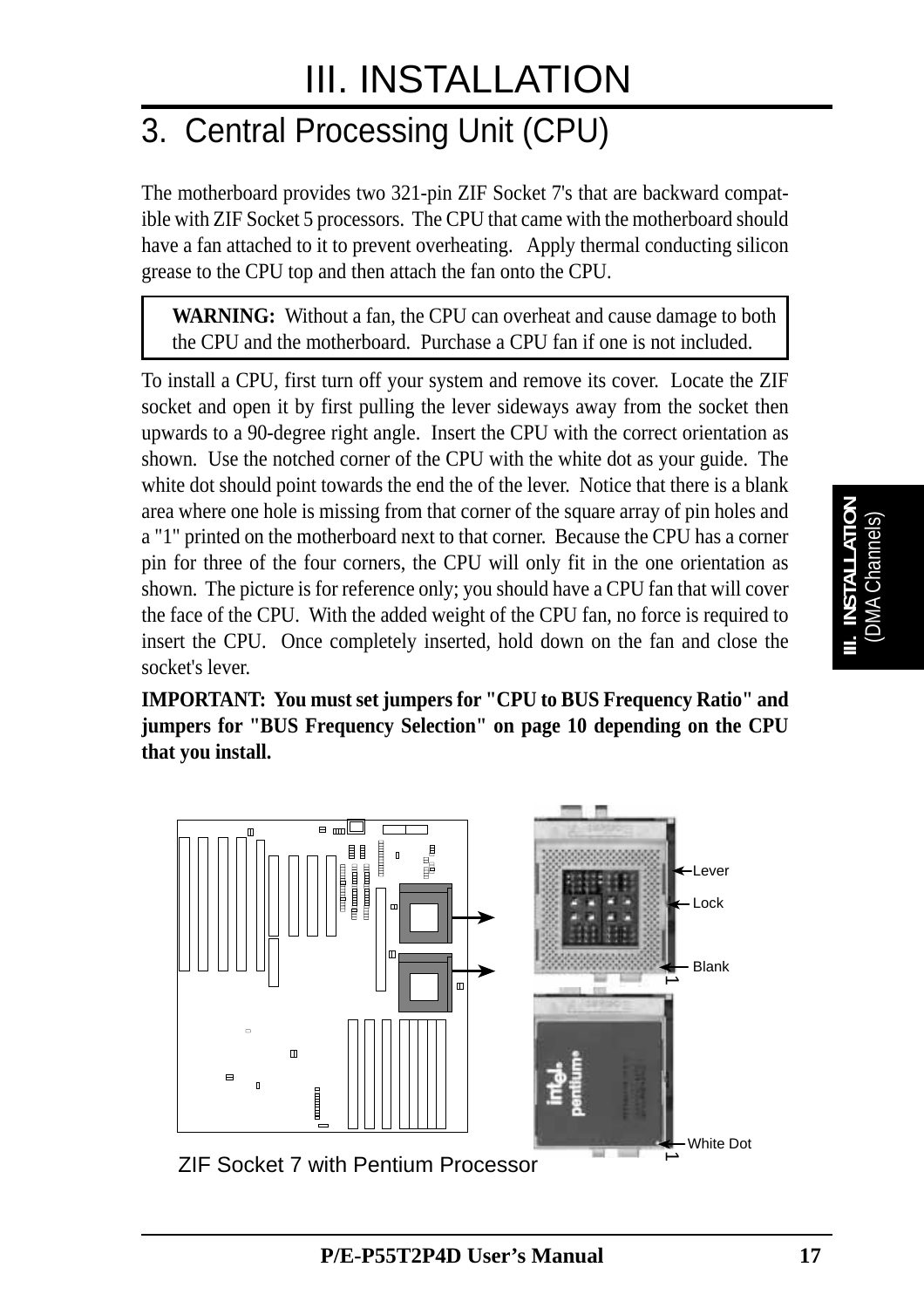### 4. Expansion Cards

WARNING: Make sure that you unplug your power supply when adding or removing expansion cards or other system components. Failure to do so may cause severe damage to both your motherboard and expansion cards.

First read your expansion card documentation on any hardware and software settings that may be required to setup your specific card.

**NOTE:** PCI Slot 4 has a MediaBus extension 2.0 (see page 20) which allows the installation of a PCI card or a MediaBus card (optional multifunctional card) but not both. For installation of the optional ASUS PCI-SC200 Fast-SCSI card, refer to section VI.

### Expansion Card Installation Procedure:

- 1. Read the documentation for your expansion card.
- 2. Set any necessary jumpers on your expansion card.
- 3. Remove your computer's cover.
- 4. Remove the bracket on the slot you intend to use. Keep the bracket for possible future use.
- 5. Carefully align the card's connectors and press firmly.
- 6. Secure the card on the slot with the screw you removed in step 4.
- 7. Replace the computer's cover.
- 8. Setup the BIOS if necessary.
- 9. Run the EISA configuration utility if you add or remove any EISA expansion cards.
- 10. Install the necessary software drivers for your expansion card.

### Assigning IRQs for Expansion Cards

Some expansion cards need to use an IRQ to operate. Generally an IRQ must be exclusively assigned to one use. In an standard design there are 16 IRQs available but most of them are already in use by parts of the system which leaves 6 free for expansion cards.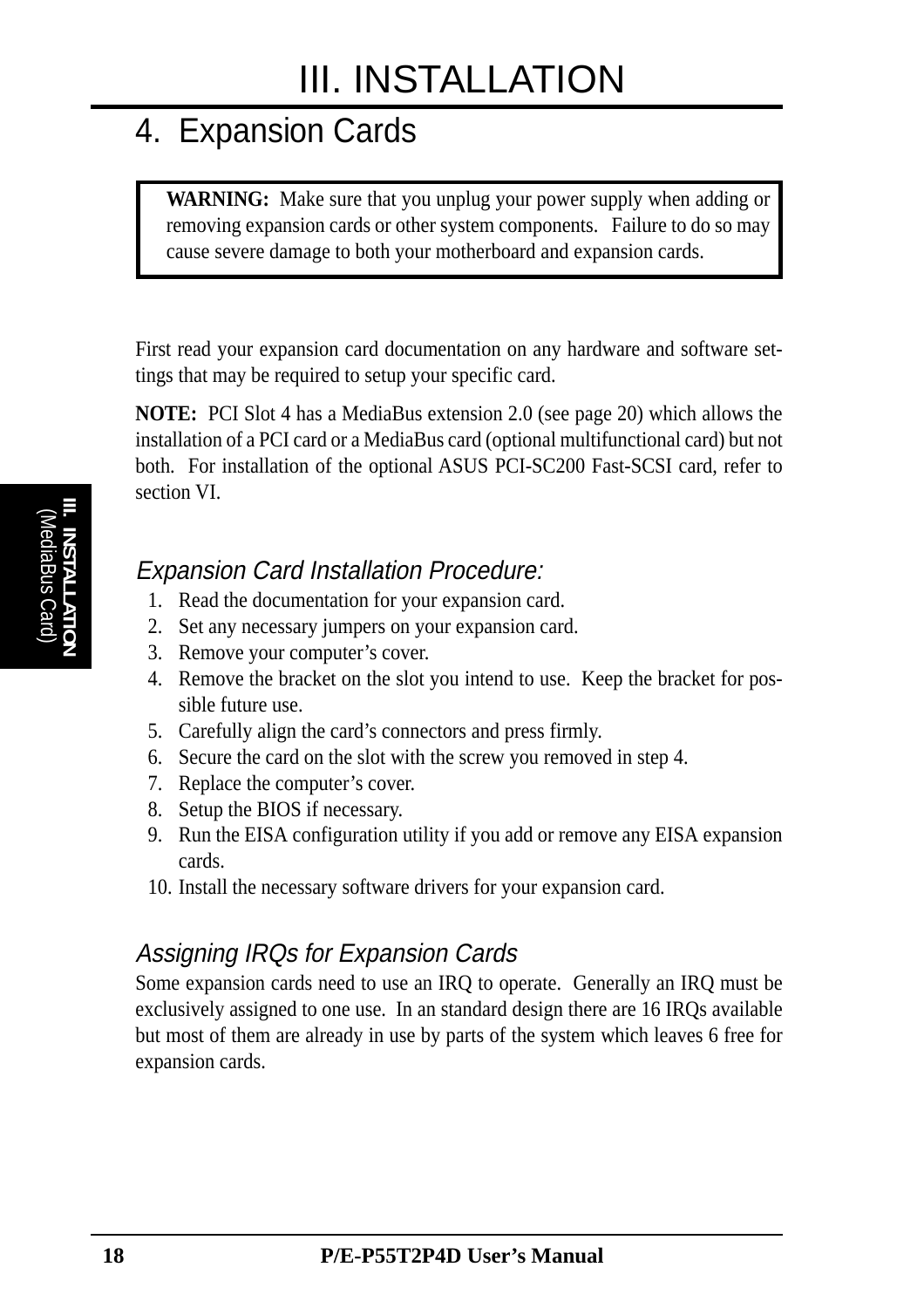Both ISA and PCI expansion cards may need to use IRQs. System IRQs are available to cards installed in the ISA expansion bus first, and any remaining IRQs are then used by PCI cards. Currently, there are two types of ISA cards. The original ISA expansion card design, now referred to as "Legacy" ISA cards, requires that you configure the card's jumpers manually and then install it in any available slot on the ISA bus. You may use Microsoft's Diagnostic (MSD.EXE) utility included in the Windows directory to see a map of your used and free IRQs. For Windows 95 users, the "Control Panel" icon in "My Computer," contains a "System" icon which gives you a "Device Manager" tab. Double clicking on a specific device give you "Resources" tab which shows the Interrupt number and address. Make sure that no two devices use the same IRQs or your computer will experience problems when those two devices are in use at the same time.

To simplify this process this motherboard has complied with the Plug and Play (PNP) specification which was developed to allow automatic system configuration whenever a PNP-compliant card is added to the system. For PNP cards, IRQs are assigned automatically from those available.

If the system has both Legacy and PNP ISA cards installed, IRQs are assigned to PNP cards from those not used by Legacy cards. The PCI and PNP configuration of the BIOS setup utility can be used to indicate which IRQs are being used by Legacy cards. For older Legacy cards that does not work with the BIOS, you can contact your vendor for an ISA Configuration Utility.

An IRQ number is automatically assigned to PCI expansion cards after those used by Legacy and PNP ISA cards. In the PCI bus design, the BIOS automatically assigns an IRQ to a PCI slot that has a card in it that requires an IRQ. To install a PCI card, you need to set something called the INT (interrupt) assignment. Since all the PCI slots on this motherboard use an INTA #, be sure that the jumpers on your PCI cards are set to INT A.

#### Assigning DMA Channels for ISA Cards

Some ISA cards, both Legacy and PNP may also need to use a DMA (Direct Memory Access) channel. DMA assignments for this motherboard are handled the same way as the IRQ assignment process described above. You can select a DMA channel in the PCI and PNP configuration section of the BIOS Setup utility.

**IMPORTANT: In BIOS setup "PnP and PCI Setup," you should choose "Yes" for those IRQ's and DMA's you wish to reserve for Legacy (Non-PnP) ISA cards, otherwise conflicts may occur.**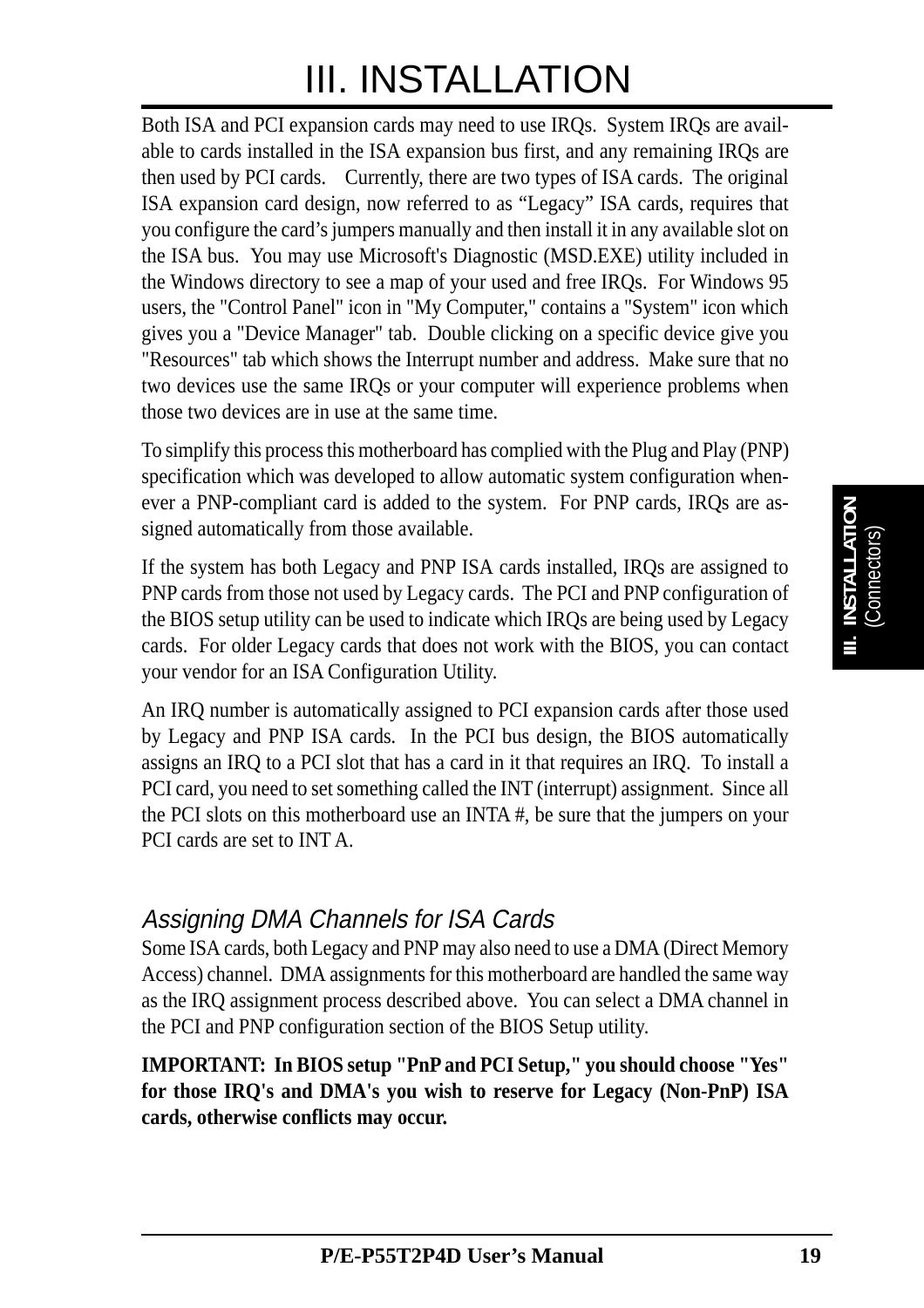### ASUS MediaBus Card

MediaBus allows a cost-efficient solution to a complete multimedia system. The advantages of using one add-on card is to reduce the slot requirements and compatibility problems in order to maximize the Plug and Play advantages. The add-on card inserts into the shared PCI 4 / MediaBus 2.0 Slot.

#### **NOTE: This motherboard uses MediaBus Rev. 2.0. The previous MediaBus cards designed for MediaBus Rev. 1.2 will not fit into the MediaBus Rev 2.0 that is on this motherboard.**

The difference between Rev. 1.2 and Rev. 2.0 is that the later revision has 72 pins instead of 68 pins so it does not have to use any PCI slot signals reserved for PCI cards, therefore the motherboard's PCI Slot 4 can meet standard specifications. The gap between the MediaBus extension and the PCI Slot 4 has been increased from 0.32" to 0.40" in order to prevent Rev. 1.2 MediaBus cards from being installed into the new motherboards and vice versa.

The following are MediaBus cards designed for **MediaBus 2.0** that *can* be used on this motherboard:

- PCI-AS2940UW Ultra Fast/Wide SCSI & Audio MediaBus Card
- PCI-AV264CT-N PCI Audio & Video MediaBus Card
- PCI-AV264VT PCI Audio & Video MediaBus Card

The following are MediaBus cards designed for **MediaBus 1.2** and therefore *cannot* be used on this motherboard:

- PCI-AS7870 Fast/Wide SCSI & Audio MediaBus Card • PCI-AV264CT PCI Audio & Video MediaBus Card
- PCI-AV868 PCI Audio & Video MediaBus Card
- \* All the above Audio features Creative Technology, Ltd.
- \* All the above Video features ATI, Inc. (AV868 Video features S3, Inc.)
- \* All the above SCSI features Adaptec, Inc.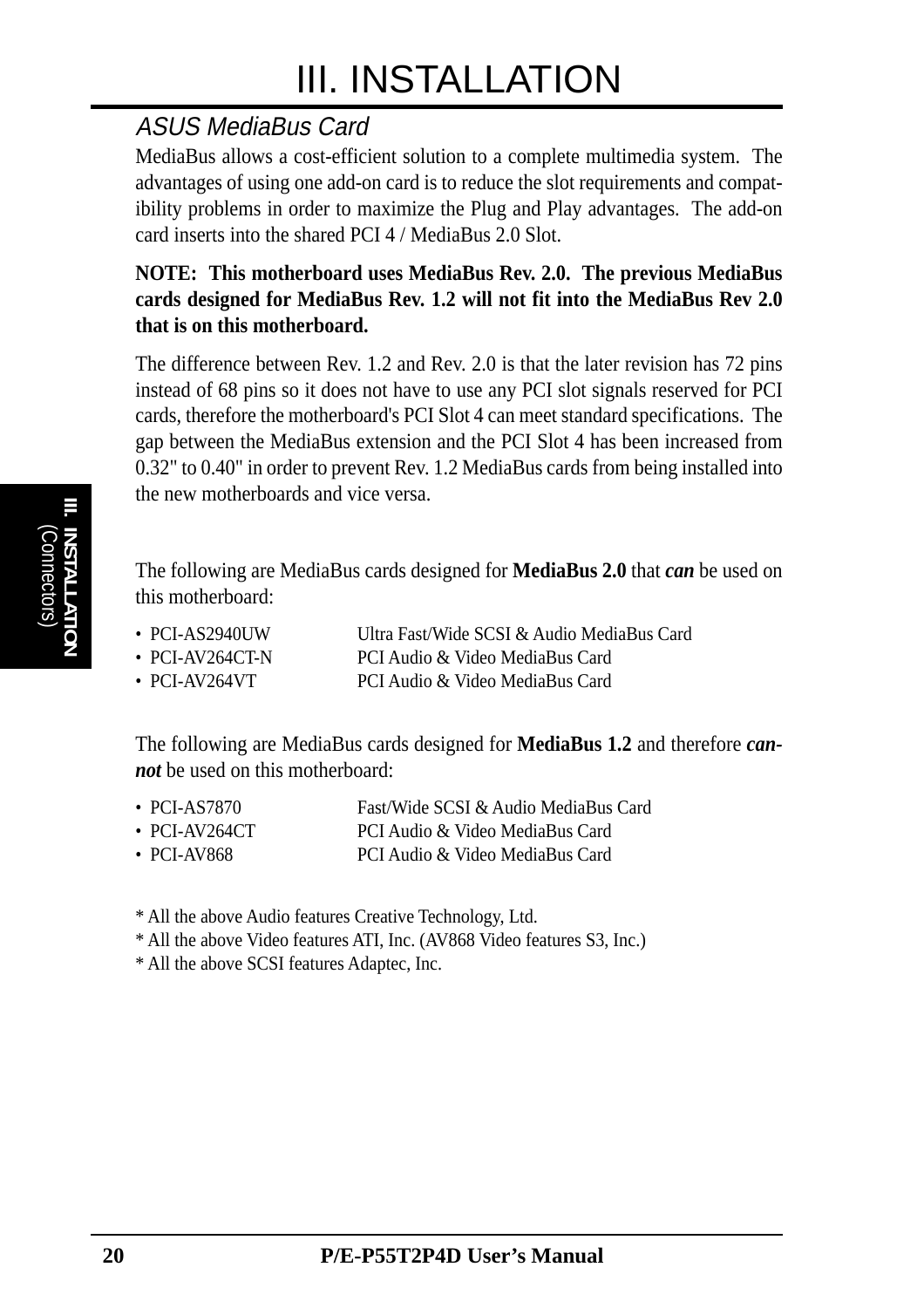### 5. External Connectors

**WARNING:** Some pins are used for connectors or power sources. These are clearly separated from jumpers in "Map of the Motherboard" on page 4. Placing jumper caps over these will cause damage to your motherboard.

**IMPORTANT: Ribbon cables should always be connected with the red stripe on the Pin 1 side of the connector. The four corners of the connectors are labeled on the motherboard. Pin 1 is the side closest to the power connector on hard drives and floppy drives. IDE ribbon cable must be less than 18in. (46cm),** with the second drive connector no more than 6in. (15cm) from the first con**nector.**

**1. Keyboard Connector (5-pin female)**

This connection is for a standard IBM-compatible keyboard. May also be known as a 101 enhanced keyboard.





Keyboard Connector (5-pin female)

Connector Plug from Keyboard

#### **2. PS/2 Mouse Connector (6-pin block)**

If you are using a PS/2 mouse, you must purchase an optional PS/2 mouse set which connects to the 6 pin block and mounts to an open slot on your computer's case. When a PS/2 mouse is detected during bootup, IRQ12 will be used for the PS/2 mouse. If a PS/2 mouse is not detected, IRQ12 will be reserved for expansion cards.

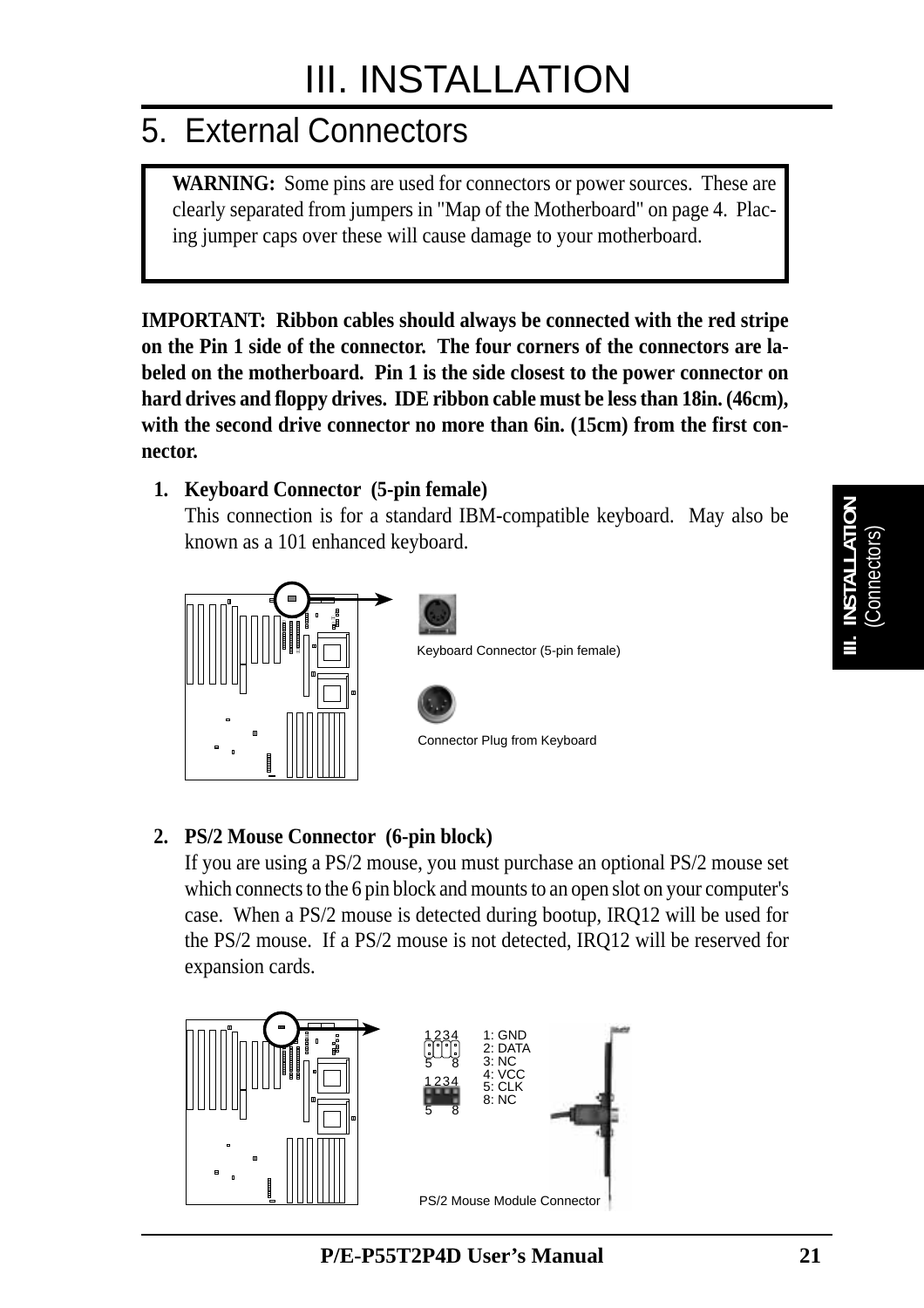#### **3. Parallel Printer Connector (26 Pin Block)**

Connection for the included parallel port ribbon cable with mounting bracket. Connect the ribbon cable to this connection and mount the bracket to the case on an open slot. It will then be available for a parallel printer cable. **Note**: Serial printers must be connected to the serial port. You can enable the parallel port and choose the IRQ through BIOS Setup on page 38 "Onboard Parallel Port."



#### **4. Serial port COM1 and COM2 connectors (Two 10-pin blocks)**

These connectors support the provided serial port ribbon cables with mounting bracket. Connect the ribbon cables to these connectors and mount the bracket to the case on an open slot. The two serial ports on the mounting bracket will then be used for pointing devices or other serial devices. See page 38 for BIOS configuration of "Onboard Serial Port"

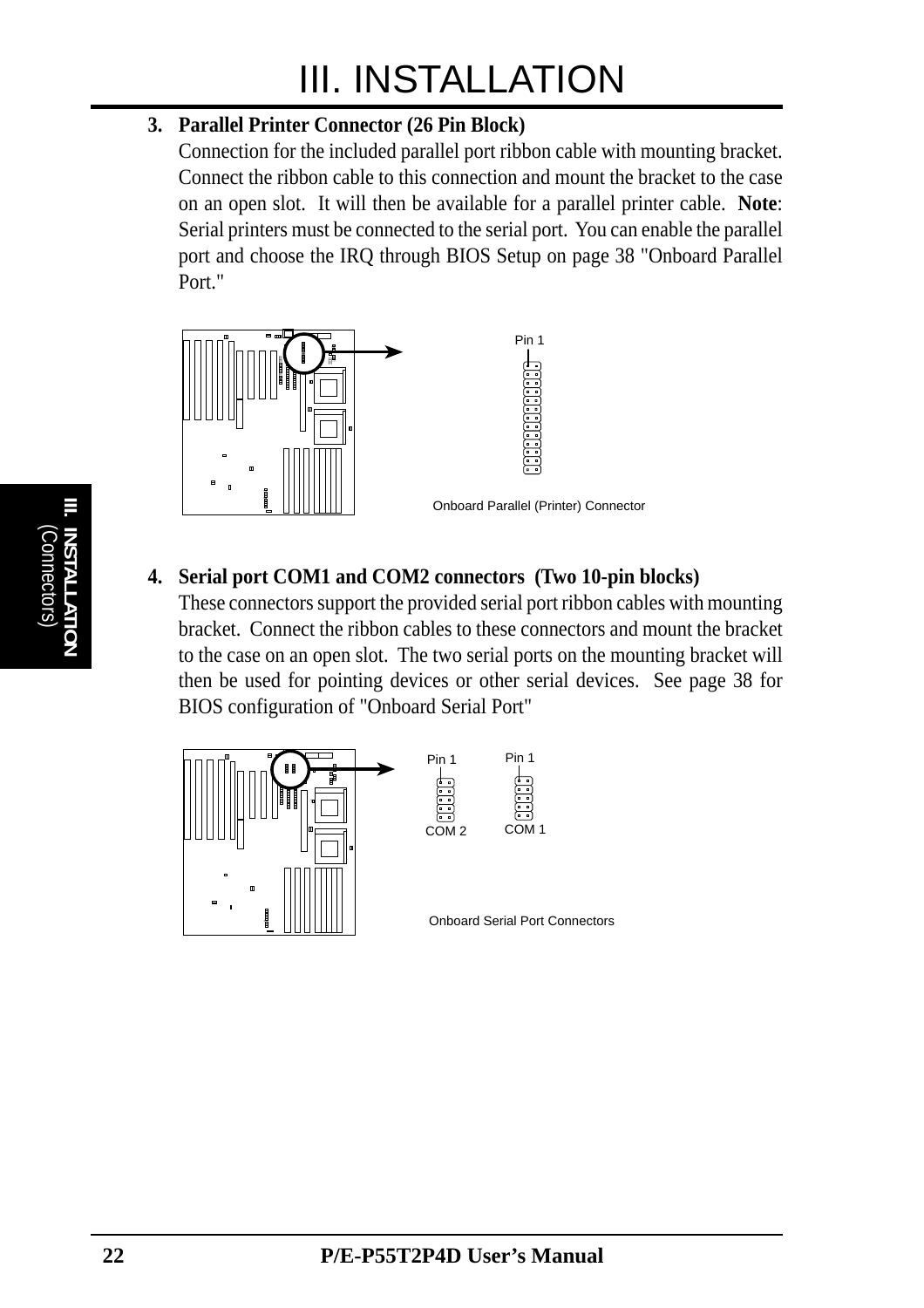#### **5. Floppy drive connector (34-pin block )**

This connector supports the provided floppy drive ribbon cable. After connecting the single end to the board, connect the two plugs on the other end to the floppy drives.



#### **6. Primary / Secondary IDE connectors (Two 40-pin Block)**

This connector supports the provided IDE hard disk ribbon cable. After connecting the single end to the board, connect the two plugs at the other end to your hard disk(s). If you install two hard disks, you must configure the second drive to Slave mode by setting its jumpers accordingly. Please refer to the documentation of your hard disk for the jumper settings. You may also configure two hard disks to be both Masters using one ribbon cable on the primary IDE connector and another ribbon cable on the secondary IDE connector.

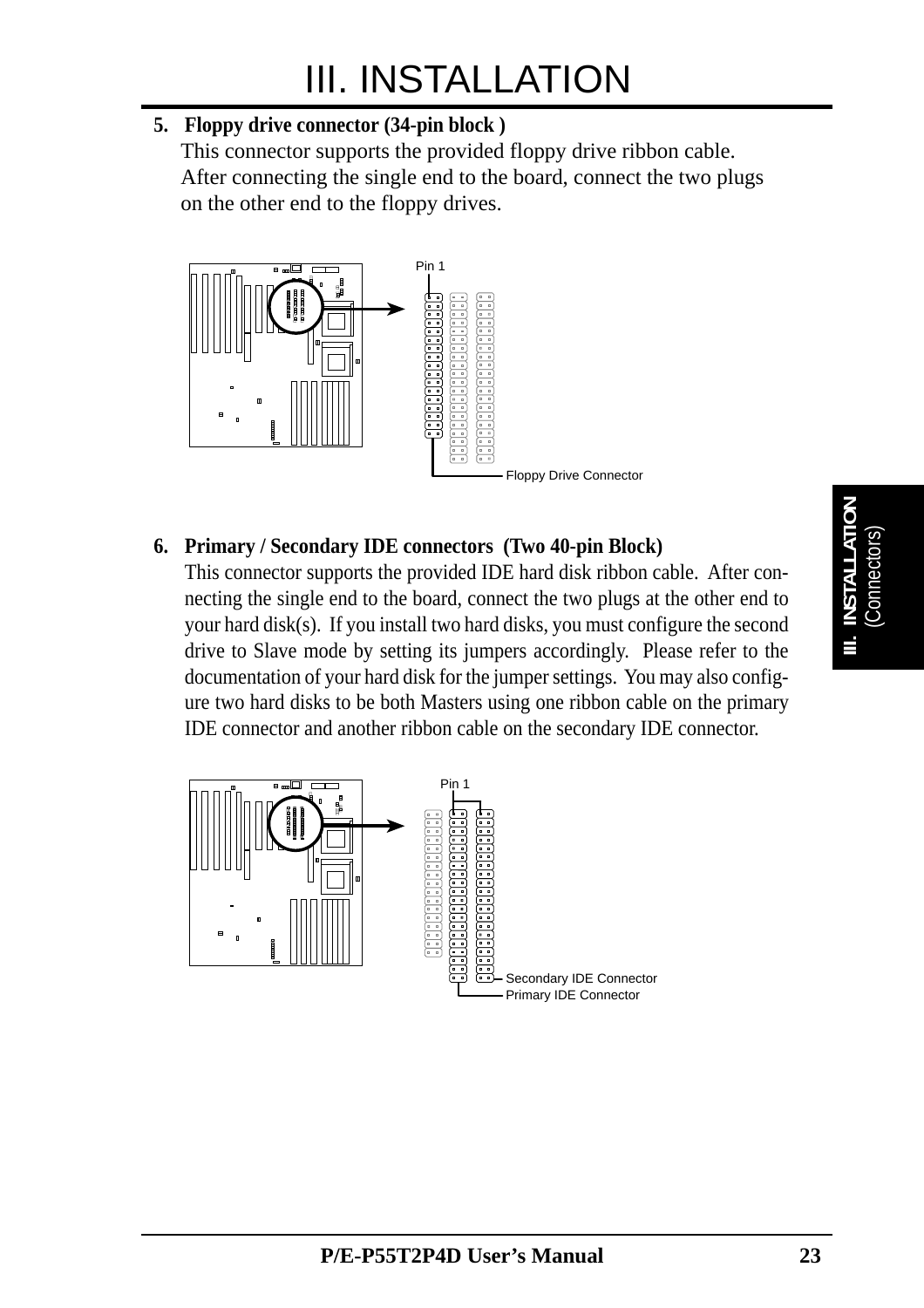#### **7. Board Power Input (12-pin block)**

This connector connects to a standard 5 Volt power supply. To connect the leads from the power supply, ensure first that the power supply is not plugged. Most power supplies provide two plugs (P8 and P9), each containing six wires, two of which are black. Orient the connectors so that the black wires are located in the middle.

Using a slight angle, align the plastic guide pins on the lead to their receptacles on the connector. Once aligned, press the lead onto the connector until the lead locks into place.



#### Power Plugs from Power Supply

#### **8. IDE activity LED**

This connector connects to the hard disk activity indicator light on the case.



(Connectors) **III. INSTALLATION**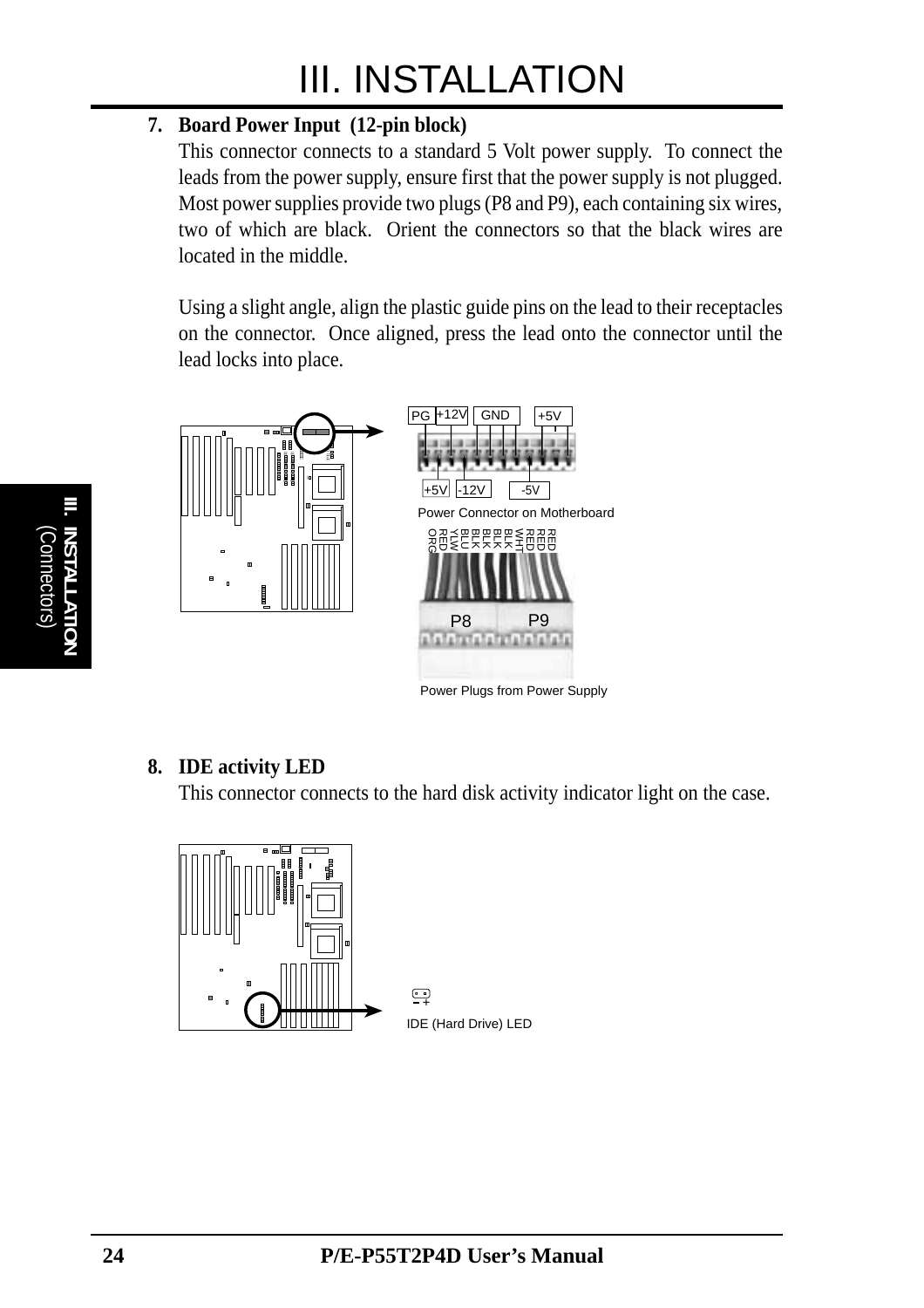#### **9. Turbo LED lead (CON3)**

The motherboard's turbo function is always on. The turbo LED connection is labeled here but the LED will remain constantly lit while the system power is on. You may wish to connect the Power LED from the system case to this lead. See the figure below.

#### **10. SMI suspend switch lead (CON3)**

This allows the user to manually place the system into a suspend mode or "Green" mode where system activity will be instantly decreased to save electricity and expand the life of certain components when the system is not in use. This 2-pin connector (see the figure below) connects to the case-mounted suspend switch. If you do not have a switch for the connector, you may use the "Turbo Switch" since it does not have a function. SMI is activated when it detects a *short to open* moment and therefore leaving it shorted will not cause any problems. May require one or two pushes depending on the position of the switch. Wake-up can be controlled by settings in the BIOS but the keyboard will always allow wake-up (the SMI lead cannot wake-up the system). If you want to use this connector, "Suspend Switch" in the POWER MANAGEMENT SETUP of the BIOS software should be on the default setting of *Enable* (see "Suspend Switch" in **Power Management Setup** of Section IV).

#### **11. Reset switch lead (CON3)**

This 2-pin connector connects to the case-mounted reset switch for rebooting your computer without having to turn off your power switch This is a preferred method of rebooting in order to prolong the life of the system's power supply. See the figure below.

#### **12. Keyboard lock switch lead (CON3)**

This 5-pin connector connects to the case-mounted key switch for locking the keyboard for security purposes. See the figure below.

#### **13. Speaker connector (CON3)**

This 4-pin connector connects to the case-mounted speaker.

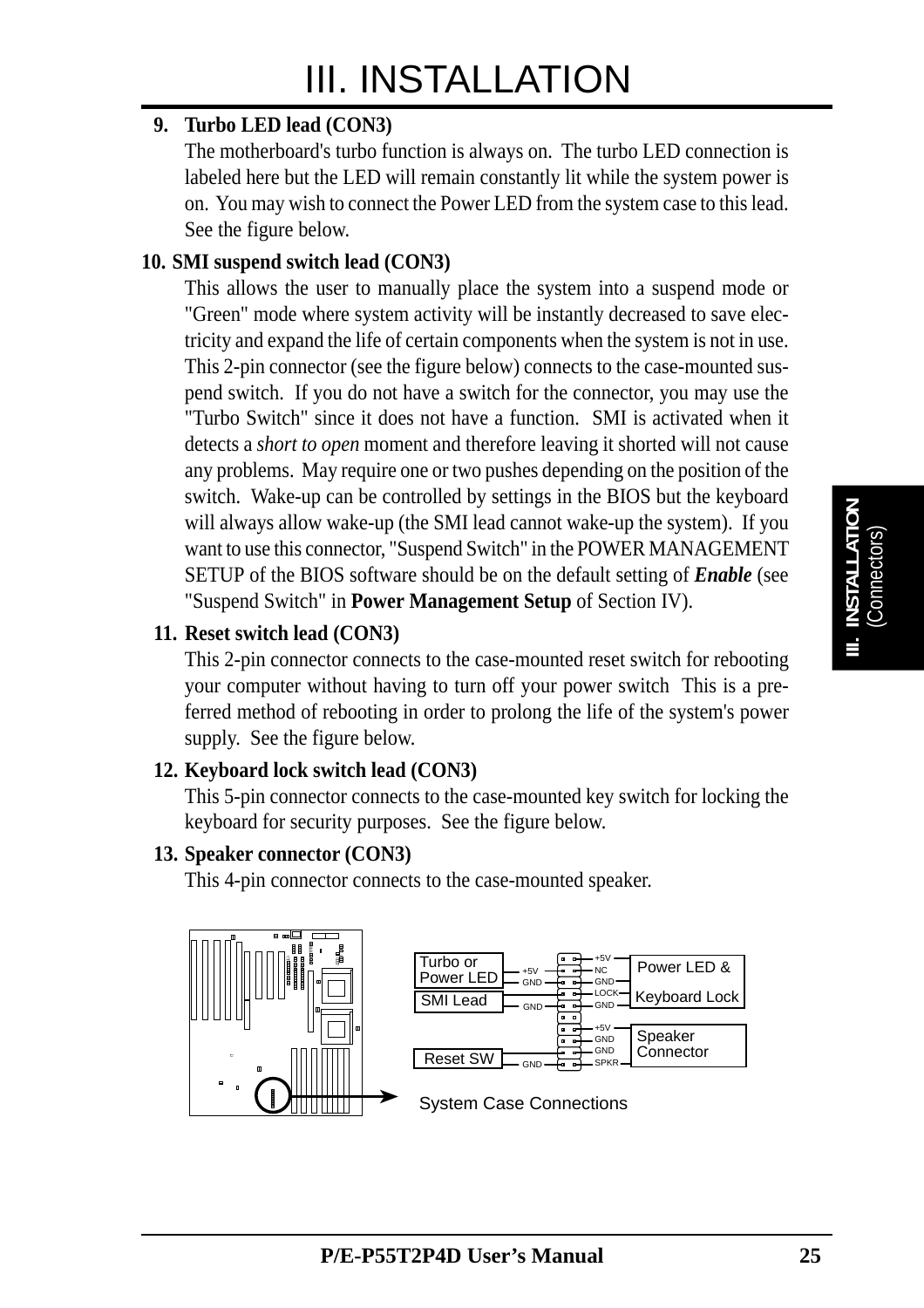#### Power Connection Procedures

- 1. After all jumpers and connections are made, close the system case cover.
- 2. Make sure that all switches are in the off position as marked by  $\bigcirc$ .
- 3. Connect the power supply cord into the power supply located on the back of your system case as instructed by your system user's manual.
- 4. Connect the power cord into an power outlet that is equipped by a surge protector.
- 5. You may then turn on your devices in the following order:
	- a. Your monitor
	- b. External SCSI devices (starting with the last device on the chain)
	- c. Your system power
- 6. The power LED on the front panel of the system case will light and the monitor LED as well. The system will then run power-on tests. While the tests are running, additional messages will appear on the screen. If you do not see anything within 30 seconds from the time you turn on the power, the system may have failed a power-on test. Recheck your jumper settings and connections or call your authorized dealer for assistance.
- 7. During power-on, hold down the <Delete> key to enter BIOS setup. Follow the next section "BIOS SOFTWARE" for instructions.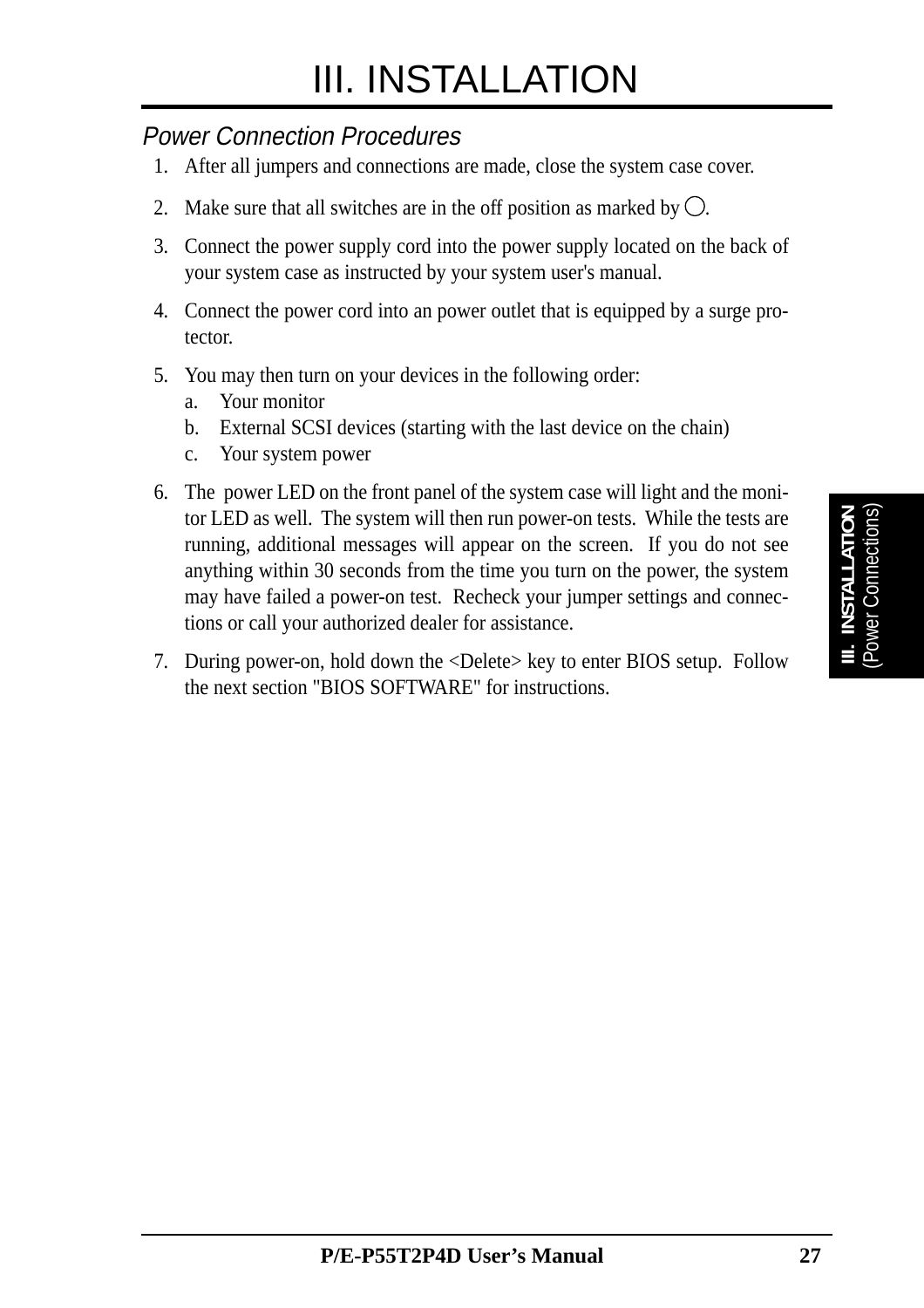### 6. BIOS Setup

The motherboard supports two types of programmable Flash ROM chips: 5 Volt and 12 Volt. Either of these memory chips can be updated when BIOS upgrades are released. Use the Flash Memory Writer utility to download the new BIOS file into the ROM chip as described in detail on page 47.

All computer motherboards provide a Setup utility program for specifying the system configuration and settings. If your motherboard came in a computer system, the proper configuration entries may have already been made. If so, invoke the Setup utility, as described later, and take note of the configuration settings for future reference; in particular, the hard disk specifications.

If you are installing the motherboard, reconfiguring your system or you receive a Run Setup message, you will need to enter new setup information. This section describes how to configure your system using this utility.

The BIOS ROM of the system stores the Setup utility. When you turn on the computer, the system provides you with the opportunity to run this program. This appears during the Power-On Self Test (POST). Press the  $\leq$ Delete $\geq$  key to call up the Setup utility. If you are a little bit late pressing the mentioned key(s), POST will continue with its test routines, thus preventing you from calling up Setup. If you still need to call Setup, reset the system by simultaneously pressing the <Ctrl>, <Alt> and <Delete> keys, or by pushing the Reset button on the system case. You can also restart by turning the system off and then back on again.

When you invoke Setup, the main program screen will appear with the following options:

| ROM EISA BIOS (PE55TP4D)<br>CMOS SETUP UTILITY<br>AWARD SOFTWARE, INC. |                                                                      |  |  |
|------------------------------------------------------------------------|----------------------------------------------------------------------|--|--|
| STANDARD CMOS SETUP                                                    | SUPERVISOR PASSWORD                                                  |  |  |
| <b>BIOS FEATURES SETUP</b>                                             | USER PASSWORD                                                        |  |  |
| CHIPSET FEATURES SETUP                                                 | IDE HDD AUTO DETECTION                                               |  |  |
| POWER MANAGEMENT SETUP                                                 | SAVE & EXIT SETUP                                                    |  |  |
| PNP AND PCI SETUP                                                      | EXIT WITHOUT SAVING                                                  |  |  |
| LOAD BIOS DEFAULTS                                                     |                                                                      |  |  |
| LOAD SETUP DEFAULTS                                                    |                                                                      |  |  |
| Esc : Quit<br>F10 : Save & Exit Setup                                  | $\rightarrow$ $\leftarrow$ : Select Item<br>(Shift)F2 : Change Color |  |  |
| Time, Date, Hard Disk Type                                             |                                                                      |  |  |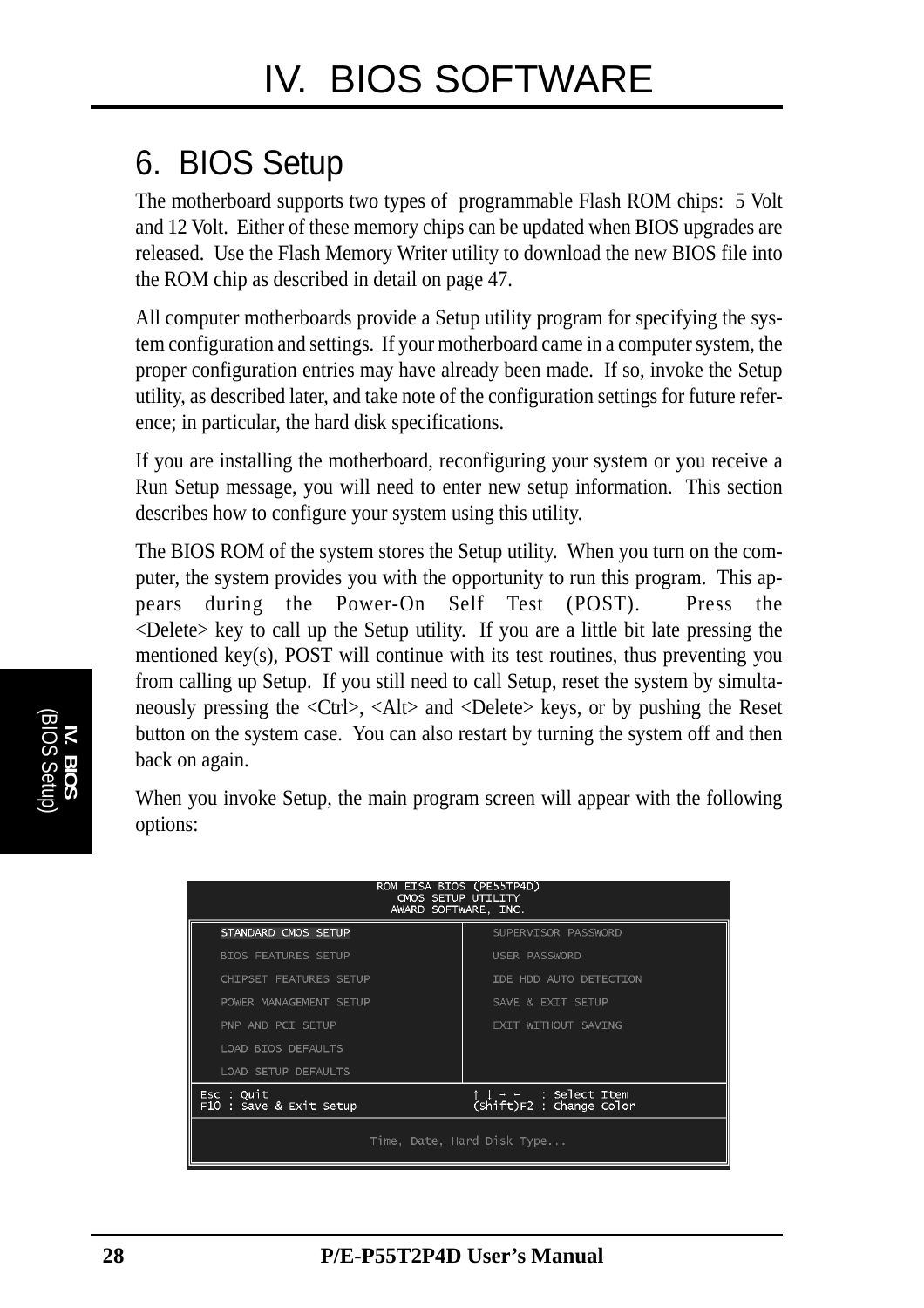## IV. BIOS SOFTWARE

**NOTE:** The "Load BIOS Defaults" option loads the most conservative settings for troubleshooting. "Load Setup Defaults", on the other hand, is for loading optimized defaults for regular use. Choosing defaults at this level, will modify all applicable settings.

A section at the bottom of the above screen displays the control keys for this screen. Take note of these keys and their respective uses. Another section just below the control keys section displays information on the currently highlighted item in the list.

### Standard CMOS Setup

This "Standard CMOS Setup" option allows you to record some basic system hardware configuration and set the system clock and error handling. If the motherboard is already installed in a working system, you will not need to select this option anymore. However, if the configuration stored in the CMOS memory on the board gets lost or damaged, or if you change your system hardware configuration, you will need to renter the configuration values. The configuration values usually get lost or corrupted when the power of the onboard CMOS battery weakens.

| ROM EISA BIOS (PE55TP4D)<br>STANDARD CMOS SETUP<br>AWARD SOFTWARE, INC.                                                    |                                                                                                                                                                |  |  |
|----------------------------------------------------------------------------------------------------------------------------|----------------------------------------------------------------------------------------------------------------------------------------------------------------|--|--|
| Date (mm:dd:yy) : Thu, May $16$ 1996<br><b>Time (hh:mm:ss) :</b> $15 : 48 : 58$<br>HARD DISKS<br>TYPE SIZE                 | CYLS HEAD PRECOMP LANDZ SECTOR<br><b>MODE</b>                                                                                                                  |  |  |
| Primary Master : Auto 0<br>Primary Slave : None 0<br>Secondary Master : None 0<br>$\Omega$<br>Secondary Slave : None       | $\begin{array}{c} 0 \\ 0 \\ 0 \\ 0 \end{array}$<br>$\begin{array}{ccc} 0 & 0 \\ 0 & 0 \\ 0 & 0 \\ 0 & 0 \end{array}$<br>$0$ auto<br>$\overline{O}$<br>$\Omega$ |  |  |
| <b>Drive A :</b> $1.44M$ , $3.5$ in.<br>Drive B : None<br>Floppy 3 Mode Support : Disabled<br>Video : EGA/VGA              | Base Memory: 640K<br>Extended Memory: 64512K<br>Other Memory: 384K                                                                                             |  |  |
| Halt On : All Errors                                                                                                       | Total Memory: 65536K                                                                                                                                           |  |  |
| $\uparrow \downarrow \rightarrow \leftarrow \quad :$ Select Item<br>ESC: Quit<br>(Shift)F2 : Change Color<br>: Help<br>F1. | $PU/PD/+/-$ : Modify                                                                                                                                           |  |  |

The above screen provides you with a list of options. At the bottom of this screen are the control keys for use on this screen. Take note of these keys and their respective uses.

User-configurable fields appear in a different color. If you need information on the selected field, press the <F1> key. The help menu will then appear to provide you with the information you need. The memory display at the lower right-hand side of the screen is read-only and automatically adjusts accordingly.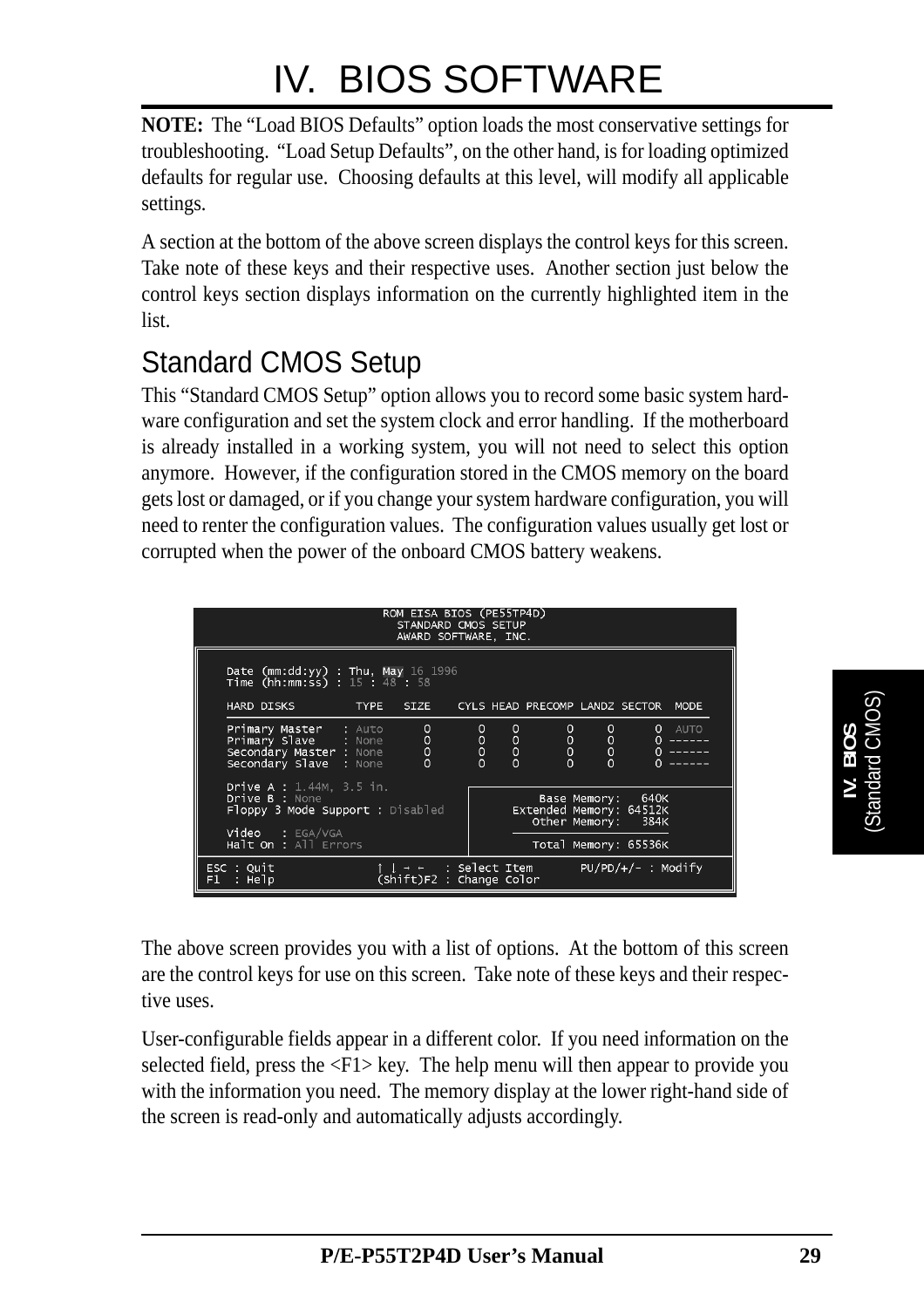#### Details of Standard CMOS Setup:

#### **Date**

To set the date, highlight the "Date" field and then press the page up/page down or +/- keys to set the current date. Follow the month, day and year format. Valid values for month, day and year are:

| <b>Month:</b> | 1 to 12    |
|---------------|------------|
| Day:          | 1 to 31    |
| Year:         | up to 2099 |

#### **Time**

To set the time, highlight the "Time" field and then press the page up/page down or +/- keys to set the current time. Follow the hour, minute and second format. Valid values for hour, minute and second are:

| Hour:          | $00$ to 23 |
|----------------|------------|
| <b>Minute:</b> | 00 to 59   |
| Second:        | 00 to 59   |

You can bypass the date and time prompts by creating an AUTOEXEC.BAT file. For information on how to create this file, please refer to the MS-DOS manual.

#### **Hard Disks**

This field records the specifications for all non-SCSI hard disk drives installed in your system. The onboard PCI IDE connectors provide Primary and Secondary channels for connecting up to four IDE hard disks or other IDE devices. Each channel can support up to two hard disks; the first of which is the "master" and the second is the "slave".

Specifications for SCSI hard disks need not to be entered here since they operate using device drivers and are not supported through the BIOS. If you install the optional PCI-SC200 SCSI controller card into the motherboard (see section VI for instructions). If you install other vendor's SCSI controller card, please refer to their respective documentations on how to install the required SCSI drivers.

To enter specifications for a hard disk drive, you must select first a "type". You can select "User" and specify the specifications yourself manually, or you can select from the provided predefined drive specifications. To select, simply press the <Page Up is or  $\langle$  Page Down  $\rangle$  key to change the option listed after the drive letter.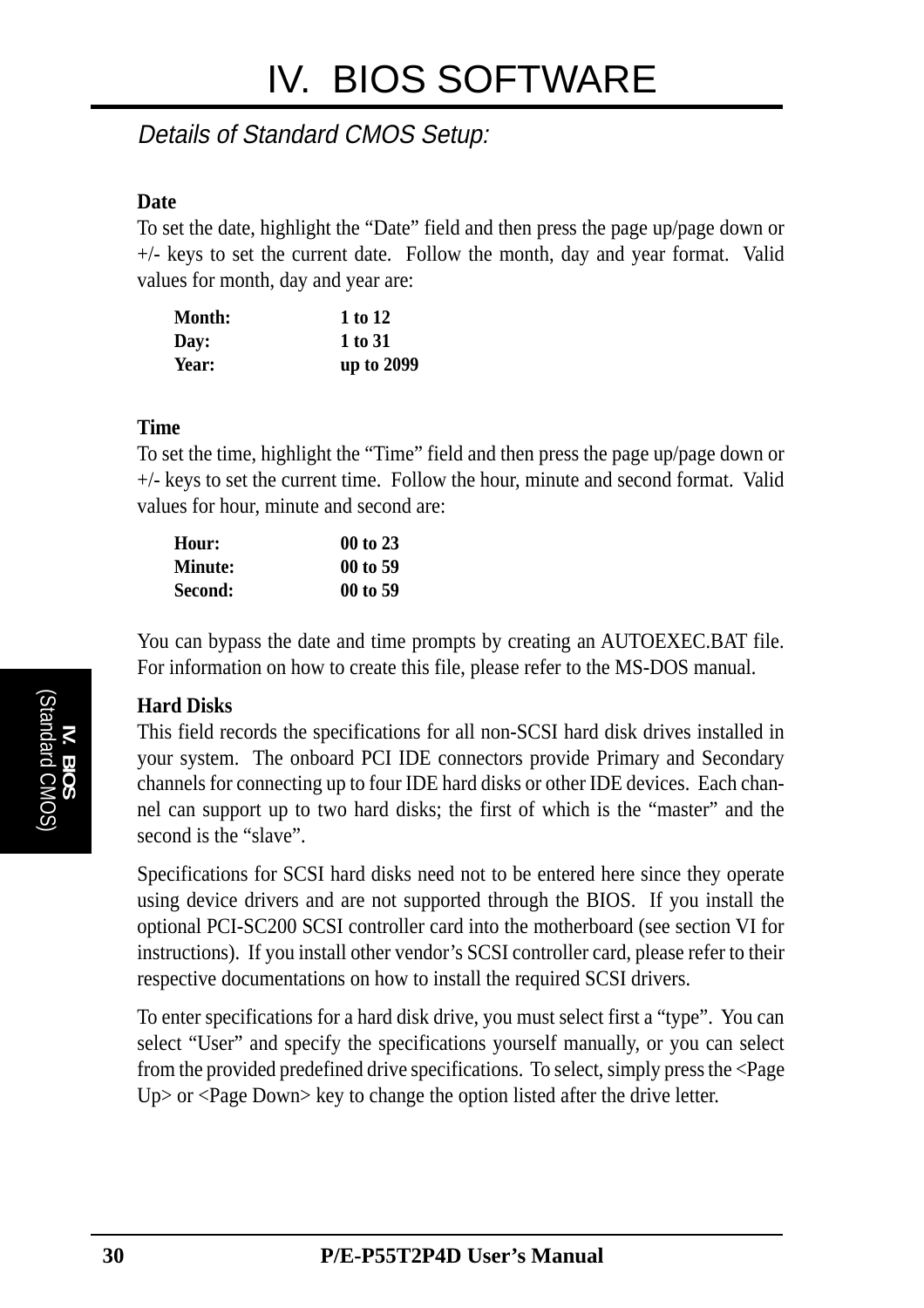## IV. BIOS SOFTWARE

For an IDE hard disk drives, you can:

- Use the *Auto* setting for detection during bootup (see below)
- Use the IDE HDD AUTO DETECTION in the main menu to automatically enter the drive specifications, or you can:
- Enter the specifications yourself manually by using the "User" option

The entries for specifying the hard disk type include **CYLS** (number of cylinders), **HEAD** (number of read/write heads), **PRECOMP** (write precompensation), **LANDZ** (landing zone), **SECTOR** (number of sectors) and **MODE**. The **SIZE** field automatically adjusts according to the configuration you specify. The documentation that comes with your hard disk should provide you with the information regarding the drive specifications.

The **MODE** entry is for IDE hard disks only, and can be ignored for MFM and ESDI drives. This entry provides three options: *Normal, Large, LBA*, or *Auto* (see below). Set **MODE** to the *Normal* for IDE hard disk drives smaller than 528MB; set it to *LBA* for drives over 528MB that support Logical Block Addressing (LBA) to allow larger IDE hard disks; set it to *Large* for drives over 528MB that do not support LBA. *Large* type of drive can only be used with MS-DOS and is very uncommon. Most IDE drives over 528MB support the *LBA* mode.

#### **Auto detection of hard disks on bootup (New Feature)**

For each field: Primary Master, Primary Slave, Secondary Master, and Secondary Slave, you can select *Auto* under the TYPE and MODE fields. This will enable auto detection of your IDE drives during bootup. This will allow you to change your hard drives (with the power off) and then power on without having to reconfigure your hard drive type. If you use older hard drives which do not support this feature, then you must configure the hard drive in the standard method as described above.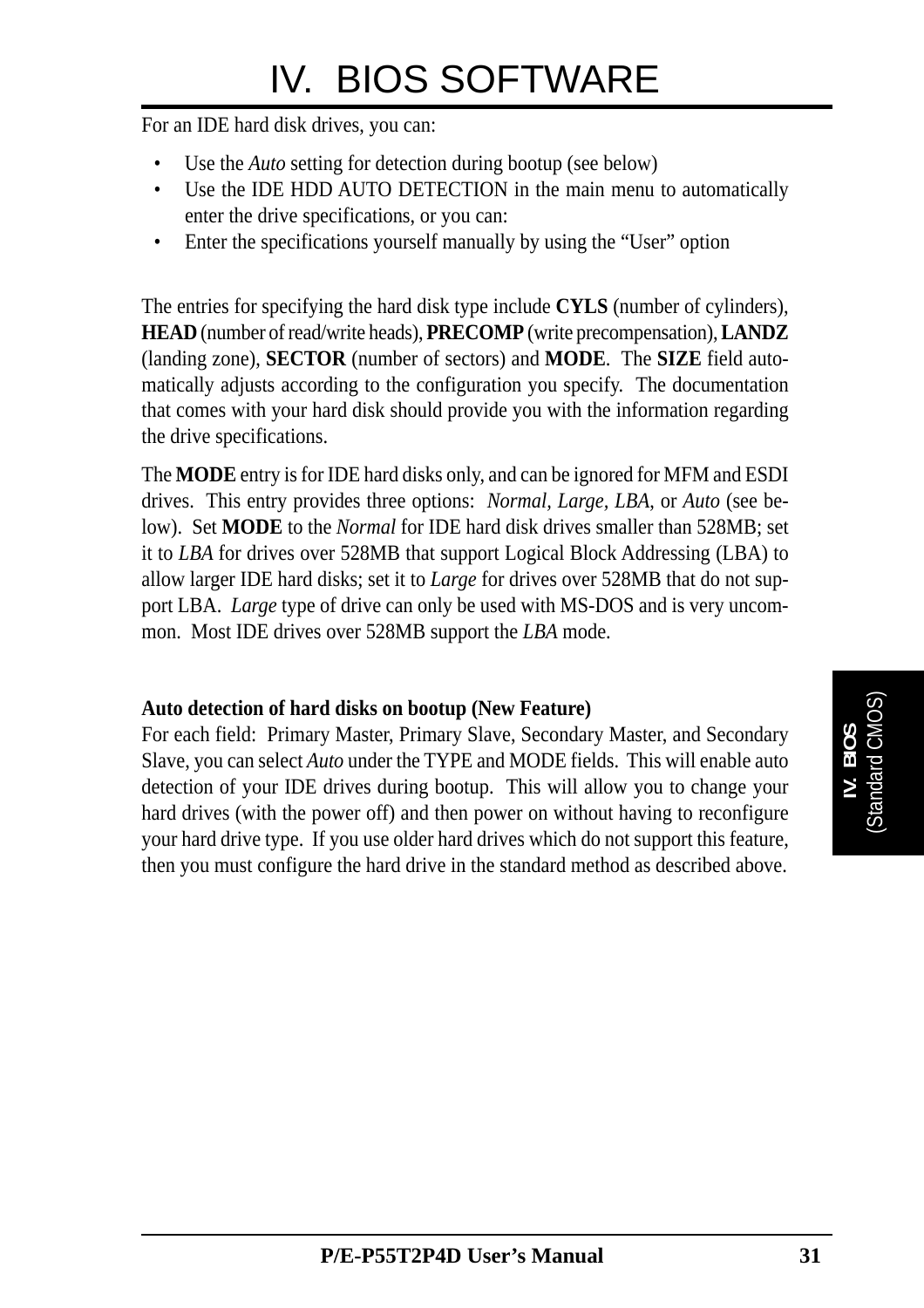## IV. BIOS SOFTWARE

#### **Drive A, Drive B**

These fields record the types of floppy disk drives installed in your system. The available options for drives A and B are:

*360KB, 5.25 in. 1.2MB, 5.25 in. 720KB, 3.5 in. 1.44MB, 3.5 in. 2.88MB, 3.5 in. None*

To enter the configuration value for a particular drive, highlight its corresponding field and then select the drive type using the left- or right-arrow key.

#### **Floppy 3 Mode Support**

This is the Japanese standard floppy drive. The standard stores 1.2MB in a 3.5" diskette. This is normally disabled but you may choose from either:

*Drive A Drive B Both Disabled* (Default)

#### **Video**

Set this field to the type of video display card installed in your system. The options are:

*EGA/VGA* (Default) *Mono (for Hercules or MDA) CGA 40 CGA 80*

If you are using a VGA or any higher resolution card, choose the "EGA/VGA" option.

#### **Halt On**

This field determines which types of errors will cause the system to halt.

*All Errors* (Default) *No Errors All, But Keyboard All, But Diskette All, But Disk/Key*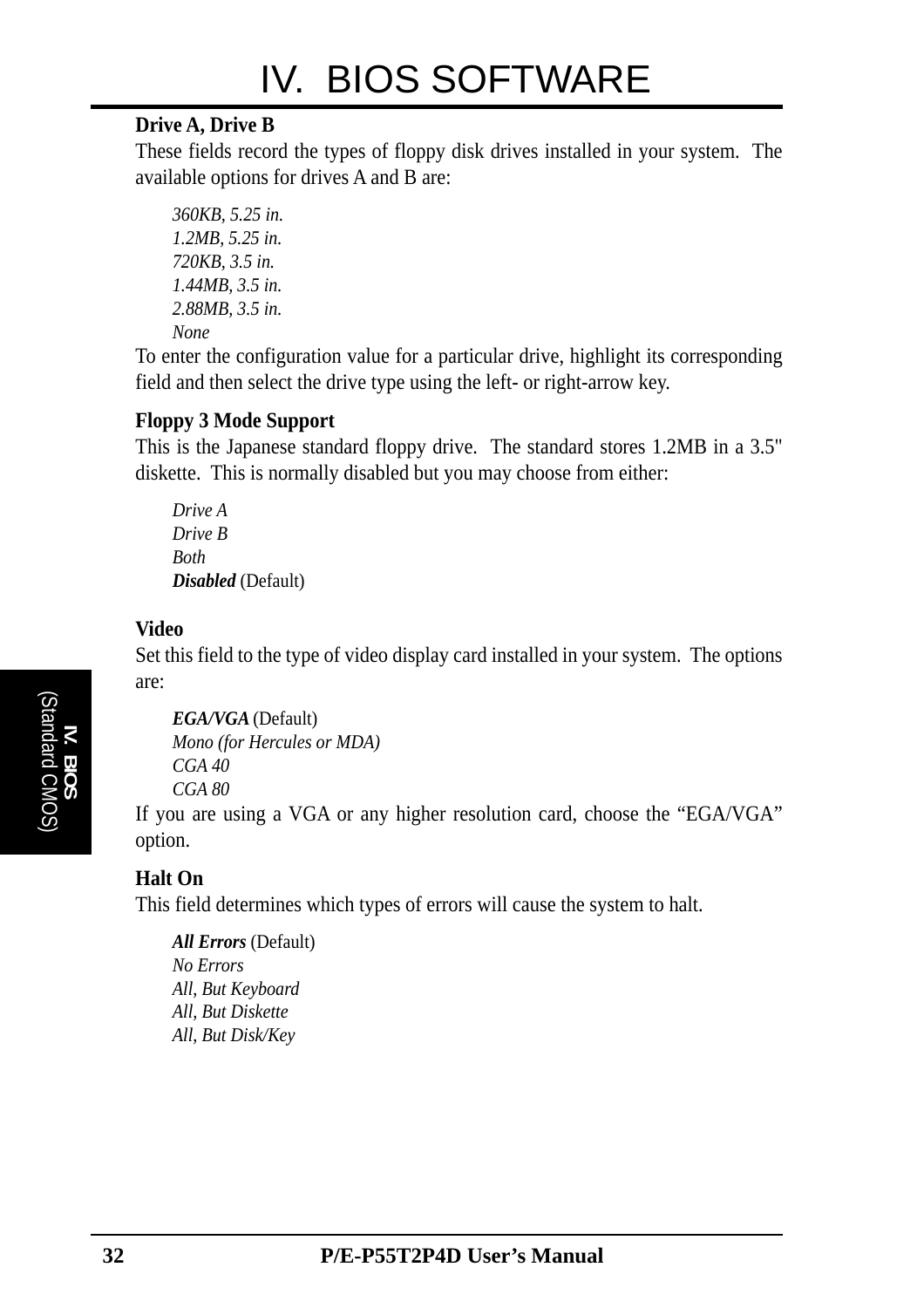### BIOS Features Setup

This "BIOS Features Setup" option consists of configuration entries that allow you to improve your system performance, or let you set up some system features according to your preference. Some entries here are required by the motherboard's design to remain in their default settings.

| ROM EISA BIOS (PE55TP4D)<br><b>BIOS FEATURES SETUP</b><br>AWARD SOFTWARE, INC.                                                                                                                                                                                                                                                                                                                                                  |                                                                                          |                                                                                                                                                                                                                                                 |  |  |
|---------------------------------------------------------------------------------------------------------------------------------------------------------------------------------------------------------------------------------------------------------------------------------------------------------------------------------------------------------------------------------------------------------------------------------|------------------------------------------------------------------------------------------|-------------------------------------------------------------------------------------------------------------------------------------------------------------------------------------------------------------------------------------------------|--|--|
| Virus Warning<br>CPU Internal Cache<br>External Cache<br>Quick Power On Self Test : Enabled<br>Boot Sequence<br>Swap Floppy Drive Communication<br>Boot Up Floppy Seek     : Enabled<br>Floppy Disk Access Control : $R/W$<br>Boot Up NumLock Status<br>Boot Up System Speed : High<br>IDE HDD Block Mode : Enabled<br><b>Typematic Rate Setting : Disabled</b><br>Typematic Rate (Chars/Sec) :<br>Typematic Delay (Msec) : 250 | : Disabled<br>s : Enabled<br>enabled<br>C, A<br>: Disabled I<br>$\blacksquare$ : On<br>6 | : Enabled<br>Video BIOS Shadow<br>C8000-CBFFF Shadow<br>: Disabled<br>: Disabled<br>CC000-CFFFF Shadow<br>DOOOO-D3FFF Shadow<br>: Disabled<br>: Disabled<br>D4000-D7FFF Shadow<br>D8000-DBFFF Shadow: Disabled<br>DCOOO-DFFFF Shadow : Disabled |  |  |
| Security Option<br>PCI/VGA Palette Snoop : Disabled<br>OS/2 Onboard Memory > 64M : Disabled                                                                                                                                                                                                                                                                                                                                     |                                                                                          | ESC : Quit<br>$1! \rightarrow \leftarrow$ : Select Item<br>$PU/PD/+/-$ : Modify<br>F1<br>: Help<br>F5 : Old Values (Shift)F2 : Color<br>Defaults<br>F <sub>6</sub><br>: Load BIOS<br>F7.<br>: Load Setup Defaults                               |  |  |

A section at the lower right of the screen displays the control keys you can use. Take note of these keys and their respective uses. If you need information on a particular entry, highlight it and then press the <F1> key. A pop-up help menu will appear to provide you with the information you need. To load the last set values, press the  $\langle$ F5> key.  $\langle$ F6> and  $\langle$ F7> load the BIOS default values and Setup default values, respectively.

### Details of BIOS Features Setup:

#### **Virus Warning**

This field protects the boot sector and partition table of your hard disk against accidental modifications. Any attempt to write to them will cause the system to halt and display a warning message. If this occurs, you can either allow the operation to continue or use a bootable virus-free floppy disk to reboot and investigate your system. The default setting is "Disabled". This setting is recommended because conflicts with new operating systems. Installation of new operating systems require that you disable this to prevent write errors.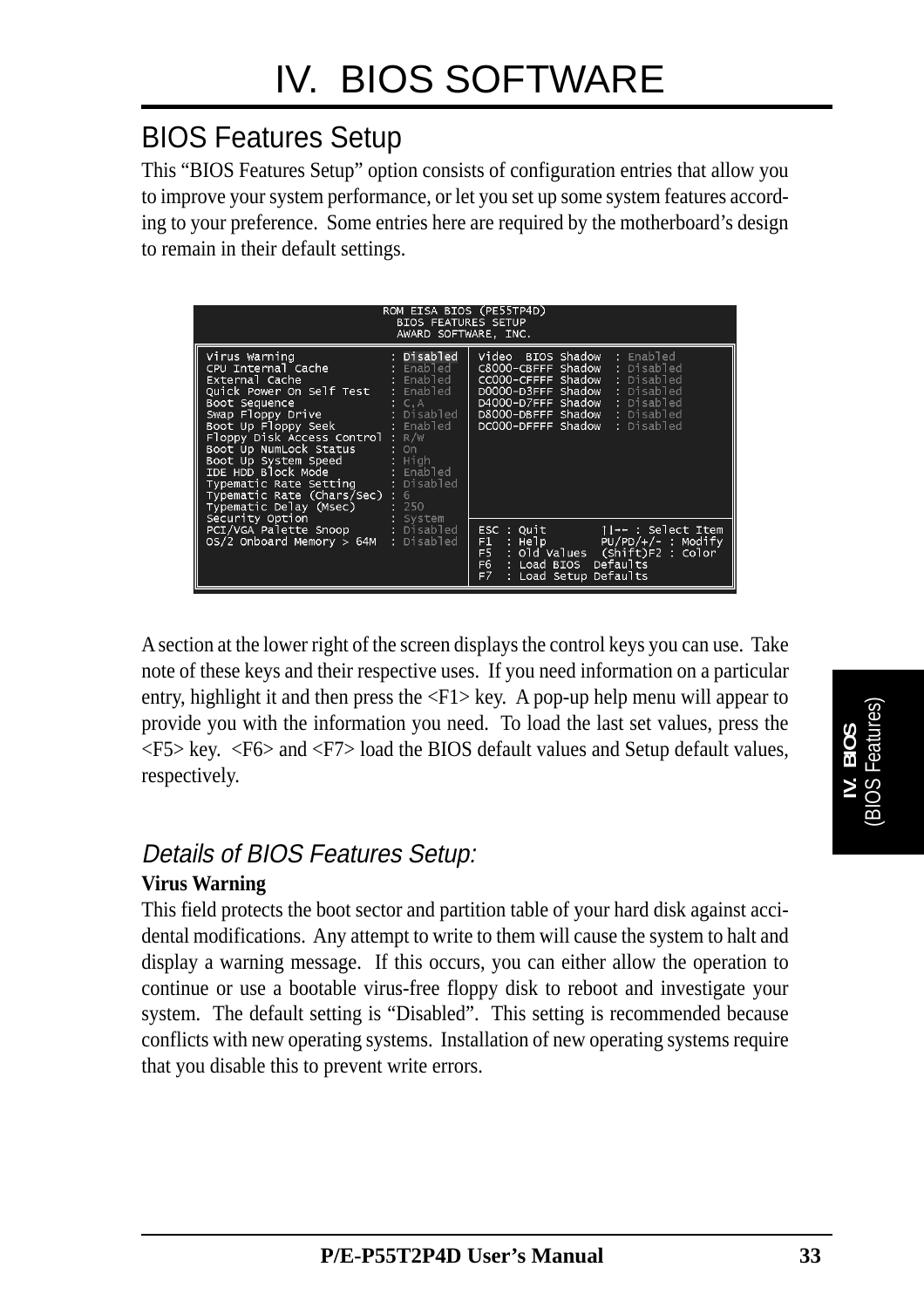## IV. BIOS SOFTWARE

#### **CPU Internal Cache / External Cache**

These fields allow you to *Enable* or *Disable* the CPU's "Level 1" built-in cache and the "Level 2" secondary cache. By default, these fields are enabled. With Setup Defaults, the L2 cache is *Disabled*.

#### **Quick Power On Self Test**

This field speeds up the Power-On Self Test (POST) routine by skipping retesting a second, third, and forth time. Setup default setting for this field is *Enabled*. A complete test of the system is done on each test.

#### **Boot Sequence**

This field determines where the system looks first for an operating system. Options are *C,CDROM,A*; *CDROM,C,A*; *A,C*; *C,A* The setup default setting is to check first the hard disk and then the floppy drive; that is, *C, A*.

#### **Swap Floppy Drive**

When enabled, the BIOS swaps floppy drive assignments so that Drive A becomes Drive B, and Drive B becomes Drive A under DOS. By setup default, this field is set to *Disabled*.

#### **Boot Up Floppy Seek**

When enabled, the BIOS will seek the floppy "A" drive one time. By setup default, this field is set to *Disabled*.

#### **Floppy Disk Access Control**

This allows protection of files from the computer system to be copied to floppy drives by allowing the setting of *Read Only* to only allow reads from the floppy but not writes. The setup default *R/W* allows both reads and writes.

#### **Boot Up NumLock Status**

This field enables users to activate the Num Lock function upon system boot. The setup default setting for this field is *On*.

#### **Boot Up System Speed**

This has not function and should be left at the setup default of *High*.

#### **IDE HDD Block Mode**

This field enhances hard disk performance by making multi-sector transfers instead of one sector per transfer. Most IDE drives, except older versions, can utilize this feature. By setup default, this field is set to *Enabled*.

#### **Typematic Rate Setting**

When enabled, you can set the two typematic controls listed next. Setup default setting is *Disabled*.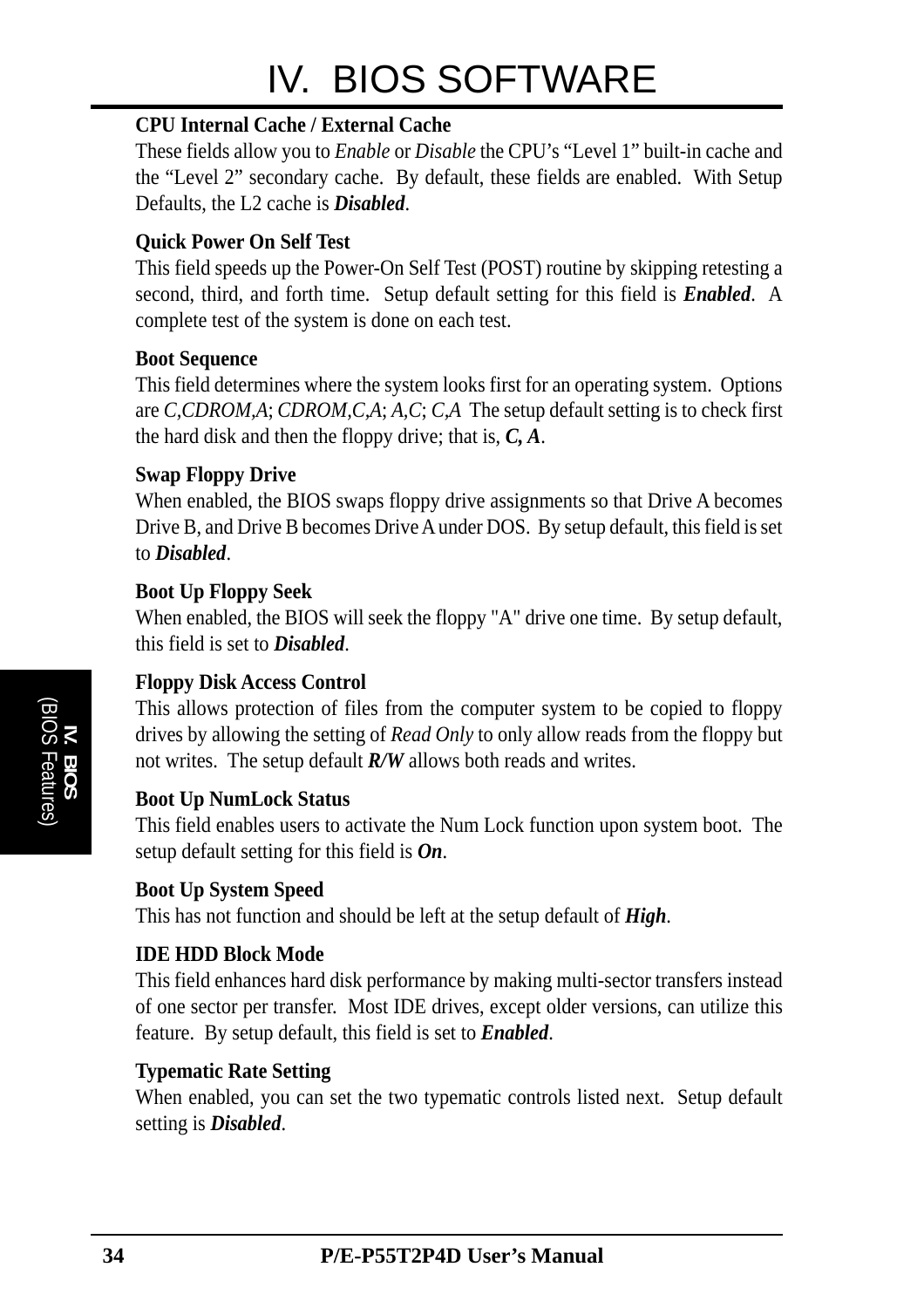#### **Typematic Rate (Char/Sec)**

This field controls the speed at which the system registers repeated keystrokes. Options range from 6 to 30 characters per second. Setup default setting is *6*.

#### **Typematic Delay (Msec)**

This field sets the time interval for displaying the first and second characters. Four delay rate options are available: 250ms, 500ms, 750ms and 1000ms. Setup default value is *250ms*.

#### **Security Option**

This field determines when the system prompts for the password. The default setting is *System*, where the system prompts for the User Password every time you boot up. The other option is *Setup*, where the system always boots up, and prompts for the Supervisor Password only when the Setup utility is called up. You can specify a password by using the *Supervisor Password* or *User Password* option from the main screen as explained later in this section.

#### **PCI/VGA Palette Snoop**

Some display cards that are non-standard VGA such as graphics accelerators or MPEG Video Cards may not show colors properly. The setting *Enabled* should correct this problem. Otherwise leave this on the setup default setting of *Disabled*.

#### **OS/2 Onboard Memory > 64M**

When using OS/2 operating systems with installed DRAM of greater than 64MB, you need to *Enable* this option otherwise leave this on the setup default of *Disabled*.

#### **Video BIOS Shadow**

This field allows you to change the video BIOS location from ROM to RAM. Relocating to RAM enhances system performance, as information access is faster than the ROM. Setup default setting is *Enabled*.

#### **C8000-CBFFF to DC000-DFFFF**

These fields are used for shadowing other expansion card ROMs. If you install other expansion cards with ROMs on them, you will need to know which addresses the ROMs use to shadow them specifically. Shadowing a ROM reduces the memory available between 640KB and 1024KB by the amount used for this purpose.

**IMPORTANT: When using EISA/ISA add-on cards, if there is an expansion ROM, the shadow option of its corresponding address should be** *Enabled***. Otherwise the system may fail to boot.**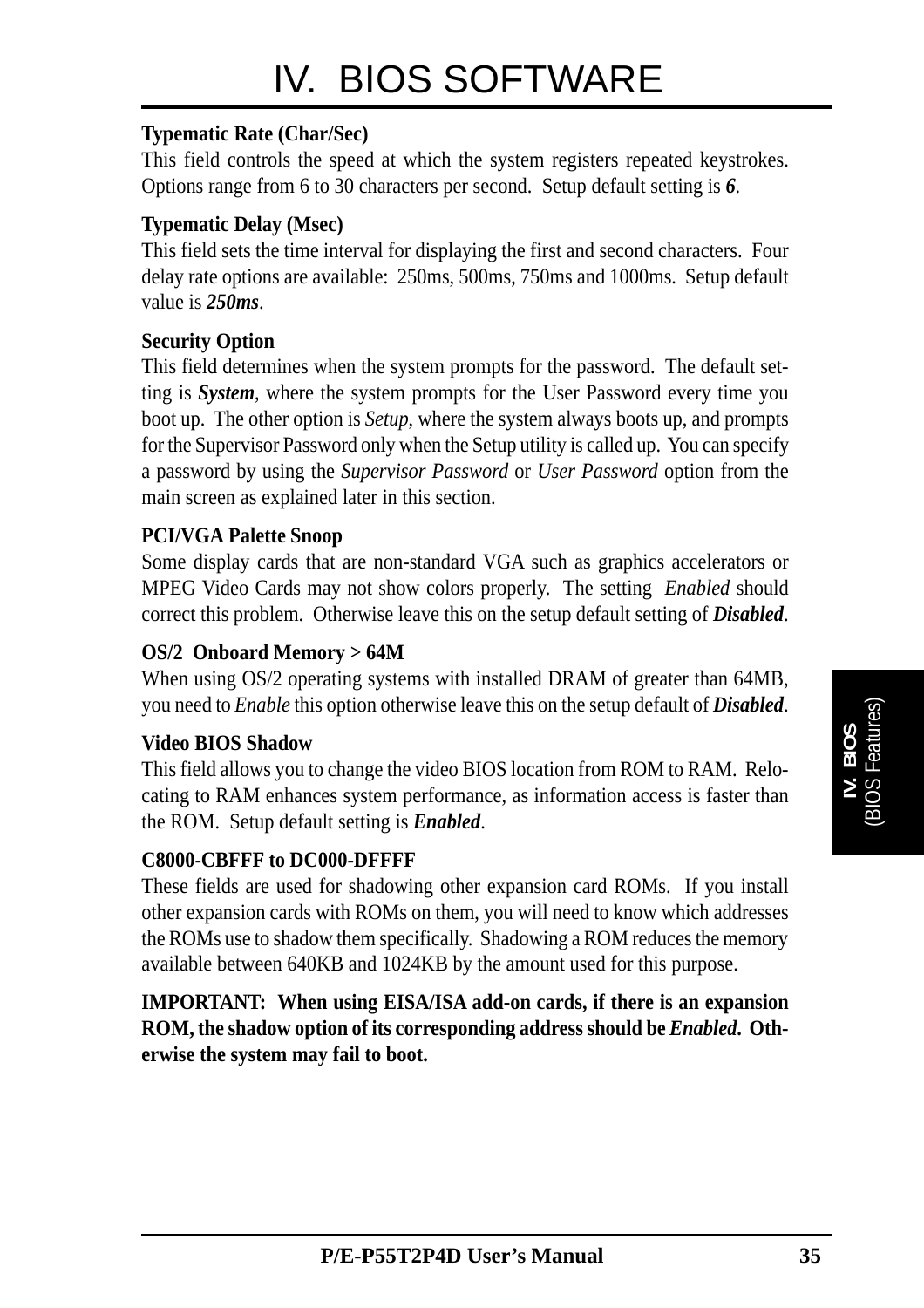### Chipset Features Setup

This "Chipset Features Setup" option controls the configuration of the board's chipset. Control keys for this screen are the same as for the previous screen.

| ROM EISA BIOS (PE55TP4D)<br>CHIPSET FEATURES SETUP<br>AWARD SOFTWARE, INC.                                                                                                                                                                                                                                                                                                                                                                                                                                                                                  |                                                                                                                                                                                                                                                                                                                                                                                                                                                                           |  |  |  |
|-------------------------------------------------------------------------------------------------------------------------------------------------------------------------------------------------------------------------------------------------------------------------------------------------------------------------------------------------------------------------------------------------------------------------------------------------------------------------------------------------------------------------------------------------------------|---------------------------------------------------------------------------------------------------------------------------------------------------------------------------------------------------------------------------------------------------------------------------------------------------------------------------------------------------------------------------------------------------------------------------------------------------------------------------|--|--|--|
| : Enabled<br>Auto Configuration<br>DRAM Read Burst Timing<br>x222<br>DRAM Write Burst Timing<br>x333<br>RAS to CAS Delay<br>: 3T<br>DRAM R/W Leadoff Timing<br>6T/5T<br>DRAM Turbo Read Leadoff<br>: Disabled<br>DRAM Speculative Leadoff<br>Disabled<br>Turn-Around Insertion<br>: Disabled<br>Turbo Read Pipelining : Disabled<br>Peer Concurrency : Enabled<br>PCI Streaming<br>Enabled<br>16-bit $I/O$ Recovery Time<br>1 BUSCLK<br>8-bit I/O Recovery Time<br>: 1 BUSCLK<br><b>Video BIOS Cacheable : Enabled</b><br>Memory Hole At 15M-16M : Disabled | Onboard FDC Controller<br>: Enabled<br>Onboard FDC Swap A & B<br>: No Swap<br>Onboard Serial Port 1<br>COM1, 3F8H<br>Onboard Serial Port 2<br>: COM2.2F8H<br>Onboard Parallel_Port<br>378H/IRO7<br>Parallel Port Mode<br>: Normal<br>ECP DMA Select<br>: Disabled<br>: Disabled<br>UART2 Use Infrared<br>Onboard PCI IDE Enable<br>: Both<br>IDE 0 Master Mode<br>: Auto<br>IDE O Slave<br>Mode<br>: Auto<br>IDE 1 Master Mode<br>: Auto<br>IDE 1 Slave<br>Mode<br>: Auto |  |  |  |
| EISA to PCI Line Buffer<br>: Enabled<br>DRAM are 72 bits wide<br>Memory parity SERR# (NMI): Disabled<br>DRAM ECC/PARITY Select<br>: Parity                                                                                                                                                                                                                                                                                                                                                                                                                  | $:$ Quit<br>$\left[\right] \rightarrow \leftarrow$ : Select Item<br>ESC.<br>F1<br>: Help<br>PU/PD/+/- : Modify<br>F5<br>: Old Values (Shift)F2 : Color<br>Defaults<br>F <sub>6</sub><br>: Load BIOS<br>F7<br>: Load Setup Defaults                                                                                                                                                                                                                                        |  |  |  |

#### **Auto Configuration**

The default setting of *Enabled* sets the optimal timings for items 2-8 for 70ns or faster DRAM modules. See pages 12-13 for DRAM installation.

**Peer Concurrency** (Leave on default setting of *Enabled*)

**PCI Streaming** (Leave on default setting *Enabled*)

#### **16-bit I/O Recovery Time**

Timing for 16-bit ISA cards (Leave on default setting of *1 BUSCLK*)

#### **8-bit I/O Recovery Time**

Timing for 8-bit ISA cards (Leave on default setting of *1 BUSCLK*)

#### **Video BIOS Cacheable**

Allows the Video BIOS to be cached to allow faster execution. (Leave on default setting of *Enabled*)

#### **Memory Hole at 15M - 16M**

Enabling this features reserves 15MB to 16MB memory address space to ISA expansion cards that specifically require this setting. This makes the memory from 15MB and up unavailable to the system. Expansion cards can only access memory up to 16MB. The default is *Disabled*.

#### **EISA to PCI Line Buffer**

(Leave on default setting of *Enabled*)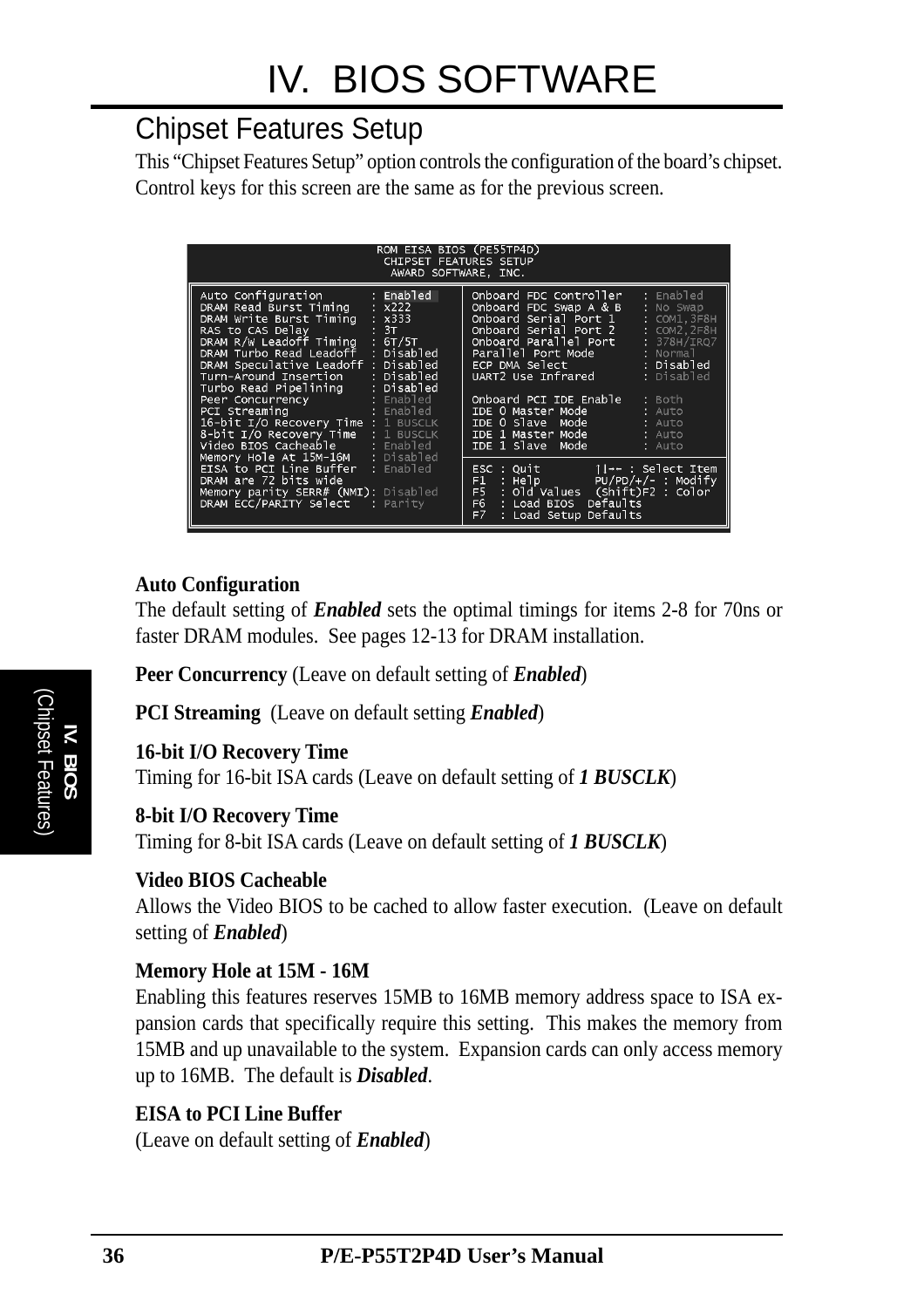## IV. BIOS SOFTWARE

#### **[DRAM and ECC]**

If all your DRAM modules have parity chips  $(e.g., 8 chips + 4 parity chips)$ , they are considered 36bits. This motherboard sums the memory per bank and therefore two modules will give 72bits and the following will be displayed:

#### **DRAM are 72 bits wide Memory parity SERR# (NMI): DRAM ECC/PARITY Select:**

If your DRAM modules do not have parity chips (e.g. 8 chips), they are considered 32bits and the following will be displayed instead:

#### **DRAM are 64 (not 72) bits wide Memory parity SERR# (NMI):**

The default of *Disabled* for **Memory parity SERR# (NMI)** will not show memory errors on your monitor. When using parity DRAM modules, you can select from the default of *Parity* or *ECC* (Error Checking and Correcting) to correct 1 bit memory errors that may occur in the memory. (See pages 12-13 for more information on DRAM memory modules.)

#### **Onboard FDC Controller**

The default of *Enabled* allows you to connect your floppy disk drives to the onboard floppy drive connector instead of a separate controller card. If you want to use a different controller card to connect the floppy drives, set this field to *Disabled*.

#### **Onboard FDC Swap A: B:**

This field reverses the drive letter assignments of your floppy disk drives. If you want to switch drive letter assignments, set this field to *Swap AB*, otherwise leave on default of *No Swap*. This works separately from the BIOS FEATURES SETUP "Swap Floppy Drive." This is functionally the same as physically interchanging the connectors of the floppy disk drives.

#### **Onboard Serial Port 1 / Onboard Serial Port 2**

These fields control the assignments for the motherboard's two onboard serial connectors. The following lists the available options:

*COM1, 3F8H* (Onboard Serial Port 1 default) *COM2, 2F8H* (Onboard Serial Port 2 default) *COM3, 3E8H COM4, 2E8H Disabled* (Disables the onboard serial ports)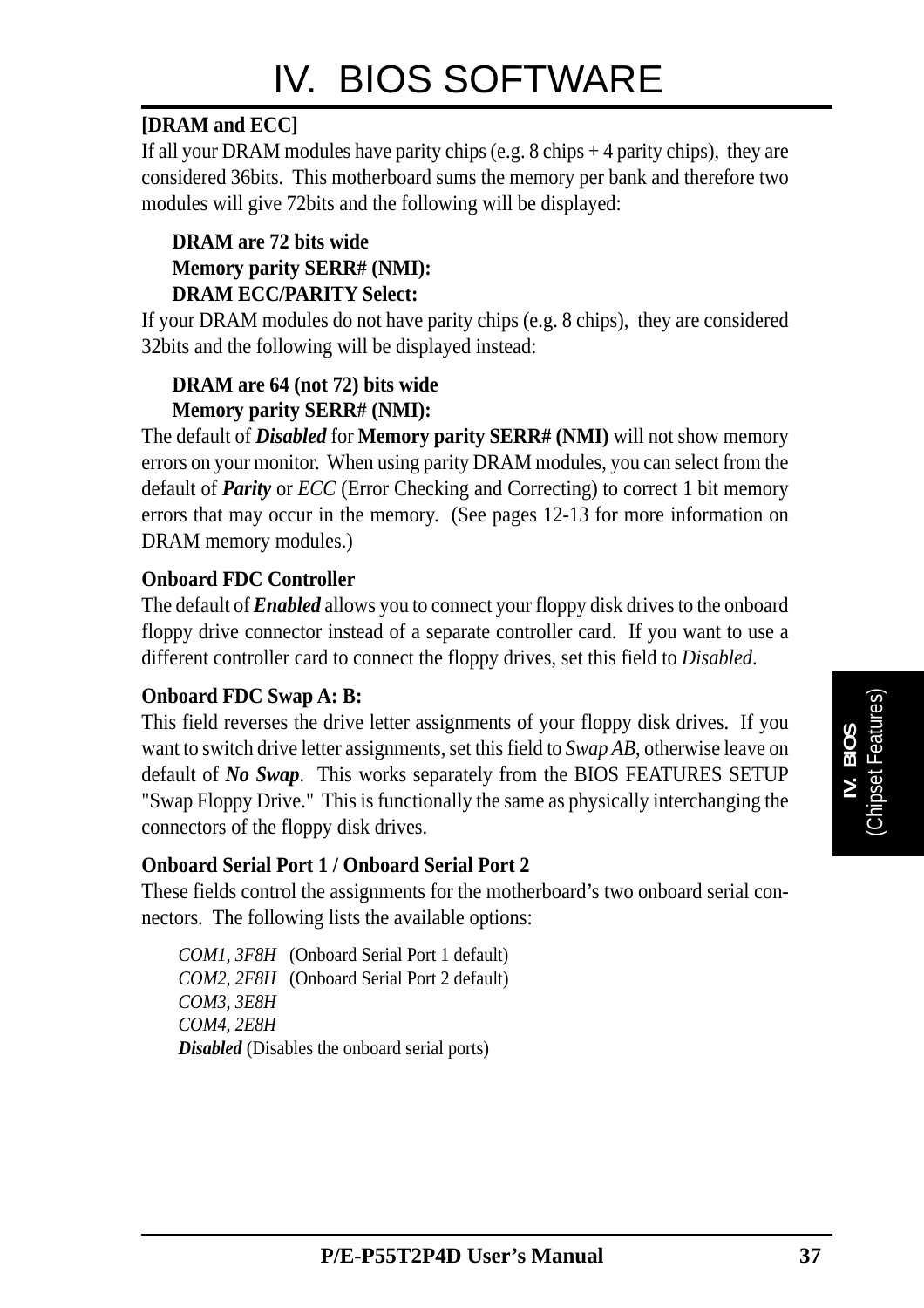## IV. BIOS SOFTWARE

#### **Onboard Parallel Port**

This field sets the address of the onboard parallel port connector. You can select either: *3BCH / IRQ 7, 378H / IRQ 7* (default)*, 278H / IRQ 5, Disabled.* If you install an I/O card with a parallel port, ensure that there is no conflict in the address assignments. The PC can support up to three parallel ports as long as there are no conflicts for each port.

#### **Parallel Port Mode**

This field allows you to set the operation mode of the parallel port. The default setting *Normal*, allows normal-speed operation but in one direction only; *EPP* allows bidirectional parallel port operation at maximum speed; *ECP* allows the parallel port to operate in bidirectional mode and at a speed faster than the maximum data transfer rate; *ECP+EPP* allows normal speed operation in a two-way mode.

#### **ECP DMA Select**

This selection is available only if you select *ECP* or *ECP+EPP* in the **Parallel Port Mode**. Select either DMA Channel *1, 3,* or *Disable*. The setup default is DMA Channel *3*.

#### **UART2 Use Infrared**

When enabled, this field activates the onboard infrared feature and sets the second serial UART to support the infrared module connector on the motherboard. If your system already has a second serial port connected to the onboard COM2 connector, it will no longer work if you enable the infrared feature. By default, this field is set to *Disabled*, which leaves the second serial port UART to support the COM2 serial port connector. See page 26 for the Infrared Connector.

#### **IMPORTANT: For SMC37C665IR chipset, you must also physically set jumpers on page 7 as well as change the chipset setting.**

#### **Onboard PCI IDE Enable**

You can select to enable the *primary* IDE channel, *secondary* IDE channel, *both* (default), or *disable* both channels (for systems with only SCSI hard drives).

#### **IDE 0 Master/Slave Mode, IDE 1 Master/Slave Mode**

Each channel (0 and 1) has both a master and a slave making four IDE devices possible. Because each IDE device may have a different Mode timing (*0, 1, 2, 3, 4*), it is necessary for these to be independent. The default setting of *Auto* will allow auto-detection to ensure the optimal performance.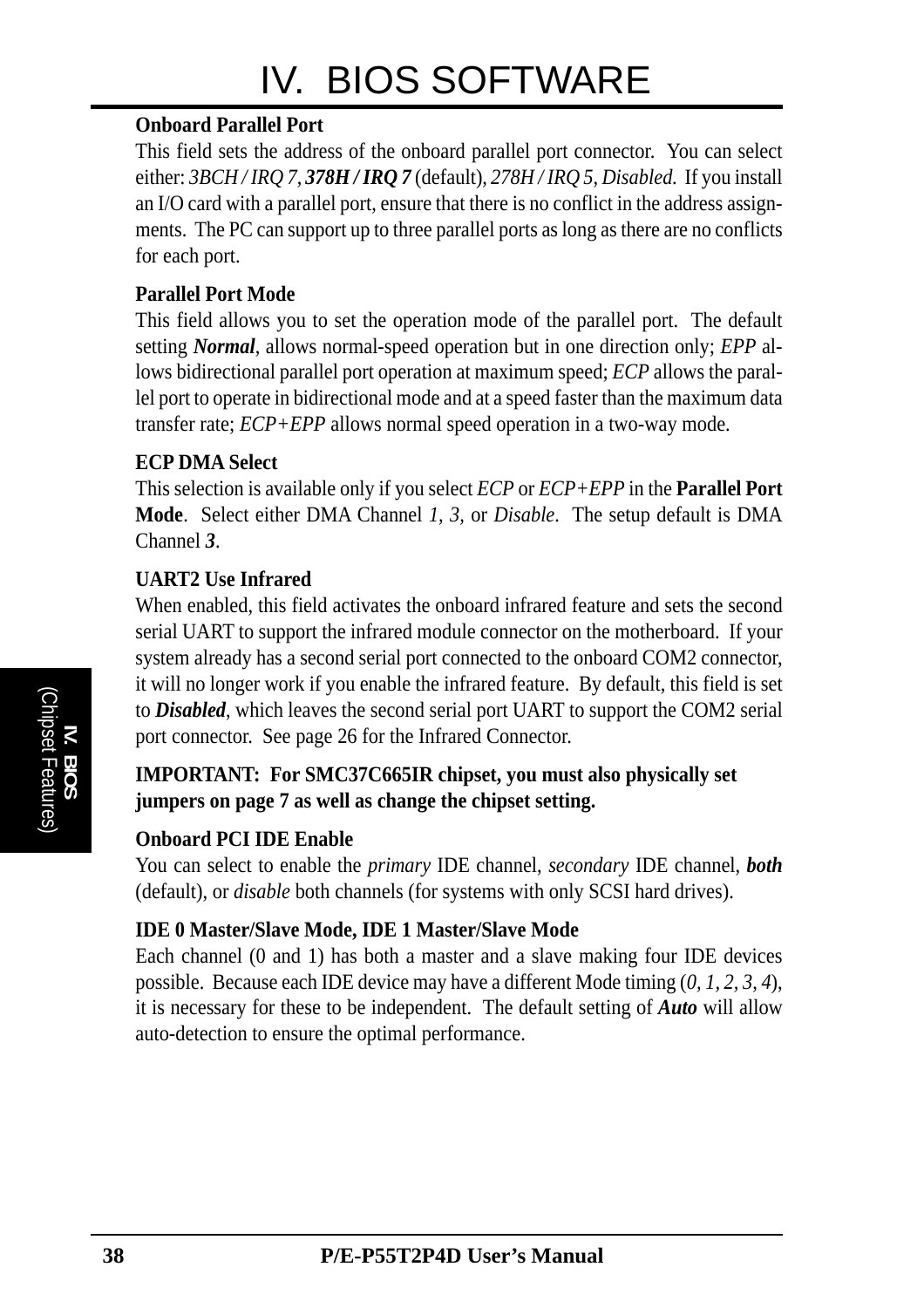### Power Management Setup

This "Power Management Setup" option allows you to reduce power consumption. This feature turns off the video display and shuts down the hard disk after a period of inactivity.

| ROM EISA BIOS (PE55TP4D)<br>POWER MANAGEMENT SETUP<br>AWARD SOFTWARE, INC.                                                                                                                                                                                                                                                                                                                               |                                                                                                                                                                                                                                                                                                                                                                                                                  |
|----------------------------------------------------------------------------------------------------------------------------------------------------------------------------------------------------------------------------------------------------------------------------------------------------------------------------------------------------------------------------------------------------------|------------------------------------------------------------------------------------------------------------------------------------------------------------------------------------------------------------------------------------------------------------------------------------------------------------------------------------------------------------------------------------------------------------------|
| Power Management : User Define<br>Video Off Option $\therefore$ Susp, Stby $\rightarrow$ Off<br>Video Off Method : V/H SYNC+Blank<br>Suspend Switch ___: Enable<br>Doze Speed (div by): 8<br>Stdby Speed(div by): $32$<br>** PM Timers **<br>HDD Power Down : Disable<br>Doze Mode : Disable<br>Standby Mode : Disable<br>Suspend Mode : Disable<br>18.96<br>** PM Events<br>IRO3<br>(wake-Up) : Disable | (COM 2) : Disable<br>IRQ3<br>(COM 1) : Disable<br>IRQ4<br>(LPT 2) : Disable<br>IRQ5<br>(Floppy Disk): Disable<br>IRQ6<br>$(LPT 1)$ : Disable<br>IRQ7<br>(RTC Alarm) : Disable<br>TRQ8<br>(IRO2 Redir) : Disable<br>IRO9<br>IRQ10 (Reserved) : Disable<br>IRQ11 (Reserved) : Disable<br>IRQ12 (PS/2 Mouse) : Disable<br>IRQ13 (Coprocessor): Disable<br>IRO14 (Hard Disk) : Disable<br>IRQ15 (Reserved) : Disable |
| (wake-Up) : Enable<br>(wake-Up) : Disable<br>IRQ4<br>IRQ8<br>: Enable<br>(Wake-Up)<br>IRQ12                                                                                                                                                                                                                                                                                                              | ESC : Ouit<br>il→← : Select Item<br>F1 : Help<br>$PU/PD/+/-$ : Modify<br>F5 : Old Values (Shift)F2 : Color<br>F6 : Load BIOS Defaults<br>F7<br>: Load Setup Defaults                                                                                                                                                                                                                                             |

### Details of Power Management Setup:

#### **Power Management**

This field acts as the master control for the power management modes. *Max Saving* puts the system into power saving mode after a brief period of system inactivity; *Min Saving* is almost the same as *Max Saving* except that this time the system inactivity period is longer; *Disabled* disables the power saving features; and *User Defined* allows you to set power saving options according to your preference.

**IMPORTANT: Advanced Power Management (APM) should be installed to keep the system time updated when the computer enters suspend mode activated by the BIOS Power Management. For DOS environments, you need to add DEVICE=C:\DOS\POWER.EXE in you CONFIG.SYS. For Windows 3.1x and Windows 95, you need to install Windows including the APM feature. A battery and power cord icon labeled "Power" will appear in the "Control Panel." Choose "Advanced" in the Power Management Field.**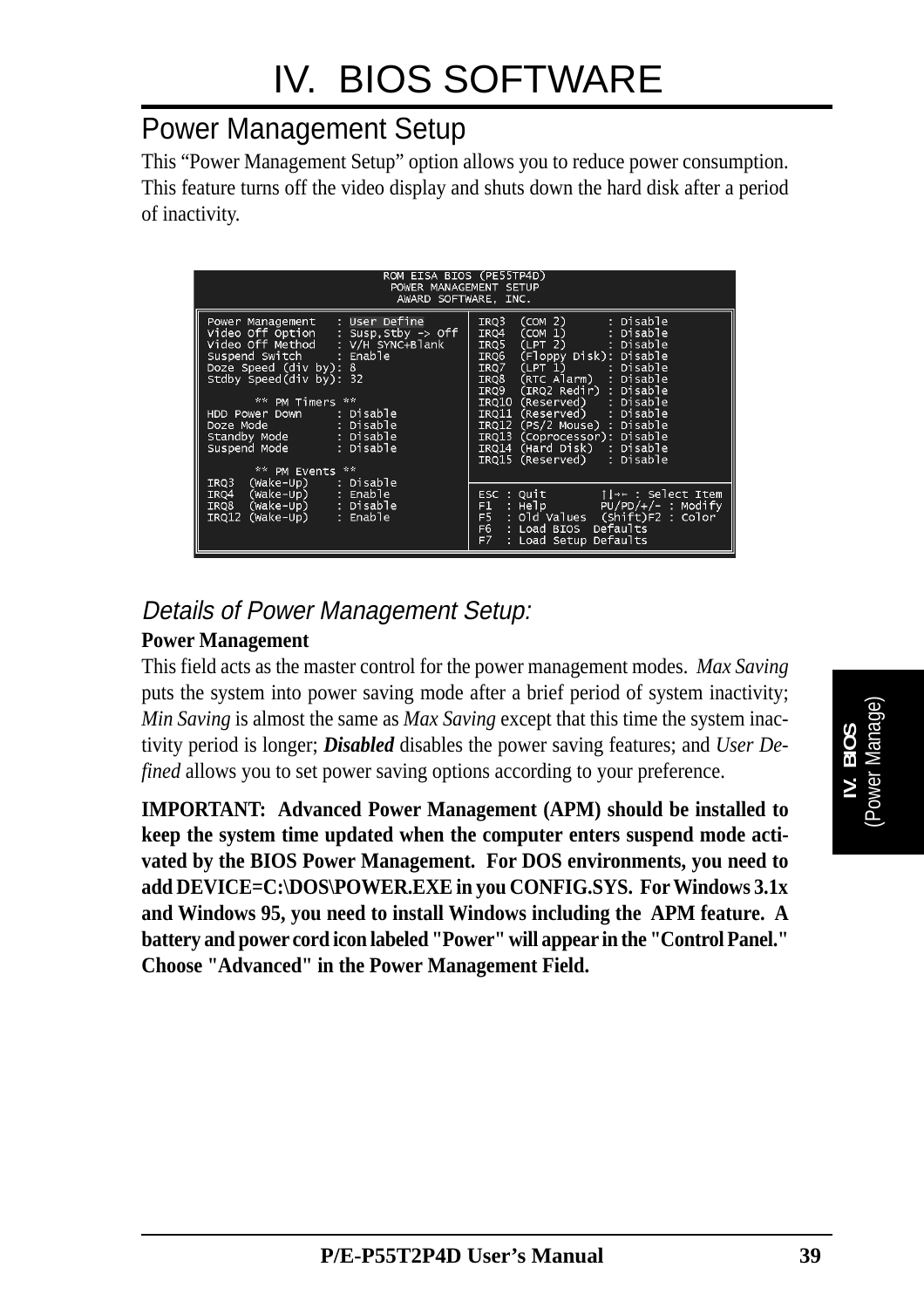## IV. BIOS SOFTWARE

#### **Video Off Option**

This field determines when to activate the video off feature. The settings are *Susp, Stby-> Off* (default)*, suspend -> off, always on*, and *all modes -> off*.

#### **Video Off Method**

This field defines the video off features. The first option *V/H SYNC + Blank*, which is the default setting, blanks the screen and turns off vertical and horizontal scanning; *DPMS* (acronym for Display Power Management System) allows the BIOS to control the video display card if it supports the DPMS feature; *Blank Only* only blanks the screen. Use the latter for monitors that do not support the "Green" feature.

Take note that a screen saver software does not work with this feature. While the monitor is shut off, this software cannot display.

#### **Suspend Switch**

This field enables or disables the SMI connector on the motherboard. This connector connects to the lead from the Suspend switch mounted on the system case. Default setting for this field is *Enabled*.

#### **Doze Speed, Stdby Speed**

These two fields set the CPU speed during each mode. The number indicates what the normal CPU speed is divided by.

#### **PM Timers**

This section controls the time-out settings for the Power Management scheme. The fields included in this section are "HDD Power Down", which places the hard disk into its lowest power consumption mode, and the Doze, Standby and Suspend system inactivation modes.

The system automatically "wakes up" from any power saving mode when there is system activity such as when a key is pressed from the keyboard, or when there is activity detected from the enabled IRQ channels.

**HDD Power Down** shuts down any IDE hard disk drives in the system after a period of inactivity. This time period is user-configurable to *1-15 Mins* or *Disable*. This feature does not affect SCSI hard drives.

The **Doze Mode, Standby Mode,** and **Suspend Mode** fields set the period of time after which each of these modes activate. At *Max Saving*, these modes activate sequentially (in the given order) after one minute; at *Min Saving* after one hour.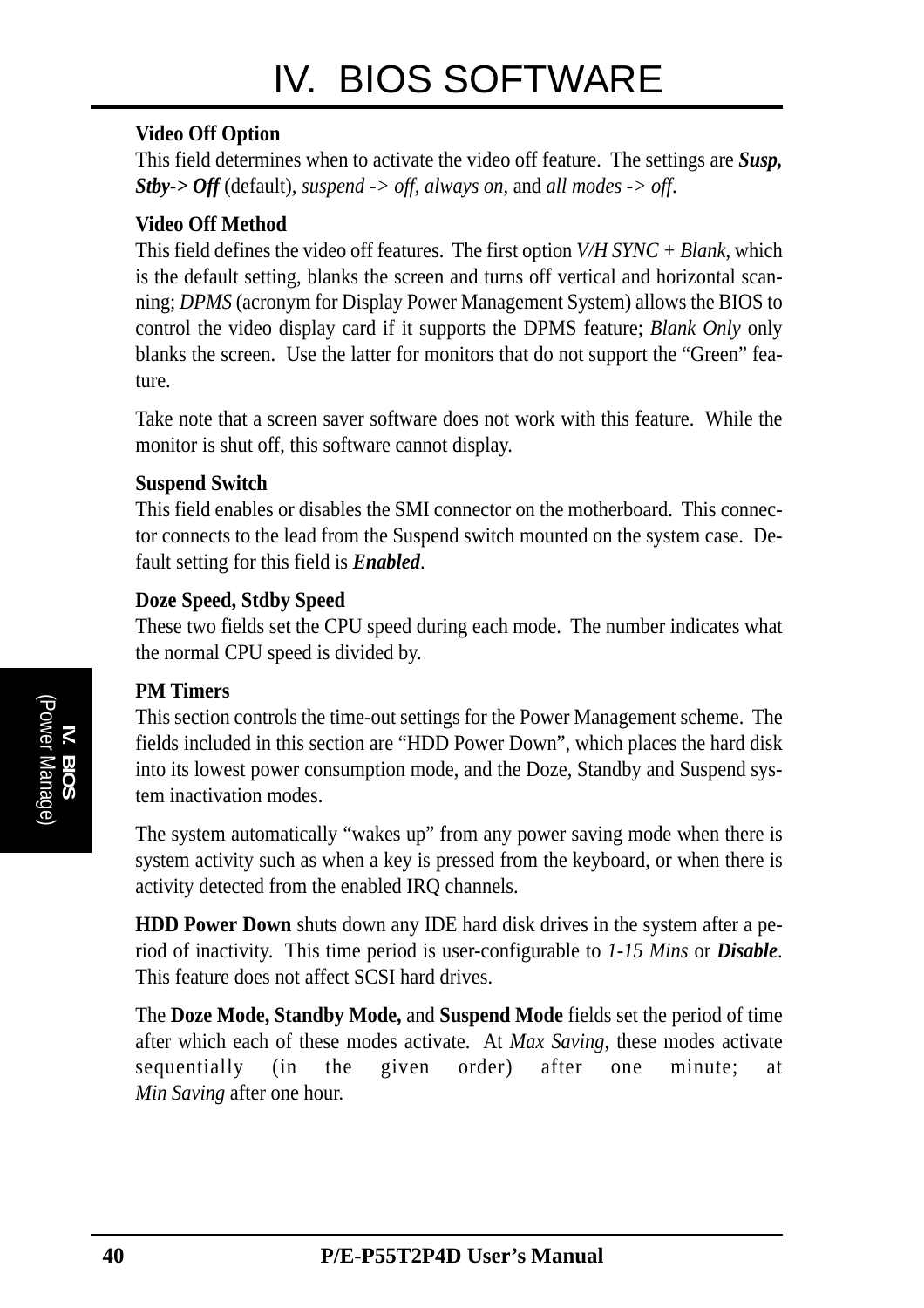## IV. BIOS SOFTWARE

#### **PM Events**

This section sets the wake-up call of the system. If activity is detected from any enabled IRQ channels in the left-hand group, the system wakes up from suspended mode. You can enable power management for IRQs  $3 \sim 15$  individually in the list at the right of the screen. The power management feature will work on the enabled IRQ channels.

Take note that a Microsoft serial mouse or compatible will use either COM1 (IRQ4) or COM2 (IRQ3), and a PS/2 mouse will use IRQ12. If you know which IRQ your mouse is using, you can enable the Wake-up Event for that IRQ here and the system will wake up when you move the mouse or click its button.

#### **IRQ3 to IRQ15**

You can set IRQs 3 - 15 individually. Activity detected from any enabled IRQ channel will wake up the system.

### PNP and PCI Setup

This "PNP and PCI Setup" option configures the PCI bus slots. All PCI bus slots on the system use INTA#, thus all installed PCI cards must be set to this value.

| ROM EISA BIOS (PE55TP4D)<br>PNP AND PCI SETUP<br>AWARD SOFTWARE, INC.                                                                                                                                                                                      |                                                                                                                                                                                        |
|------------------------------------------------------------------------------------------------------------------------------------------------------------------------------------------------------------------------------------------------------------|----------------------------------------------------------------------------------------------------------------------------------------------------------------------------------------|
| Slot 1 (RIGHT) IRQ : Auto<br>Slot 2 IRQ : Auto<br>Slot 3 IRQ : Auto<br>Slot 4 (LEFT) IRQ : Auto                                                                                                                                                            | 1 Used By ISA : No/ECU<br>DMA<br>3 Used By ISA : No/ECU<br>DMA<br>5 Used By ISA : NO/ECU<br>DMA                                                                                        |
| PCI Latency Timer : 32 PCI Clock<br>3 Used By ISA : No/ECU<br>IRQ<br>4 Used By ISA : No/ECU<br>IRQ<br>IRQ 5 Used By ISA : No/ECU<br>IRQ 7 Used By ISA : No/ECU<br>IRQ 9 Used By ISA : No/ECU<br>IRQ 10 Used By ISA : No/ECU<br>IRQ 11 Used By ISA : No/ECU | ISA MEM Block BASE : No/ECU<br>NCR SCSI BIOS : Auto                                                                                                                                    |
| IRQ 12 Used By ISA : No/ECU<br>IRQ 14 Used By ISA : No/ECU<br>IRQ 15 Used By ISA : No/ECU                                                                                                                                                                  | ESC : Quit<br>$1 \rightarrow \leftarrow$ : Select Item<br>$F1$ : Help $PU/PD/+/-$ : Modify<br>F5 : Old Values (Shift)F2 : Color<br>F6 : Load BIOS Defaults<br>F7 : Load Setup Defaults |

The first four fields on the screen set how IRQ is assigned for each PCI slot. The default setting for each field is "Auto", which uses auto-routing to determine IRQ use. The other options are manual settings of "14" or "15" for each slot.

#### **PCI Latency Timer**

The default setting of "32 PCI Clock" enables maximum PCI performance for this motherboard.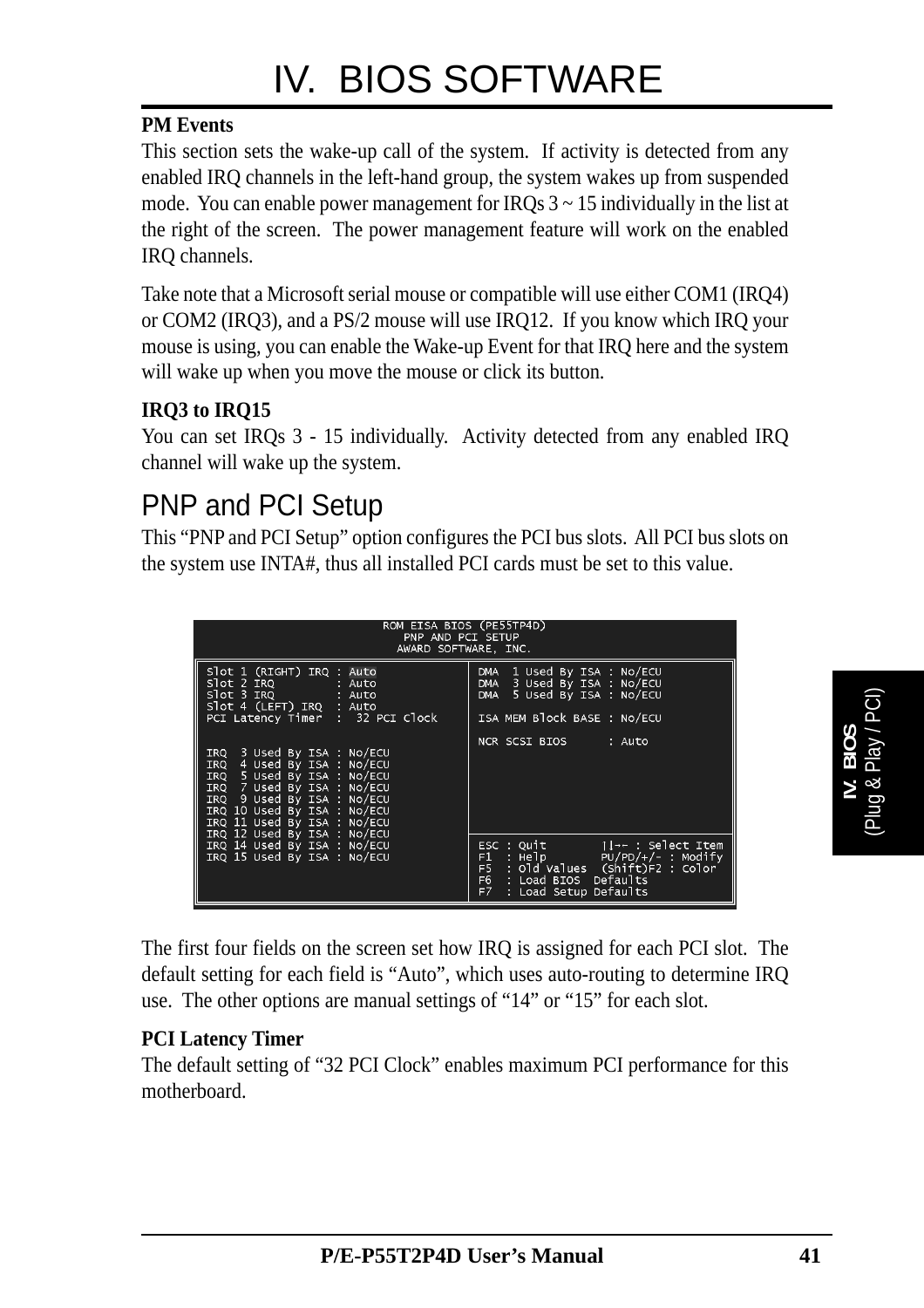#### **IRQ xx Used By ISA**

These fields indicate whether or not the displayed IRQ for each field is being used by a Legacy (non-PnP) EISA/ISA card. Two options are available: *No/ECU* and *Yes*. The first option, the default value, indicates either that the displayed IRQ is not used or an EISA Configuration Utility (ECU) is being used to determine if an EISA/ ISA card is using that IRQ. If you install a Legacy EISA/ISA card that requires a unique IRQ, and you are not using an ECU, you must set the field for that IRQ to *Yes*.

For example: If you install a Legacy EISA/ISA card that requires IRQ 10, then set **IRQ10 Used By ISA** to *Yes*.

#### **DMA x Used By ISA**

These fields indicate whether or not the displayed DMA channel for each field is being used by a Legacy (non-PnP) EISA/ISA card. Available options include: *No/ ECU* and *Yes*. The first option, the default setting, indicates either that the displayed DMA channel is not used or an ECU is being used to determine if an EISA/ISA card is using that channel. If you install a Legacy EISA/ISA card that requires a unique DMA channel, and you are not using an ECU, you must set the field for that channel to *Yes*.

#### **ISA MEM Block BASE**

This field allows you to set the base address and block size of a Legacy EISA/ISA card that uses any memory segment within the C800H and DFFFH address range. If you have such a card, and you are not using an ECU to specify its address range, select a base address from the six available options; the **ISA MEM Block SIZE** field will then appear for selecting the block size. If you have more than one Legacy EISA/ISA card in your system that requires to use this address range, you can increase the block size to either 8K, 16K, 36K, or 64K.

If you are using an ECU to accomplish this task, leave **ISA MEM Block BASE** to its default setting of *No/ECU*.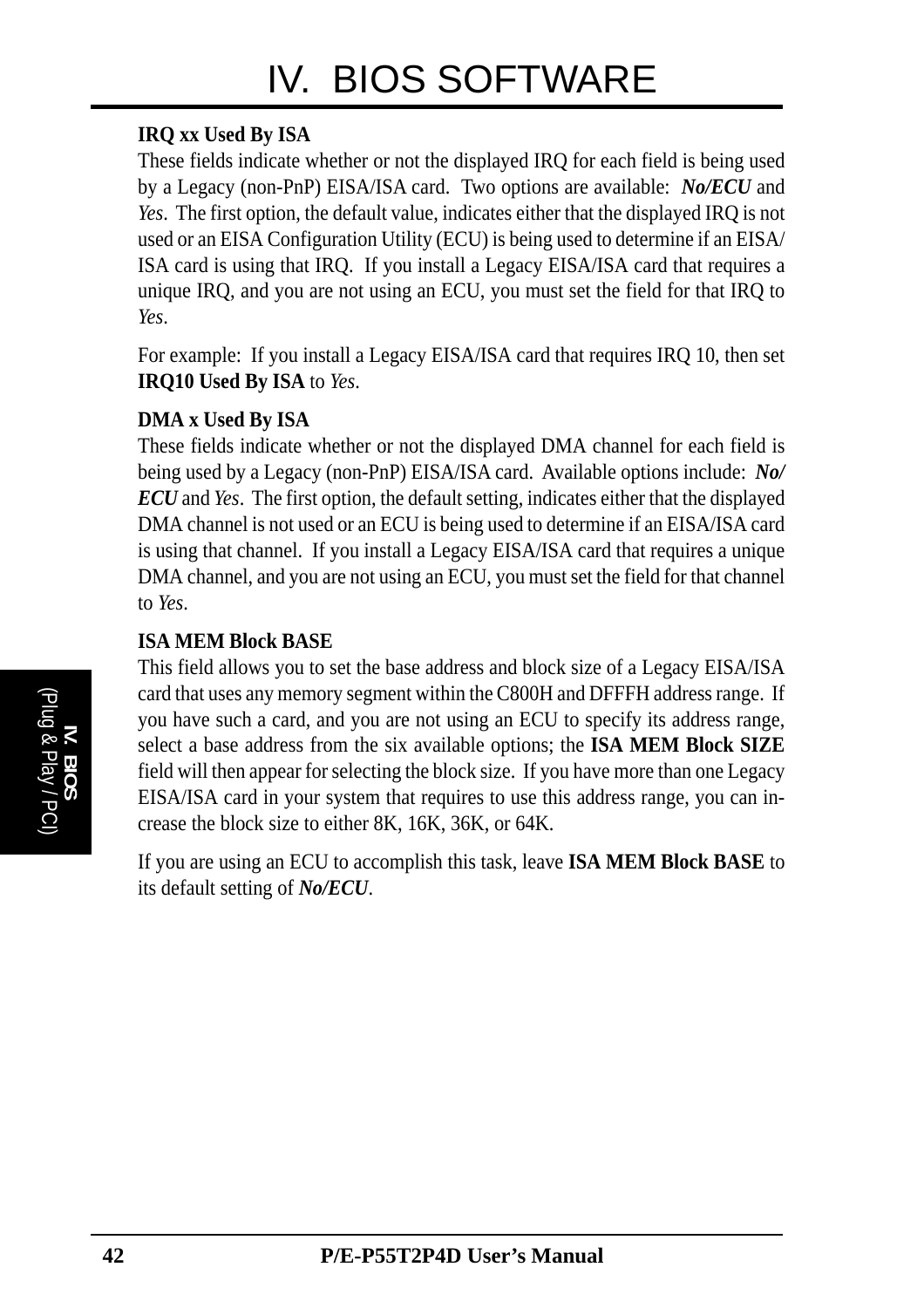## IV. BIOS SOFTWARE

### Load BIOS Defaults

This "Load BIOS Defaults" option allows you to load the troubleshooting default values permanently stored in the BIOS ROM. These default settings are non-optimal and disable all high performance features. To load these default settings, highlight "Load BIOS Defaults" on the main screen and then press the <Enter> key. The system displays a confirmation message on the screen. Press the  $\langle Y \rangle$  key and then the  $\leq$ Enter $>$  key to confirm. Press the  $\leq$ N $>$  key and then the  $\leq$ Enter $>$  key to abort. This feature does not affect the fields on the Standard CMOS Setup screen.

### Load Setup Defaults

This "Load Setup Defaults" option allows you to load the default values to the system configuration fields. These default values are the optimized configuration settings for the system. To load these default values, highlight "Load Setup Defaults" on the main screen and then press the <Enter> key. The system displays a confirmation message on the screen. Press the  $\langle Y \rangle$  key and then the  $\langle$ Enter $\rangle$  key to confirm. Press the  $\langle N \rangle$  key and then the  $\langle$ Enter $\rangle$  key to abort. This feature does not affect the fields on the Standard CMOS Setup screen.

| ROM EISA BIOS (PE55TP4D)<br>CMOS SETUP UTILITY<br>AWARD SOFTWARE, INC.                  |                                                                      |  |  |  |  |
|-----------------------------------------------------------------------------------------|----------------------------------------------------------------------|--|--|--|--|
| STANDARD CMOS SETUP                                                                     | SUPERVISOR PASSWORD                                                  |  |  |  |  |
| <b>BIOS FEATURES SETUP</b>                                                              | USER PASSWORD                                                        |  |  |  |  |
| CHIPSET FEATURES SETUP                                                                  | IDE HDD AUTO DETECTION                                               |  |  |  |  |
| POWER MANAGEMENT SETUP                                                                  | SAVE & EXIT SETUP                                                    |  |  |  |  |
| SAVING<br>PNP AND PCI SETUP<br>Load SETUP Defaults $(Y/N)? \nabla$<br>LOAD BIOS DEFAULT |                                                                      |  |  |  |  |
| LOAD SETUP DEFAULTS                                                                     |                                                                      |  |  |  |  |
| Esc : Quit<br>F10 : Save & Exit Setup                                                   | $\rightarrow$ $\leftarrow$ : Select Item<br>(Shift)F2 : Change Color |  |  |  |  |
| Load Setup Defaults except Standard CMOS SETUP                                          |                                                                      |  |  |  |  |

**IV. BIOS** (Load Defaults)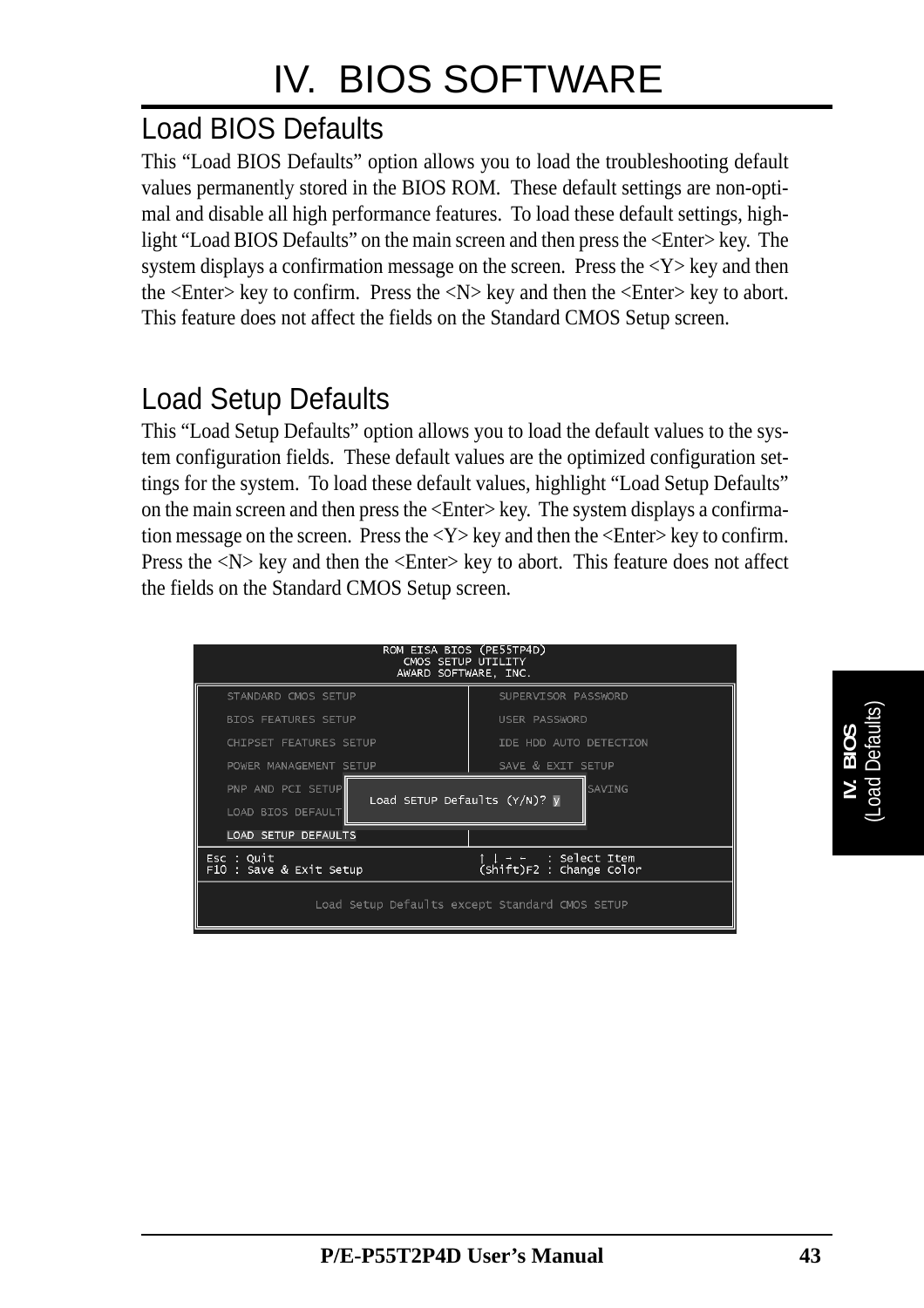### Supervisor Password and User Password

These two options set the system passwords. "Supervisor Password" sets a password that will be used to protect the system and the Setup utility; "User Password" sets a password that will be used exclusively on the system. By default, the system comes without any passwords. To specify a password, highlight the type you want and then press the <Enter> key. A password prompt appears on the screen. Taking note that the password is case sensitive, and can be up to 8 alphanumeric characters long, type in your password and then press the  $\leq$  Enter $\geq$  key. The system confirms your password by asking you to type it again. After setting a password, the screen automatically reverts to the main screen.

| ROM EISA BIOS (PE55TP4D)<br>CMOS SETUP UTILITY<br>AWARD SOFTWARE, INC. |                                                                      |  |  |  |
|------------------------------------------------------------------------|----------------------------------------------------------------------|--|--|--|
| STANDARD CMOS SETUP                                                    | SUPERVISOR PASSWORD                                                  |  |  |  |
| <b>BIOS FEATURES SETUP</b>                                             | USER PASSWORD                                                        |  |  |  |
| CHIPSET FEATURES SETUP                                                 | IDE HDD AUTO DETECTION                                               |  |  |  |
| POWER MANAGEMENT SETUP                                                 | SAVE & EXIT SETUP                                                    |  |  |  |
| PNP AND PCI SETUP                                                      | EXIT WITHOUT SAVING                                                  |  |  |  |
| Enter Password:<br>LOAD BIOS DEFAULTS                                  | ********                                                             |  |  |  |
| LOAD SETUP DEFAULTS                                                    |                                                                      |  |  |  |
| Esc : Quit<br>F10 : Save & Exit Setup                                  | $\rightarrow$ $\leftarrow$ : Select Item<br>(Shift)F2 : Change Color |  |  |  |
| Change/Set/Disable Password                                            |                                                                      |  |  |  |

**IV. BIOS** (Passwords)

To implement the password protection, specify in the "Security Option" field of the BIOS Features Setup screen when the system will prompt for the password. If you want to disable either password, press the  $\leq$ Enter $\geq$  key instead of entering a new password when the "Enter Password" prompt appears. A message confirms the password has been disabled.

**NOTE:** If you forget the password, see page 12 for procedures on clearing the CMOS.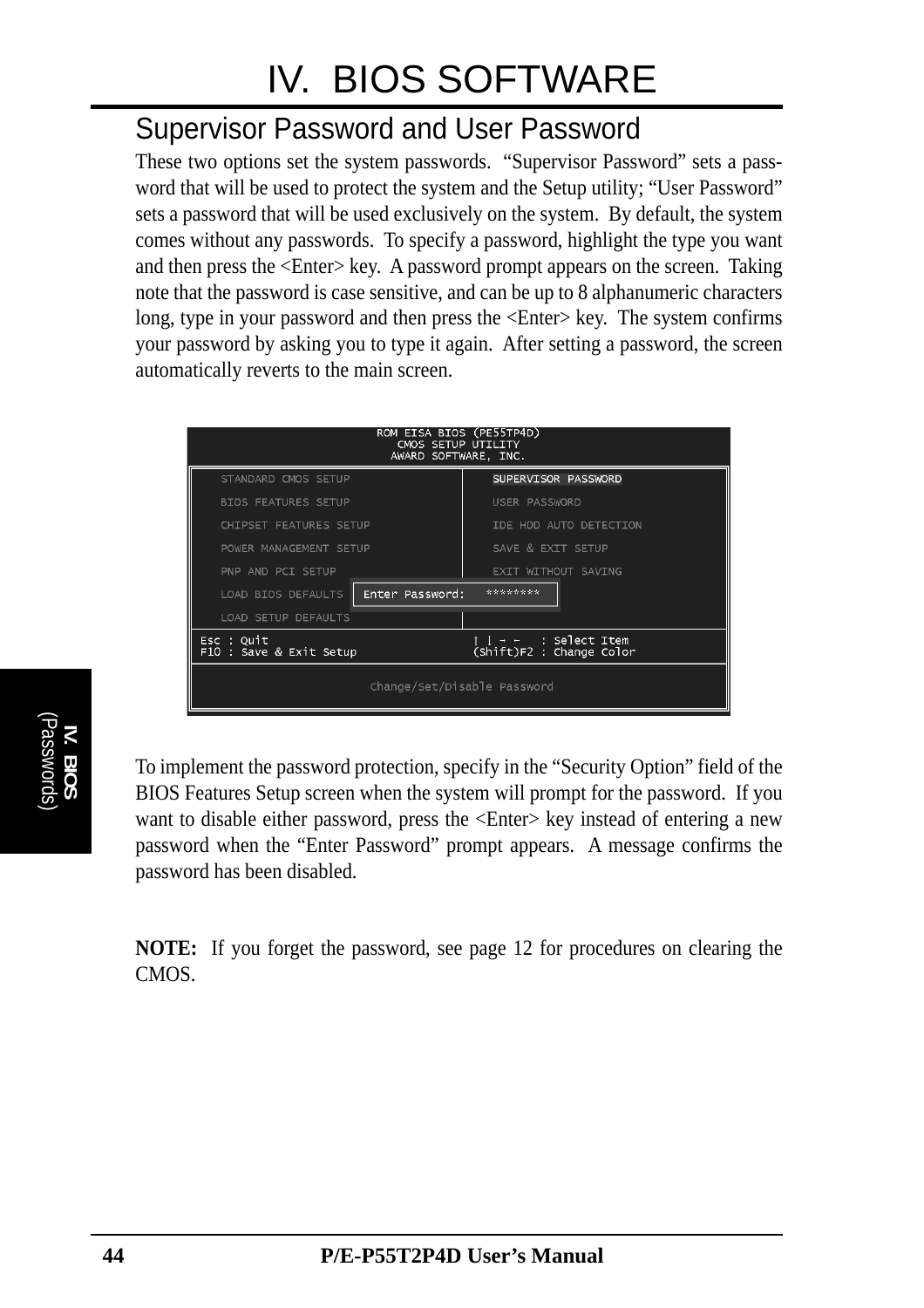### IDE HDD Auto Detection

This "IDE HDD Auto Detection" option detects the parameters of an IDE hard disk drive, and automatically enters them into the Standard CMOS Setup screen.

| ROM EISA BIOS (PE55TP4D)<br>CMOS SETUP UTILITY<br>AWARD SOFTWARE, INC. |            |                           |          |                                                      |                               |          |                         |  |
|------------------------------------------------------------------------|------------|---------------------------|----------|------------------------------------------------------|-------------------------------|----------|-------------------------|--|
| HARD DISKS                                                             | TYPE       | SIZE                      | CYLS     | HEAD                                                 | PRECOMP                       | LANDZ    | SECTOR MODE             |  |
| Primary Master :                                                       |            |                           |          |                                                      |                               |          |                         |  |
|                                                                        |            |                           |          |                                                      |                               |          |                         |  |
|                                                                        |            |                           |          |                                                      |                               |          |                         |  |
| OPTIONS                                                                | SIZE       | CYLS                      | HEAD     | Select Primary Master Option (N=Skip) : N<br>PRECOMP | LANDZ                         | SECTOR   | MODE                    |  |
| 2(Y)<br>$\frac{1}{3}$                                                  | 849<br>849 | 823<br>849 1647 16<br>823 | 32<br>32 | $\Omega$<br>65535                                    | 1646<br>65535 1646 63<br>1646 | 63<br>63 | LBA<br>NORMAI.<br>LARGE |  |

Up to four IDE drives can be detected, with parameters for each listed inside the box. To accept the optimal entries, press the  $\langle Y \rangle$  key or else select from the numbers displayed under the OPTIONS field (2, 1, 3 in this case); to skip to the next drive, press the  $\langle N \rangle$  key. If you accept the values, the parameters will appear listed beside the drive letter on the screen. The process then proceeds to the next drive letter. Pressing the  $\langle N \rangle$  key to skip rather than to accept a set of parameters causes the program to enter zeros after that drive letter.

Remember that if you are using another IDE controller that does not feature Enhanced IDE support for four devices, you can only install two IDE hard disk drives. Your IDE controller must support the Enhanced IDE features in order to use Drive E and Drive F. The onboard PCI IDE controller supports Enhanced IDE, with two connectors for connecting up to four IDE devices. If you want to use another controller that supports four drives, you must disable the onboard IDE controller in the Chipset Features Setup screen.

When auto-detection is completed, the program automatically enters all entries you accepted on the field for that drive in the Standard CMOS Setup screen. Skipped entries are ignored and are not entered in the screen.

If you are auto-detecting a hard disk that supports the LBA mode, three lines will appear in the parameter box. Choose the line that lists LBA for an LBA drive. Do not select Large or Normal.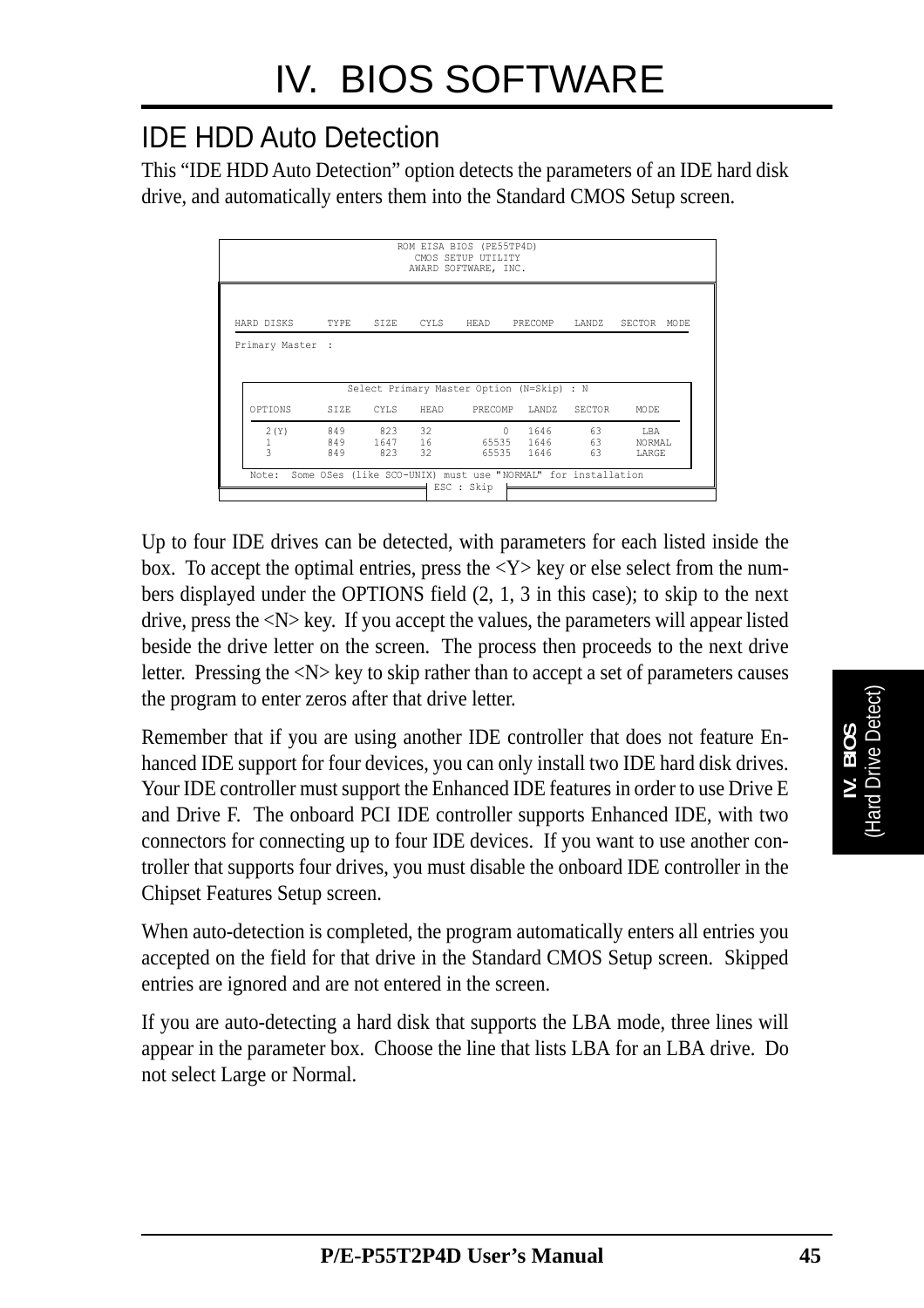## IV. BIOS SOFTWARE

The auto-detection feature can only detect one set of parameters for a particular IDE hard drive. Some IDE drives can use more than one set. This is not a problem if the drive is new and there is nothing on it.

**IMPORTANT: If your hard drive was already formatted on an older previous system, incorrect parameters may be detected. You will need to enter the correct parameters manually or use low-level format if you do not need the data stored on the hard drive.**

If the parameters listed differ from the ones used when the drive was formatted, the drive will not be readable. If the auto-detected parameters do not match the ones that should be used for your drive, do not accept them. Press the  $\langle N \rangle$  key to reject the presented settings and enter the correct ones manually from the Standard CMOS Setup screen.

### Save and Exit Setup

Select this option to save into the CMOS memory all modifications you specify during the current session. To save the configuration changes, highlight the "Save  $&$  Exit Setup" option on the main screen and then press the  $<$  Enter $>$  key.

| ROM EISA BIOS (PE55TP4D)<br>CMOS SETUP UTILITY<br>AWARD SOFTWARE, INC.     |                                               |  |  |
|----------------------------------------------------------------------------|-----------------------------------------------|--|--|
| STANDARD CMOS SETUP                                                        | SUPERVISOR PASSWORD                           |  |  |
| <b>BIOS FEATURES SETUP</b>                                                 | USER PASSWORD                                 |  |  |
| CHIPSET FEATURES SETUP                                                     | IDE HDD AUTO DETECTION                        |  |  |
| POWER MANAGEMENT SETUP                                                     | SAVE & EXIT SETUP                             |  |  |
| PNP AND PCI SETUP<br>SAVE to CMOS and EXIT $(Y/N)?$ y<br>LOAD BIOS DEFAULT | <b>SAVING</b>                                 |  |  |
| LOAD SETUP DEFAULTS                                                        |                                               |  |  |
| Esc : Quit<br>F10 : Save & Exit Setup                                      | → ← : Select Item<br>(Shift)F2 : Change Color |  |  |
| Save Data to CMOS & Exit SETUP                                             |                                               |  |  |

### Exit Without Saving

Select this option to exit the Setup utility without saving the modifications you specify during the current session. To exit without saving, highlight the "Exit Without Saving" option on the main screen and then press the <Enter> key.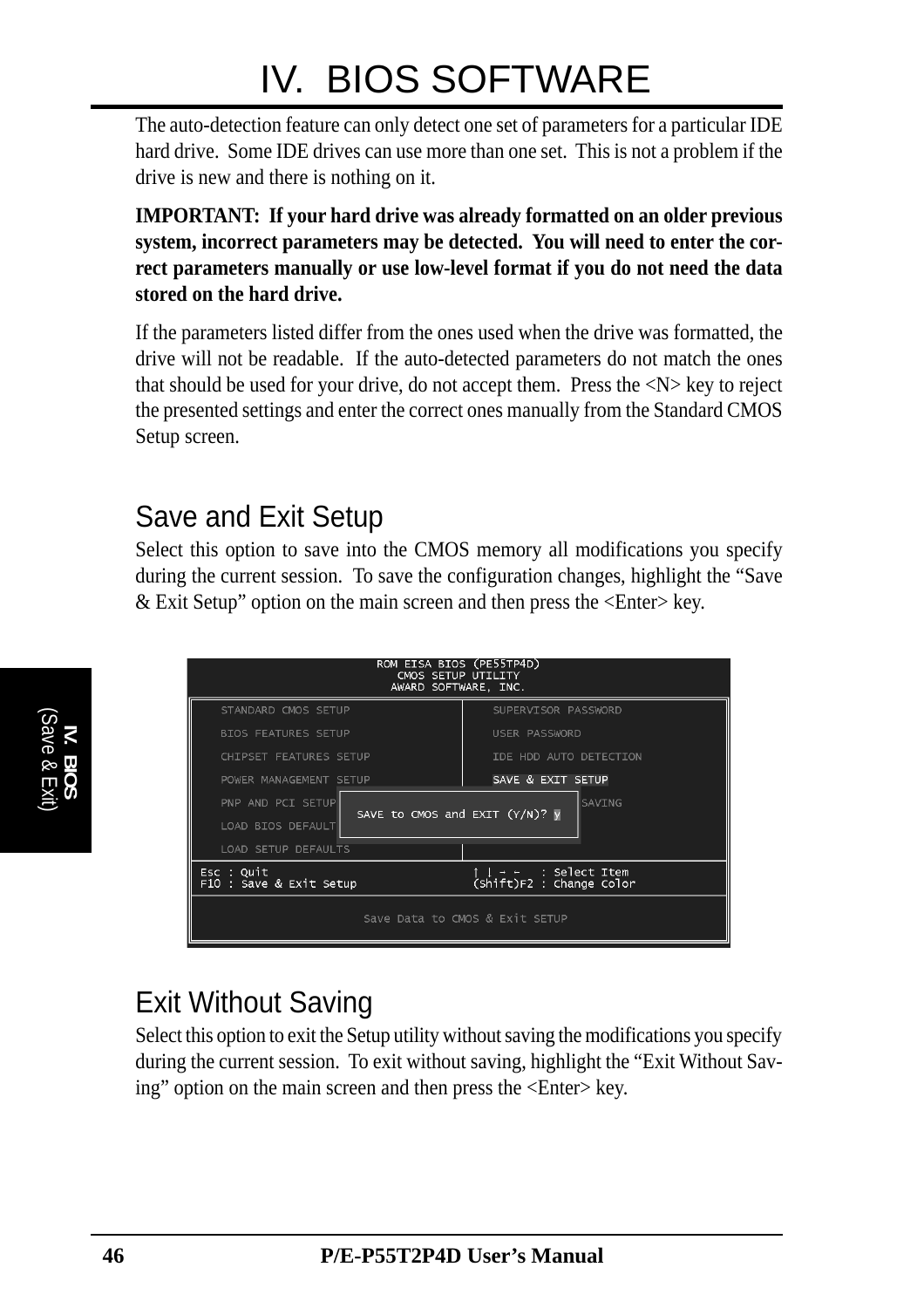### Flash Memory Writer Utility

This motherboard comes with a diskette which contains the following files:

#### **README.TXT**

A Readme text file containing information about the utility. To access or print out the contents of this file, you can use any text editor program.

#### **DMICFG.EXE**

Desktop Management Interface Utility. See section V for basic instructions.

#### **T25Ixxxx.AWD**

A BIOS file for this motherboard. xxxx here is a 4-digit version number; larger values denote newer BIOS versions, while smaller numbers denote older versions.

#### **PFLASH.EXE**

This is the Flash Memory Writer utility. The Flash Memory Writer utility updates the BIOS by uploading a new BIOS file to the programmable flash ROM chip on the motherboard. This BIOS file is included in the support diskette, and may be newer than the BIOS on the motherboard. To determine whether or not the provided BIOS file is newer than the current motherboard BIOS, compare the diskette's BIOS file name with the last four numbers of the code displayed on the upper left-hand corner of your screen during bootup. If the number of the BIOS file in the support diskette is larger, continue with this section to reprogram the motherboard BIOS. If the number is smaller, do not continue with this Flash Memory Writer section.

#### **Before reprogramming the motherboard BIOS, you must first:**

- 1. Enable "Boot Block Programming" (see page 12).
- 2. Make sure the system is running in real mode. This utility will not operate if the system is under protected mode or virtual mode. This means that you cannot reprogram the motherboard BIOS under the Windows environment or with any memory management software, including HIMEM.SYS. If you have any memory management software running, disable them first. The following describes the easiest way to ensure that your system memory is free from these programs: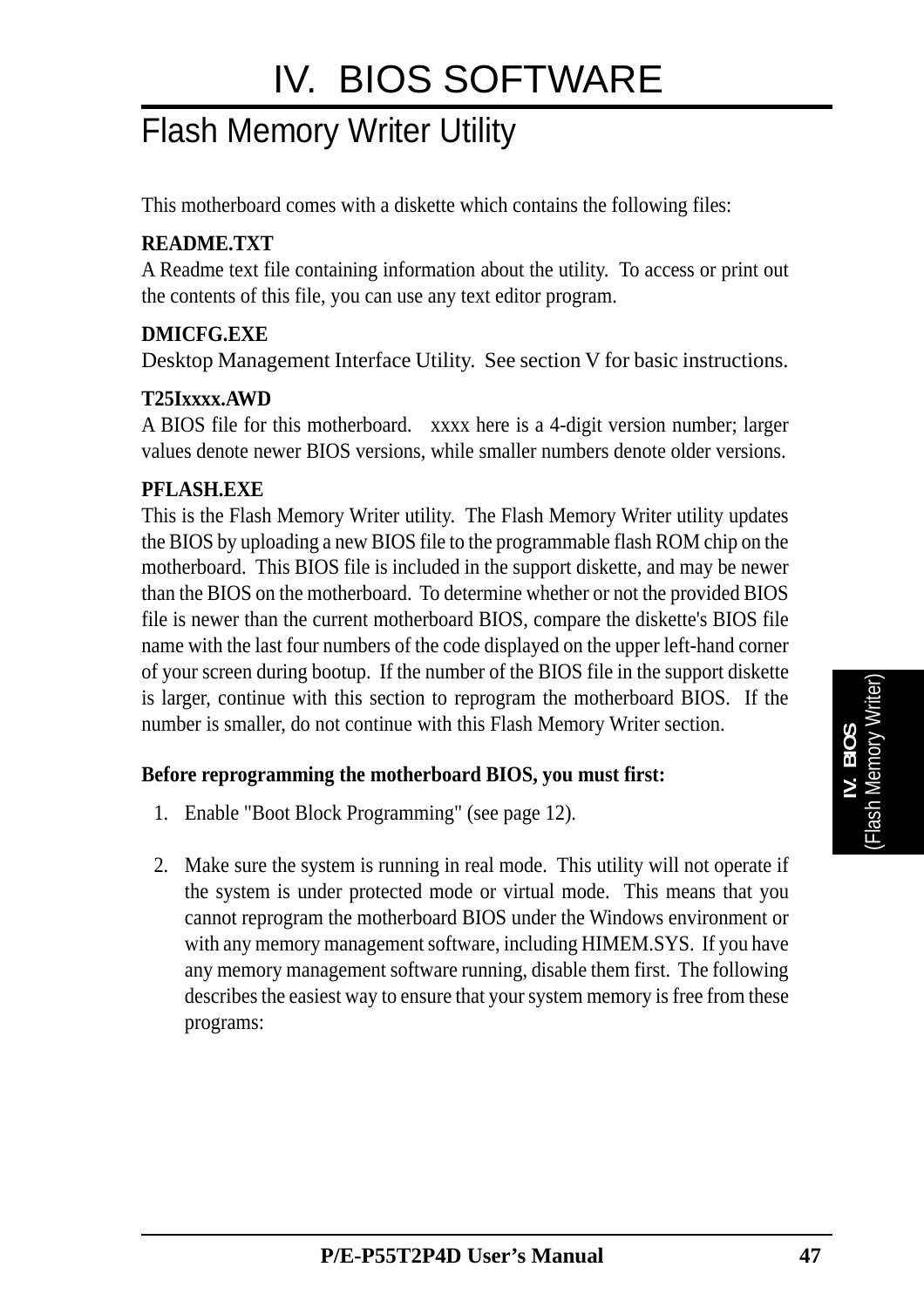## IV. BIOS SOFTWARE

- Boot from a floppy disk formatted with the "FORMAT A:/S" command without creating CONFIG.SYS and AUTOEXEC.BAT files.
- If you are using MS-DOS 6.x, you can bypass the AUTOEXEC.BAT and CONFIG.SYS by pressing  $\langle F5 \rangle$  when "Starting MS-DOS ... " line is displayed on the screen.
- For Windows 95 users, press <F8> to enter the Microsoft Windows 95 Startup Menu and then choose "Safe mode command prompt only"

Once you have accomplished the above tasks, you can run the Flash Memory Writer utility. You can copy the contents of the \FLASH directory to your hard disk drive or to a backup floppy disk. When copying the files, ensure that the BIOS file is on the same directory as the utility. To run, change to the directory containing PFLASH.EXE and then at the DOS prompt, type:

#### **PFLASH <Enter>**

The Flash Memory Writer Utility Screen:



**IMPORTANT: Flash Type may also be "INTEL 28F001BXT." If "unknown" is after "Flash type --," then this ROM chip is not programmable or not supported with the PnP BIOS and therefore cannot be programmed by the Flash Memory Writer.**

This screen provides three command options, which you can invoke by typing the corresponding number of the command and pressing <Enter> key. The following describes each command:

**IV. BIOS** (Flash Memory Writer)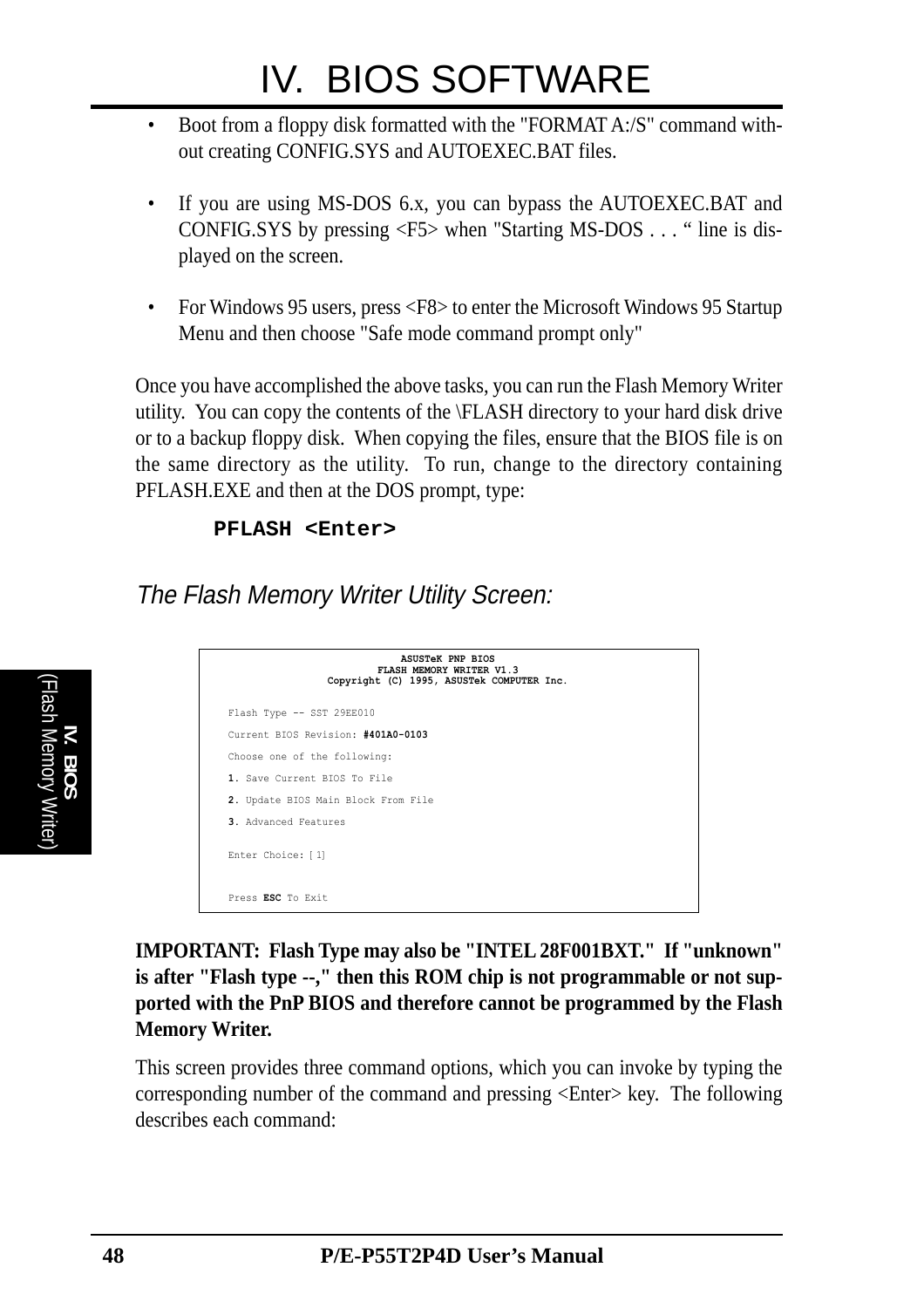#### **1. Save Current BIOS to File**

This option allows you to copy the contents of the Flash memory chip into a file in the \FLASH directory. This gives you a backup copy of the original motherboard BIOS in case you need to re-install it. In such cases where the data on the chip get lost or corrupted, you can reprogram the chip using this backup copy. We strongly recommend that you perform this procedure.

#### **2. Update BIOS Main Block from File**

This option updates the BIOS from a file on the disk. This can either be a new file or a backup file created by the "Save Current BIOS to File" option. This will not update the Boot Block if the Boot Block is different. You will be prompted with the following if advanced features if necessary.

```
Boot Block of New BIOS is different from old one !!!
Please Use 'Advanced Feature' to flash whole bios !!!
```
#### **3. Advanced Features**

Selecting this option brings up the Advanced Features screen for clearing the PnP configuration record and updating the motherboard BIOS.

To terminate the program and return to the DOS prompt, press the <Esc> key. Selecting the third option displays the Advanced Features screen.

| Advanced Features                            |
|----------------------------------------------|
| Flash Type -- SST 29EE010                    |
| Current BIOS Revision: #401A0-0103           |
| Choose one of the following:                 |
| 1. Clear PNP ESCD Parameter Block            |
| 2. Update BIOS Including Boot Block and ESCD |
|                                              |
| Enter Choice: [2]                            |
|                                              |
|                                              |
| Press ESC To Exit                            |

#### **Clear PNP ESCD Parameter Block**

This option erases the Plug-and-Play (PnP) configuration record.

#### **Update BIOS Including Boot Block and ESCD**

This option updates the Boot Block, the motherboard BIOS and the PnP ESCD Parameter Block from a new BIOS file in the \FLASH directory.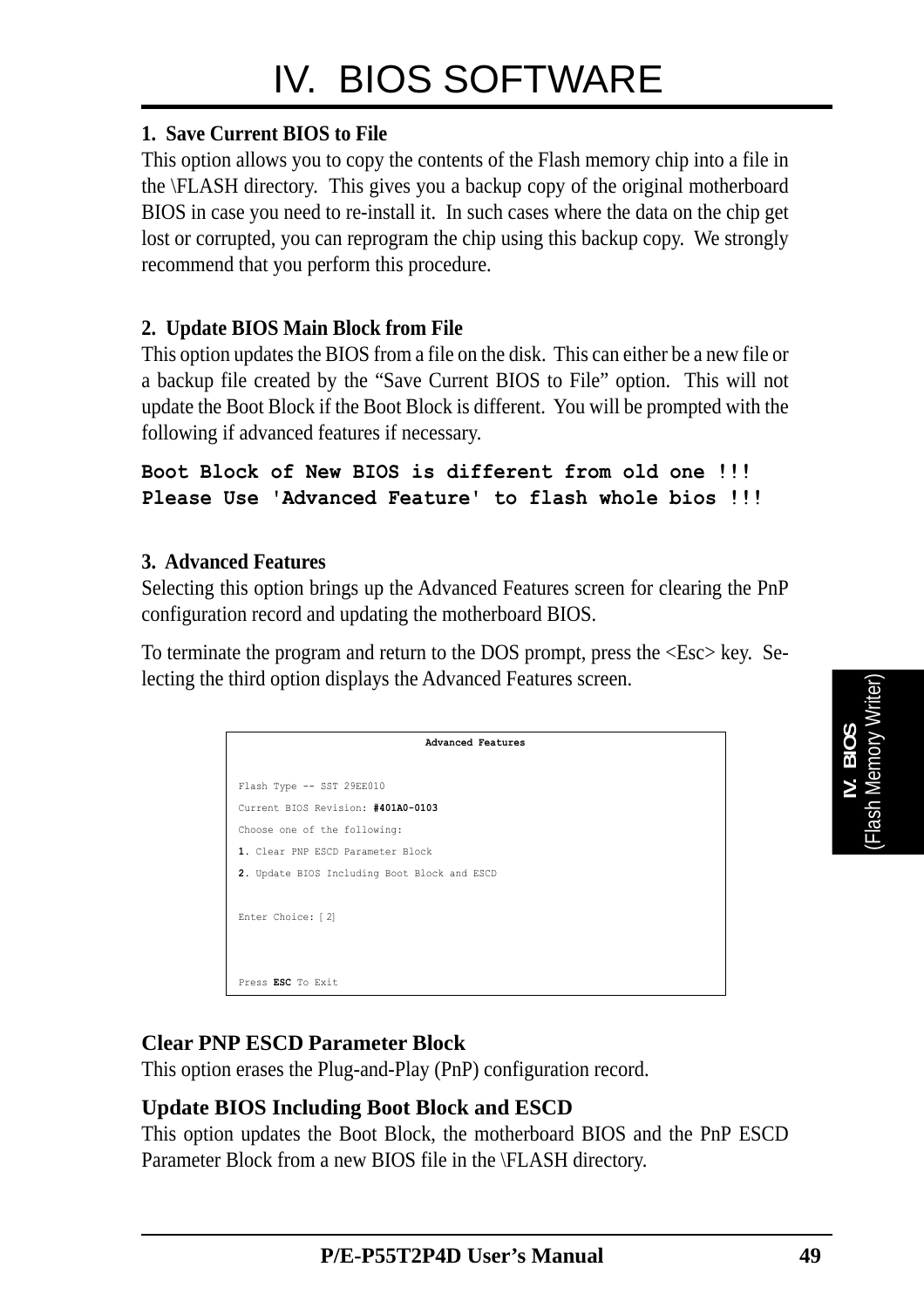## IV. BIOS SOFTWARE

To select an option, type its corresponding number in the provided space and then press the <Enter> key. Follow these procedure to update the PnP motherboard BIOS.

- 1. For security reasons, back up your existing system BIOS using the "Save Current BIOS to File" option. If anything goes wrong with the updating process, you can still recover the original BIOS. To back up, select the first command option from the Flash Memory Writer screen. Specify a file name when prompted and then press the <Enter> key. The program then creates a file in the \FLASH directory containing the current BIOS.
- 2. Download the new BIOS by selecting the second command option from the Advanced Features screen. The program displays a second screen prompting you for the name of the BIOS file. Type in the complete name of the file, including the file name extension, and then press the <Enter> key. The utility then downloads the new BIOS file. The following message appears:

DO NOT TURN OFF THE SYSTEM IF THERE IS A PROBLEM!

If you encounter problems while downloading the new BIOS, DO NOT turn off your system since this might prevent your system from booting up. Just repeat the process, and if the problem still persists, download the original BIOS file you created in step 1 above.

- 3. After successfully downloading the new BIOS file, exit the Flash Memory Writer utility and **then turn off your system**. Set the jumper back to its default setting of Programming "Disabled."
- 4. Turn on the system and hold down <DEL> to enter BIOS Setup. You must load "**Setup Default**" as described on page 43 to affect the new BIOS.

WARNING: If the Flash Memory Writer utility was not able to successfully download a complete BIOS file, your system may not be able to boot up. If this happens, your system will require service from your vendor.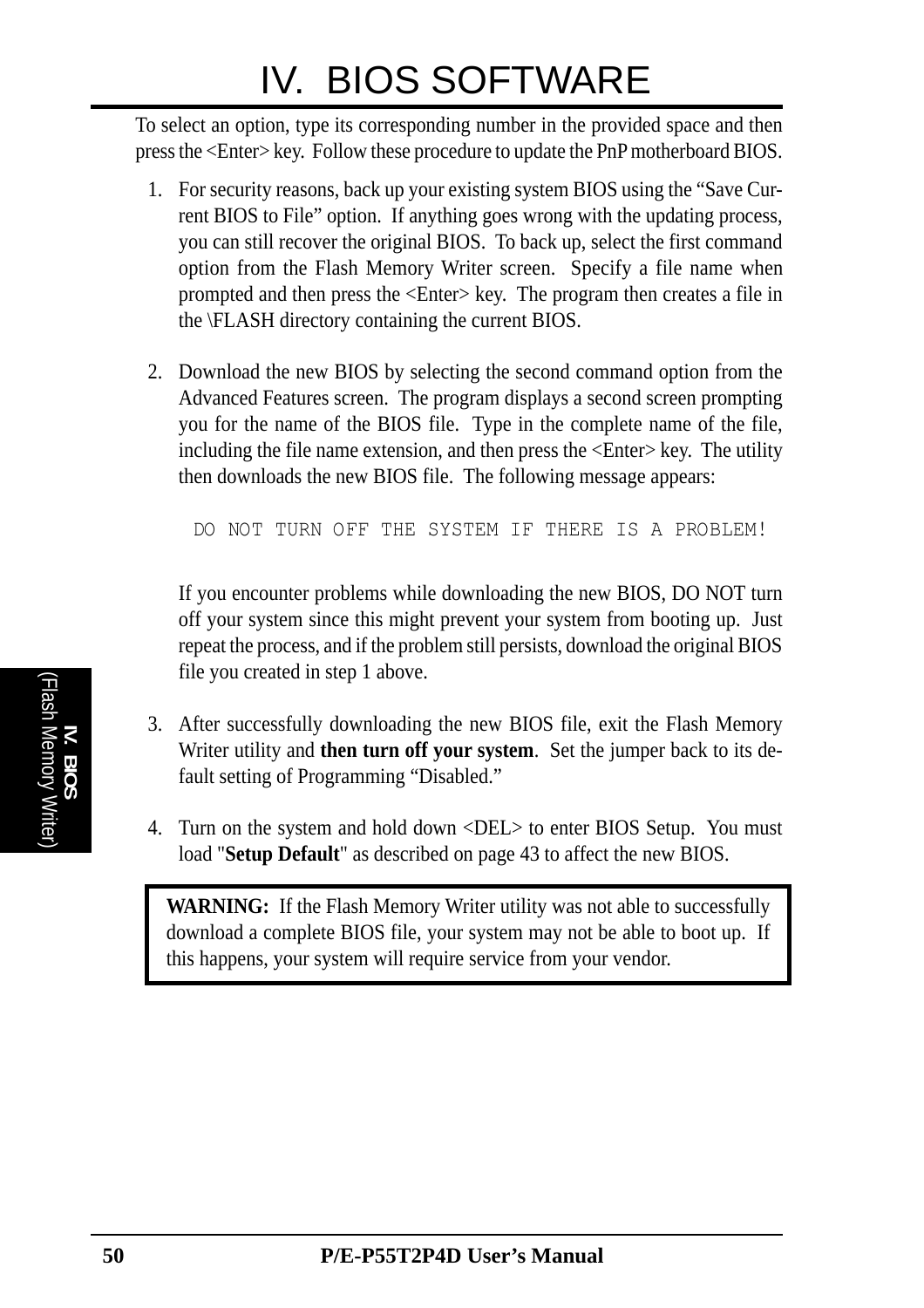## V. DESKTOP MANAGEMENT

### Desktop Management Interface (DMI)

### Introducing the DMI utility

This motherboard supports DMI within the BIOS level and provides a DMI Utility to maintain the Management Information Format Database (MIFD). DMI is able to auto-detect and record information pertinent to a computer's system such as the CPU type, CPU speed, and internal/external frequencies, and memory size. The onboard BIOS will detect as many system information as possible and store those collected information in a 4KB block in the motherboard's Flash EPROM and allow the DMI to retrieve data from this database. Unlike other BIOS software, the BIOS on this motherboard uses the same technology implemented for Plug and Play to allow dynamic real-time updating of DMI information versus creating a new BIOS image file and requiring the user to update the whole BIOS. This DMI utility also allows the system integrator or end user to add additional information into the MIFD such as serial numbers, housing configurations, and vendor information. Those information not detected by the motherboard BIOS and has to be manually entered through the DMI Utility and updated into the MIFD. This DMI utility provides the same reliability as PnP updating and will prevent the refreshing failures associated with updating the entire BIOS.

#### System Requirements

The motherboard BIOS must support DMI. The following motherboards do not support DMI:

- P/I-P6RP4 (not supported)
- PCI/E-P54NP4 (not supported)
- PCI/I-P54NP4D (not supported)

The DMI Utility (DMICFG.EXE) must be ran in real mode in order for the program to run, the base memory must be at least 180K. Memory managers like HIMEM.SYS (required by windows) must not be installed. You can boot up from a system diskette without AUTOEXEC.BAT and CONFIG.SYS files, "REM" HIMEM.SYS in the CONFIG.SYS, or press <F5> during bootup to bypass your AUTOEXEC.BAT and CONFIG.SYS files.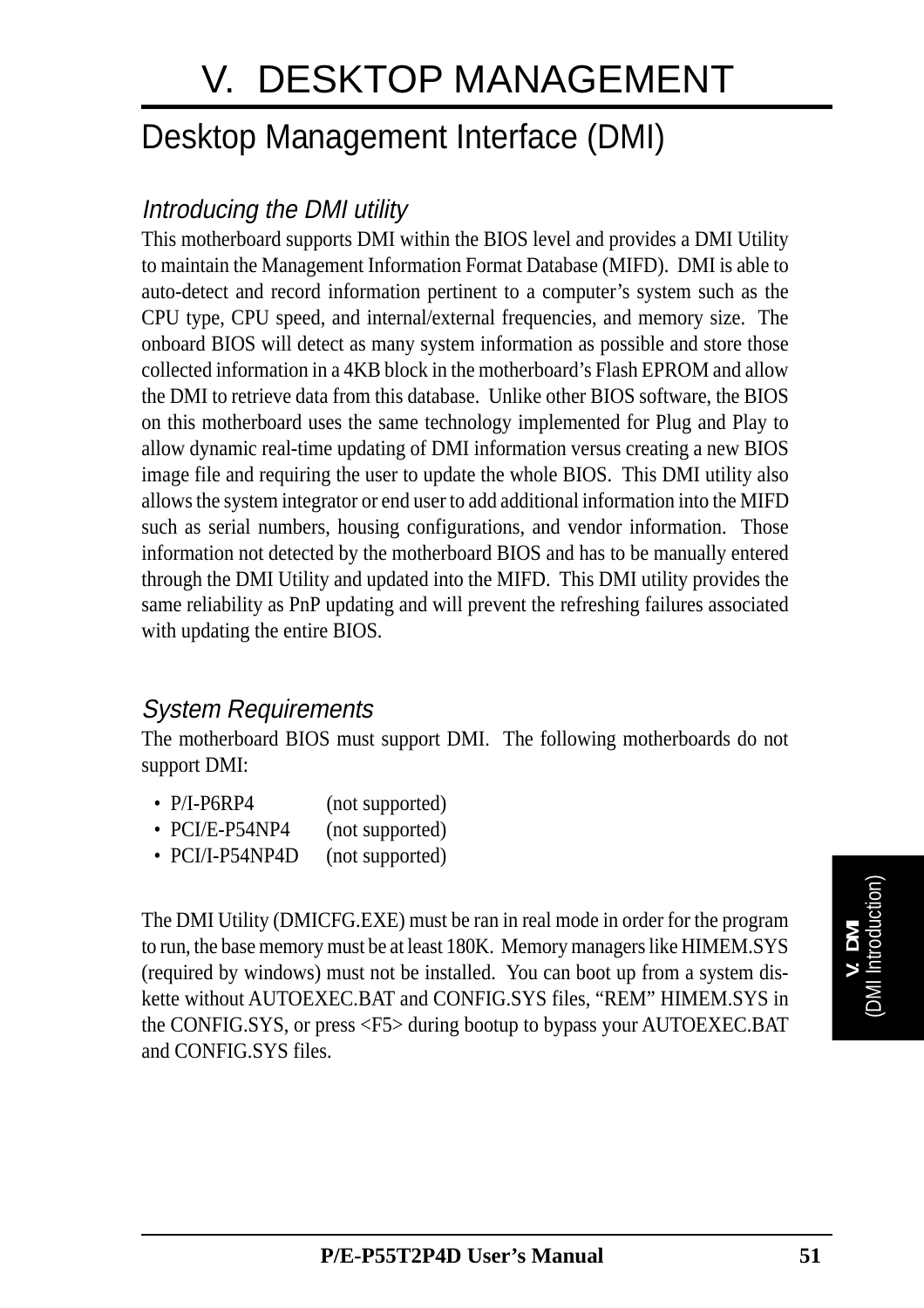### Using the DMI utility **Edit DMI (or delete)**



Use the  $\leftarrow \rightarrow$  (left-right) cursors to move the top menu items and the  $\uparrow \downarrow$  (up-down) cursor to move between the left hand menu items. The bottom of the screen will show the available keys for each screen. Press enter at the menu item to enter the right hand screen for editing. "Edit component" appears on top. The reversed color field is the current cursor position and the blue text are available for editing. The orange text shows auto-detected information and are not available for editing. The blue text "Press [ENTER] for detail" contains a second pop-up menu is available, use the + - (plus-minus) keys to change the settings. Enter to exit *and save*, ESC to exit *and not save*.

If the user has made changes, ESC will prompt you to answer Y or N. Enter Y to go back to the left-hand screen *and save*, enter N to go back to left-hand screen and *not save*. If editing has not been made, ESC will send you back to the left hand menu without any messages.

#### Notes:

A heading, \*\*\* BIOS Auto Detect \*\*\* appears on the right for each menu item on the left that has not been modified by the user

A heading, \*\*\* User Modified \*\*\* will appear on the right for menu items that has been modified by the user.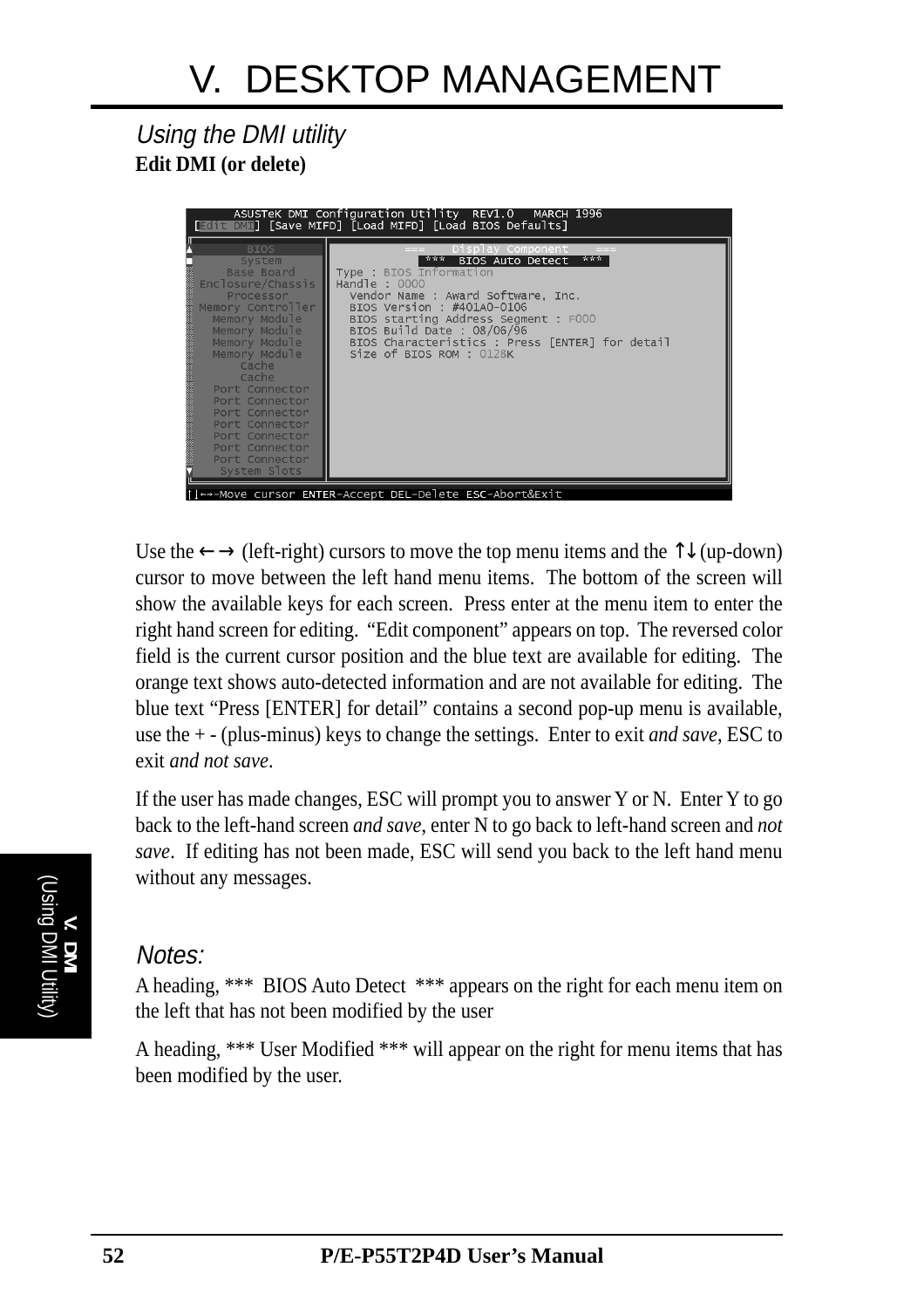## V. DESKTOP MANAGEMENT

#### **Save MIFD**



You can save the MIFD (normally only saved to flash ROM) to a file by entering the drive and path here. If you want to cancel save, you may press ESC and a message "Bad File Name" appears here to show it was not saved.

#### **Load MIFD**



You can load the disk file to memory by entering a drive and path and file name.

#### **Load BIOS Defaults**



You can load the BIOS defaults from a MIFD file and can clear all user modified and added data. You must reboot your computer in order for the defaults to be saved back into the Flash BIOS.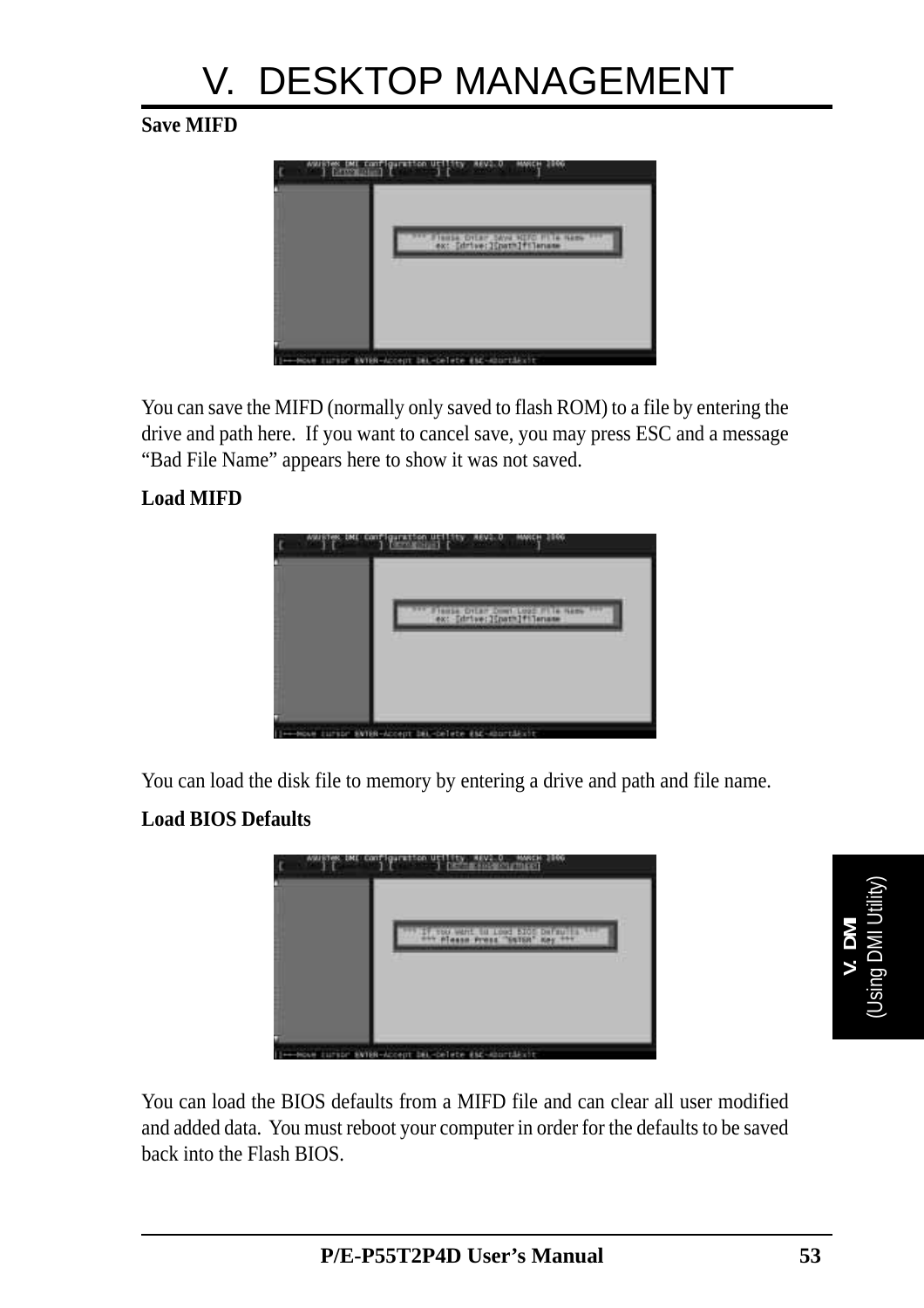(This page was intentionally left blank)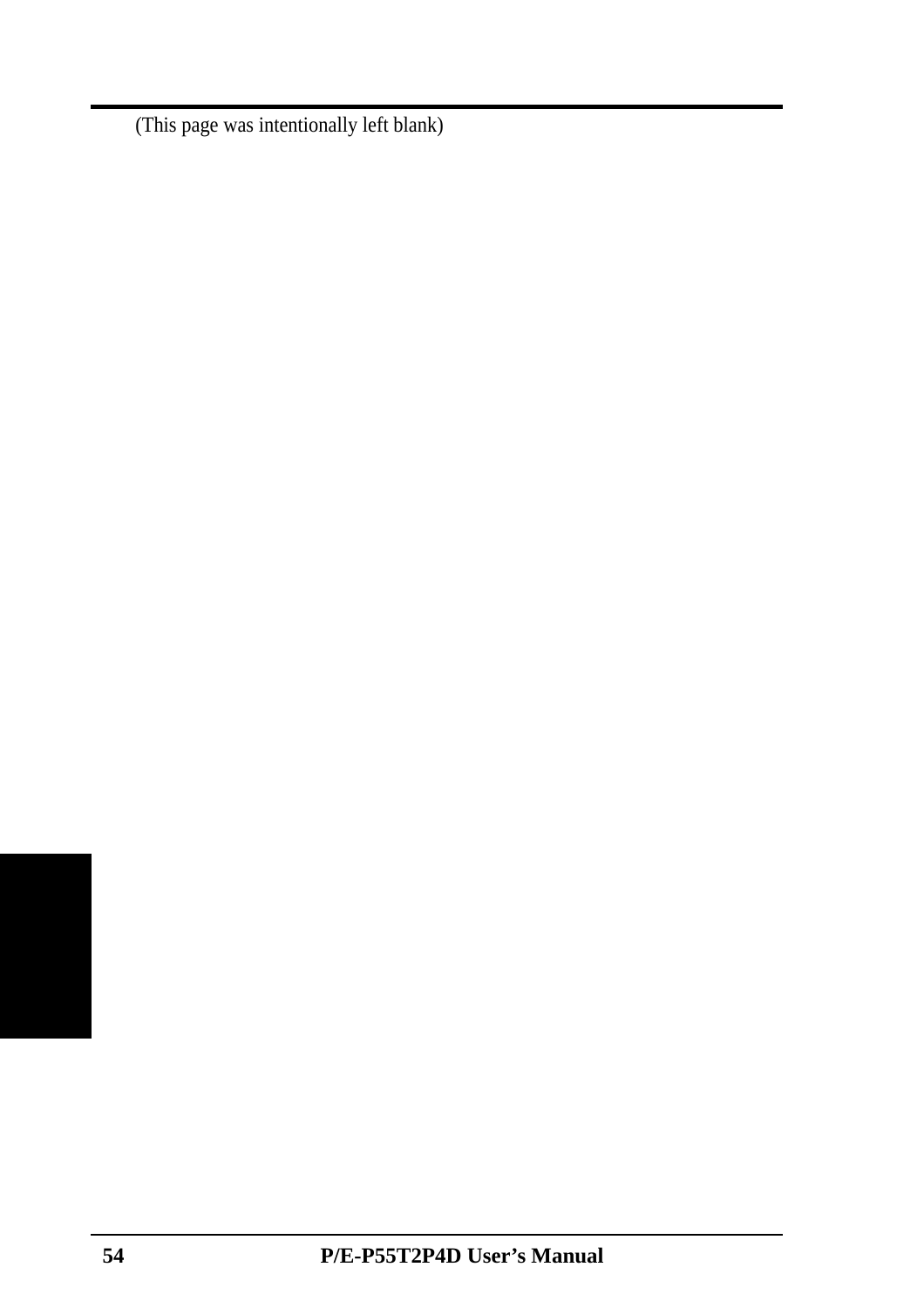## NCR SCSI BIOS and Drivers

Aside from the system BIOS, the Flash memory chip on the motherboard also contains the NCR SCSI BIOS. This SCSI BIOS works in conjunction with the optional PCI-SC200 SCSI controller card to provide a complete PCI Fast SCSI-2 interface.

All SCSI devices you install to your system require driver software to function. The NCR SCSI BIOS directly supports SCSI hard disks under the DOS, Windows and OS/2 environments. It also uses device drivers from the DOS floppy disk included in the PCI-SC200 controller card package to support hard disks and other SCSI devices working under DOS, Windows, Windows NT, Novell NetWare and OS/2. These drivers provide higher performance than the direct BIOS support. To use these drivers, you must install them into your system and add them to your system configuration files. Driver support for SCSI devices used with SCO UNIX is also provided. These drivers are included in the second SCO UNIX floppy disk. Windows 95 support is also available using the device drivers included within the Windows software. The PCI-SC200 adapter is auto detected as PCI NCRC810 SCSI HOST ADAPTER and uses the NCRC810.MPD driver.

For information about these drivers and their usage, see the Readme files included in the driver packages. You can print out the contents of these files using any text editor program.

The next few pages will instruct you on the installation of the PCI-SC200 Fast SCSI Card.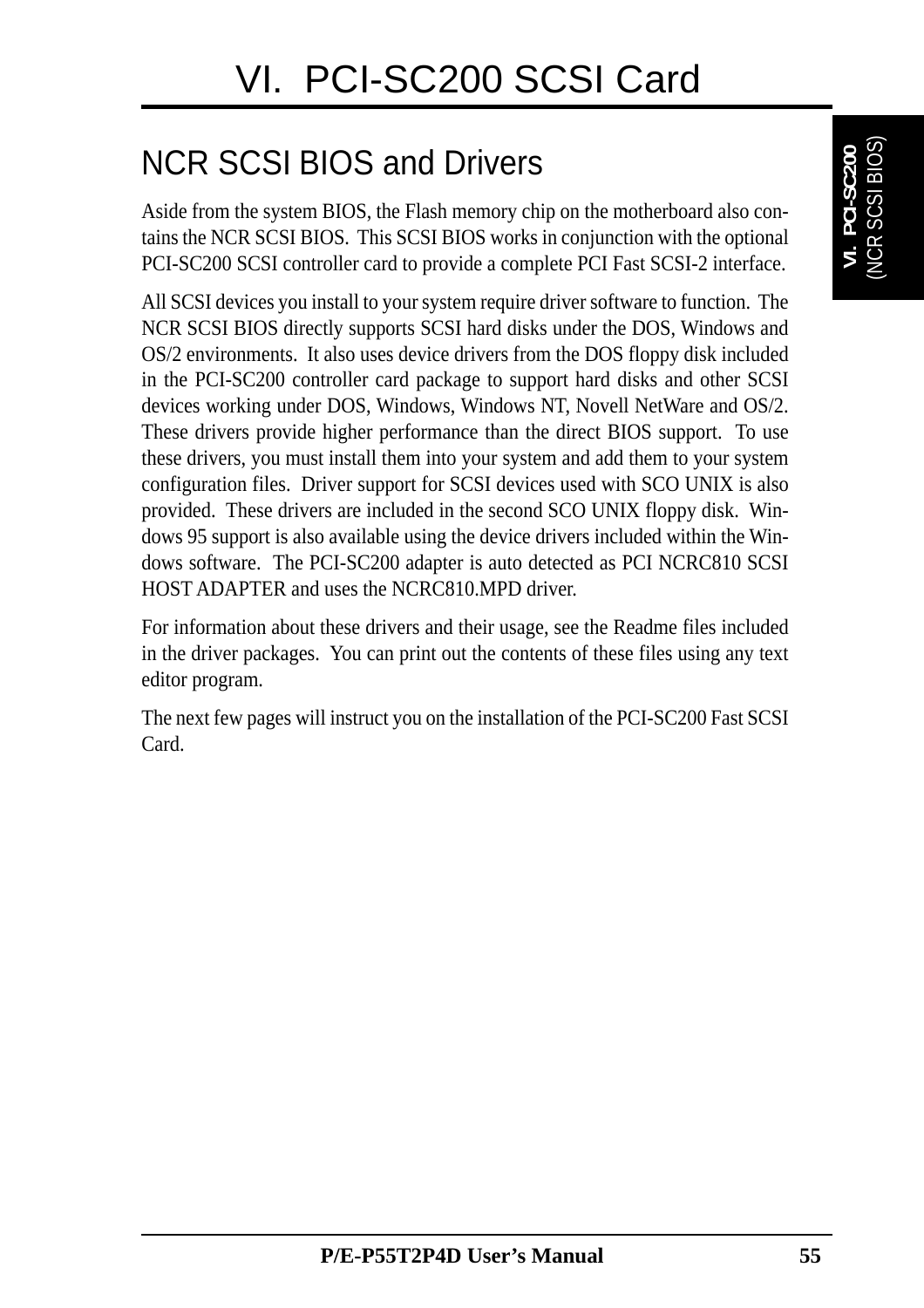## The PCI-SC200 SCSI Interface Card

Your motherboard may have come with an optional SCSI (Small Computer System Interface) controller card, the PCI-SC200. The card is also available separately. This card works with the SCSI BIOS on the motherboard. Together, they provide a complete PCI Fast SCSI-2 interface. With the card installed in your system you can connect SCSI devices installed in your system case to the internal connector on the card. You also have the additional option of connecting external SCSI devices to the external SCSI-2 connector on the card.

If you get the PCI-SC200 later on as an option, you will need to install it yourself. The setup procedure is explained here.

### Setting Up the PCI-SC200

There are two jumper settings you may need to make on the card to set it up. One setting assigns the PCI INT interrupt, the other sets the card's termination.

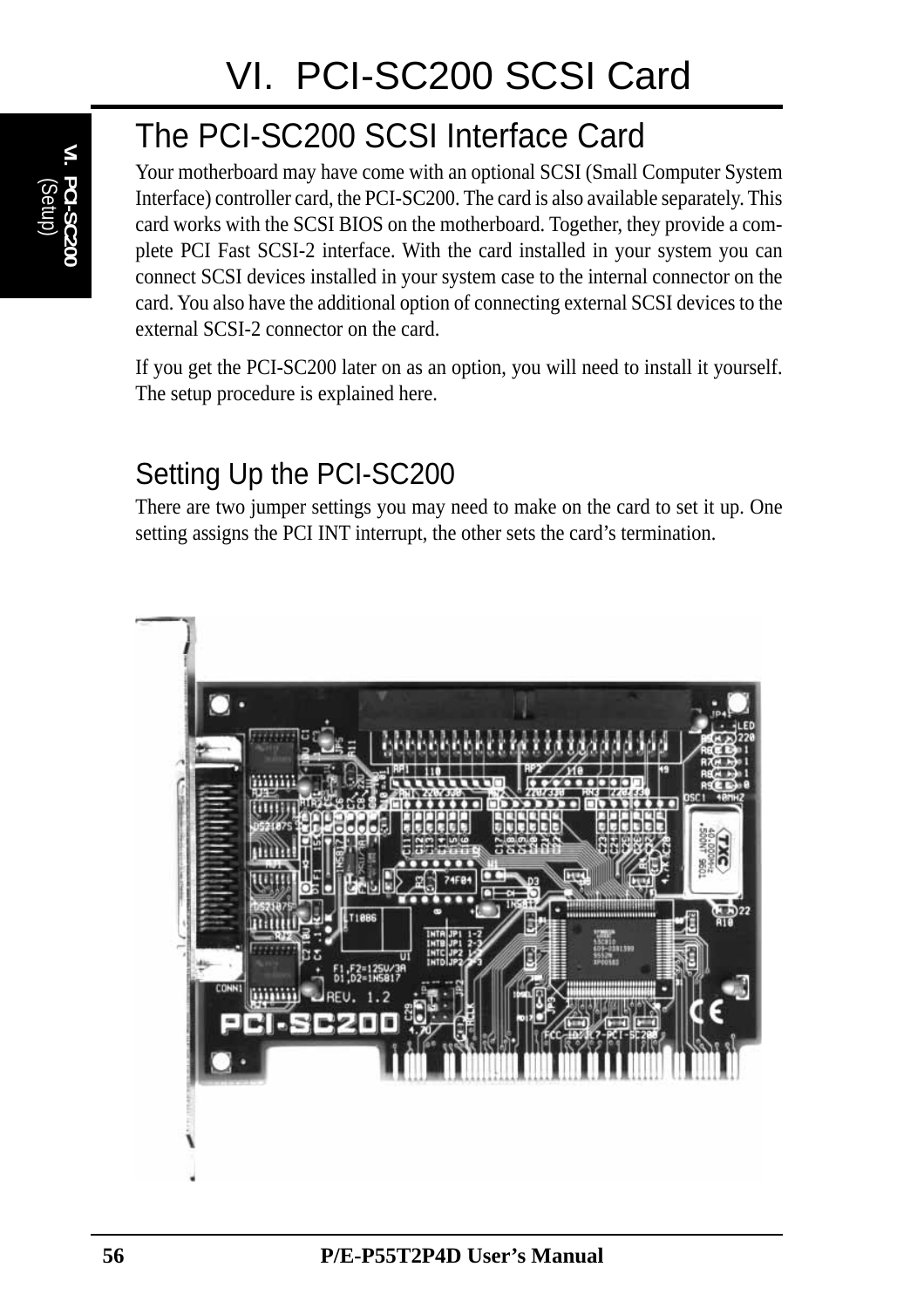### Setting the INT Assignment

You must use PCI INT A setting in order to properly assign the card's interrupt. On the PCI-SC200, you assign the INT by setting jumper JP1 or JP2. The default setting for the card already is INT A, so you do not need to change the setting to use the PCI-SC200 with this motherboard.



### Terminator Settings

SCSI devices are connected together in a "chain" by cables. Internal devices connect to the PCI-SC200 with a fifty-pin flat ribbon cable. External devices connect to the external port with a SCSI-2 cable. If there are more than one internal or external devices, additional devices are connected with cables to form a "daisy chain." The SCSI chain must be "terminated" at both ends, or the devices in the chain will not work properly.

Many SCSI devices use a set of terminating resistors to terminate the device. The PCI-SC200 has "active" termination that you set using jumper JP5. If you need to terminate the PCI-SC200, you do it by setting the jumper. The are two settings, "terminated" and "not terminated," as shown below.